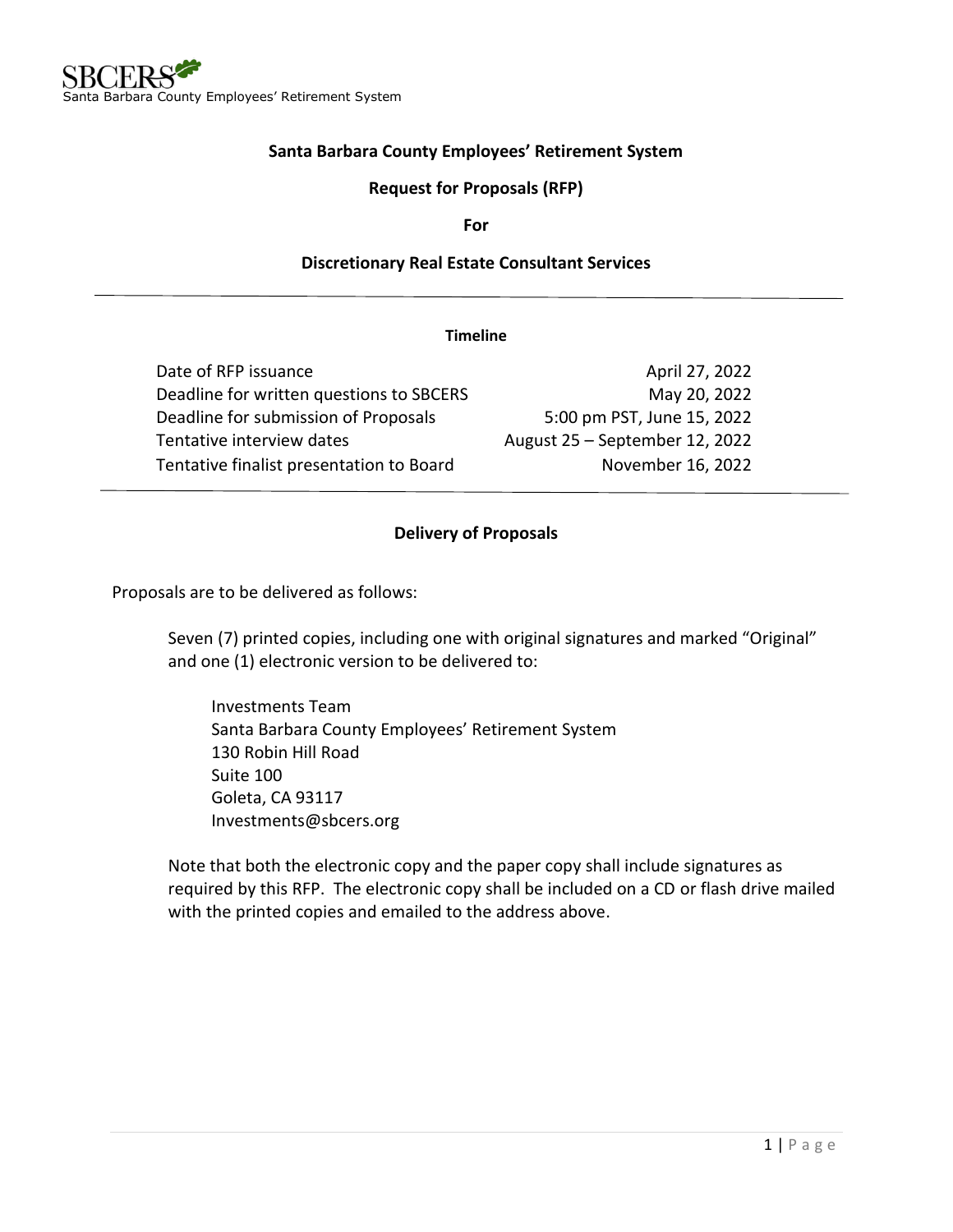

SBCERS<br>Santa Barbara County Employees' Retirement System

|           | <b>Table of Contents</b> |  |
|-----------|--------------------------|--|
|           |                          |  |
| А.        |                          |  |
| В.        |                          |  |
| C.        |                          |  |
| D.        |                          |  |
| Ε.        |                          |  |
| 1.        |                          |  |
| 2.        |                          |  |
| 3.        |                          |  |
| F.        |                          |  |
| G.        |                          |  |
| Η.        |                          |  |
|           |                          |  |
| Α.        |                          |  |
| <b>B.</b> |                          |  |
| C.        |                          |  |
| D.        |                          |  |
| Ε.        |                          |  |
| F.        |                          |  |
| G.        |                          |  |
| 1.        |                          |  |
| 2.        |                          |  |
| 3.        |                          |  |
| 4.        |                          |  |
| 5.        |                          |  |
| 6.        |                          |  |
| 7.        |                          |  |
| Η.        |                          |  |
|           |                          |  |
|           |                          |  |
|           |                          |  |
| А.        |                          |  |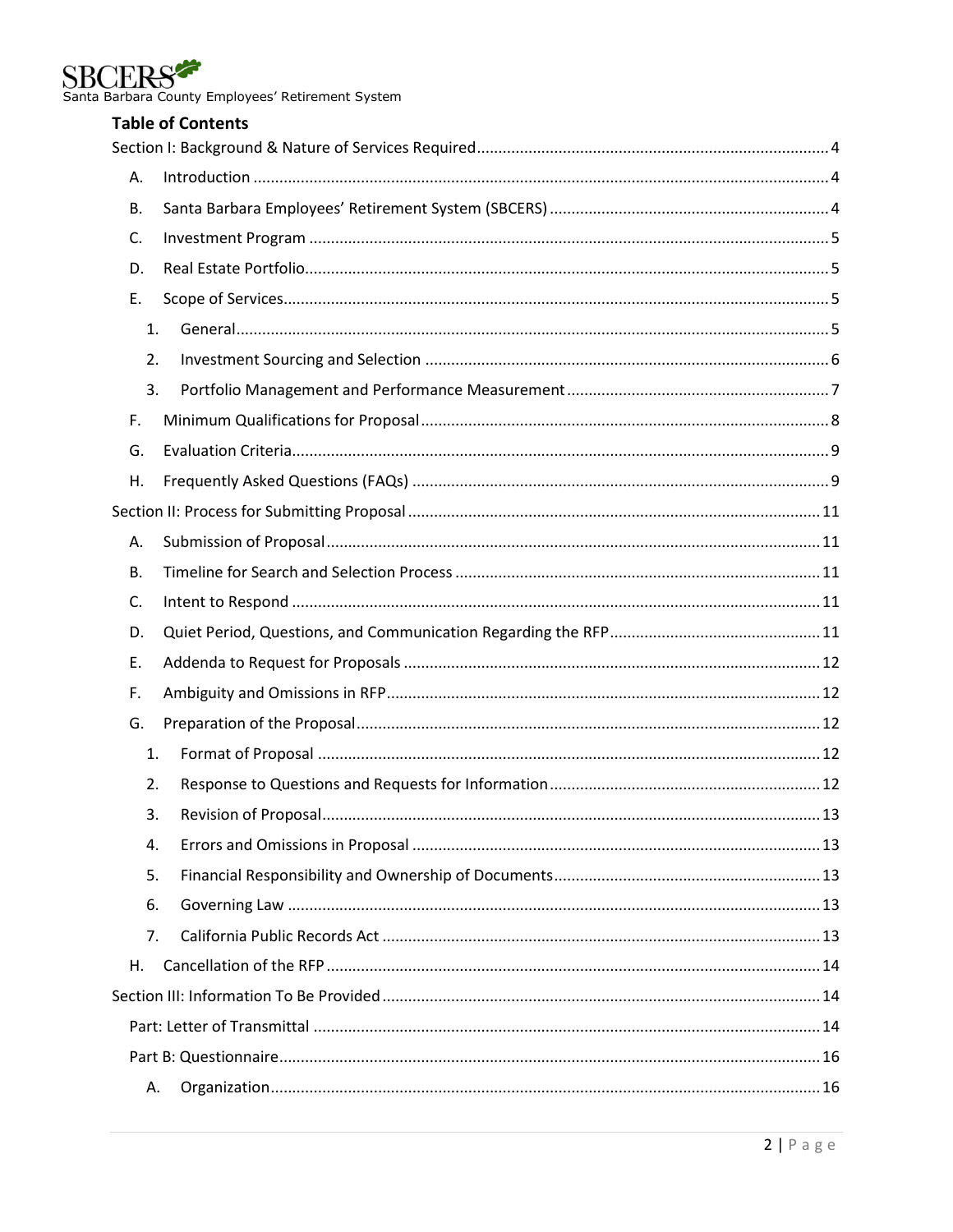

SBCERS<br>Santa Barbara County Employees' Retirement System

| B. |  |
|----|--|
| C. |  |
| D. |  |
| Ε. |  |
| F. |  |
| G. |  |
| Н. |  |
| I. |  |
| J. |  |
| К. |  |
| L. |  |
|    |  |
|    |  |
|    |  |
|    |  |
|    |  |
|    |  |
|    |  |
|    |  |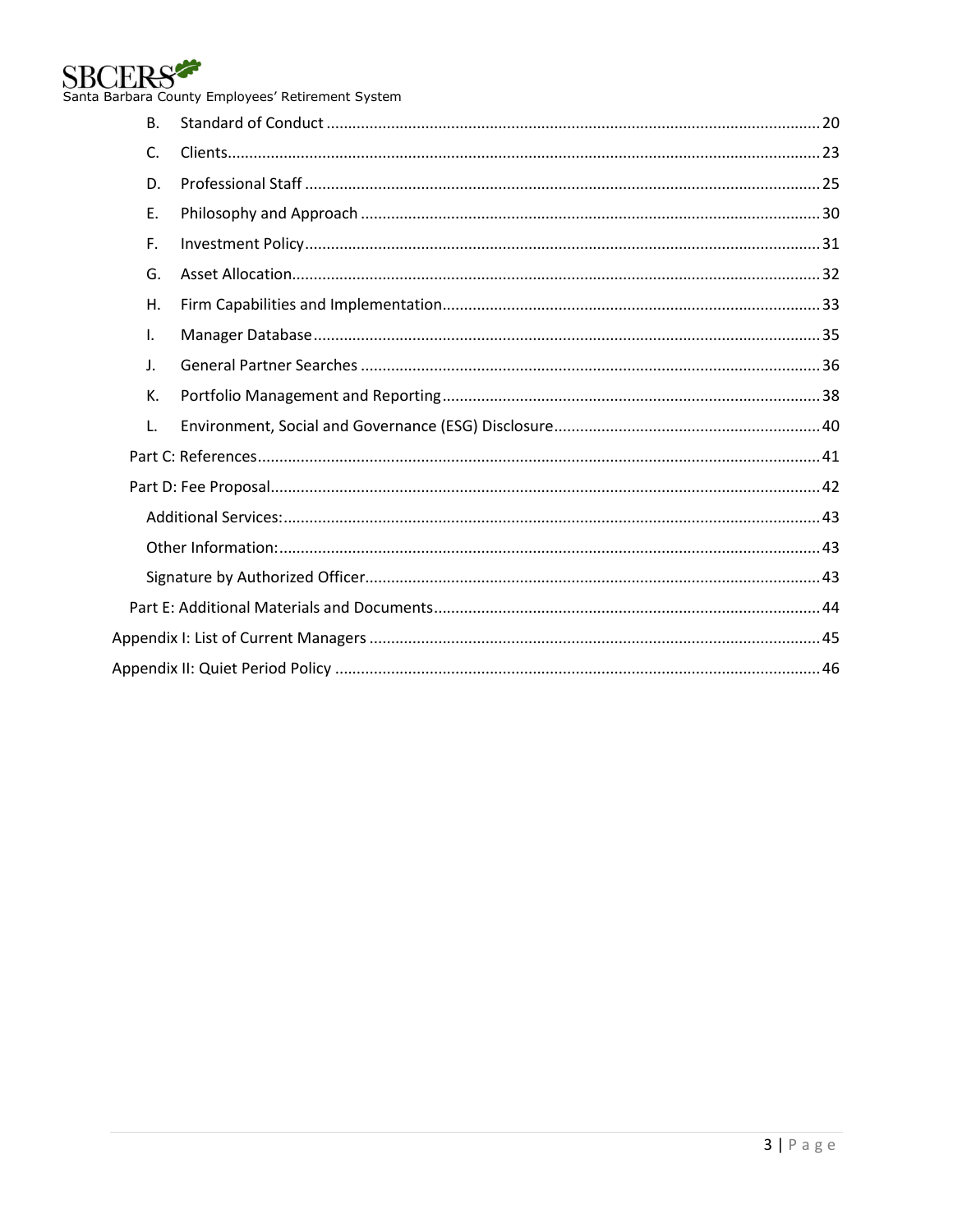#### <span id="page-3-0"></span>**SECTION I: BACKGROUND & NATURE OF SERVICES REQUIRED**

#### <span id="page-3-1"></span>**A. Introduction**

The Santa Barbara County Employees' Retirement System (SBCERS) is soliciting proposals from qualified professional real estate consulting firms for a discretionary mandate. Consultants should have real estate consulting experience in the institutional, and preferably, public pension fund area.

### <span id="page-3-2"></span>**B. Santa Barbara Employees' Retirement System (SBCERS)**

SBCERS was established on January 1, 1944. It has assets of approximately \$4.1 billion and is administered by the Board of Retirement to provide service retirement, disability, death, and survivor benefits for County employees and contracting districts under the California State Government Code §31450 et seq., (County Employees' Retirement Law of 1937). Members include all permanent full and part-time employees of the County of Santa Barbara, the Santa Barbara County Courts, and the following nine districts:

- Carpinteria, Goleta, Oak Hill, and Santa Maria Cemetery Districts
- Carpinteria-Summerland Fire Protection District
- Mosquito & Vector Management District of Santa Barbara County
- Santa Barbara County Air Pollution Control District
- Santa Barbara County Association of Governments
- Summerland Sanitary District
- Local Agency Formation Commission

The Board of Retirement is responsible for establishing policies governing the administration of the retirement plan and managing the investment of the System's assets under authority granted by the California State Constitution.

The Board consists of nine members and two alternates. The County Board of Supervisors appoints four members of the Retirement Board; six are elected by the membership (two by general members, two by safety members including one alternate, and two by retirees including one alternate); and the County Treasurer is an ex-officio member.

The Board retains a Chief Executive Officer responsible for the organization who oversees the investment division, along with investment staff. The CEO and Investment staff support oversight by the Board and work with the general investment consultant to perform due diligence, negotiate contracts, manage portfolio operations, provide training, and monitor portfolio performance.

SBCERS has retained RVK Inc., for general consulting services. RVK's primary responsibilities include advising on matters related to asset allocation, investment policy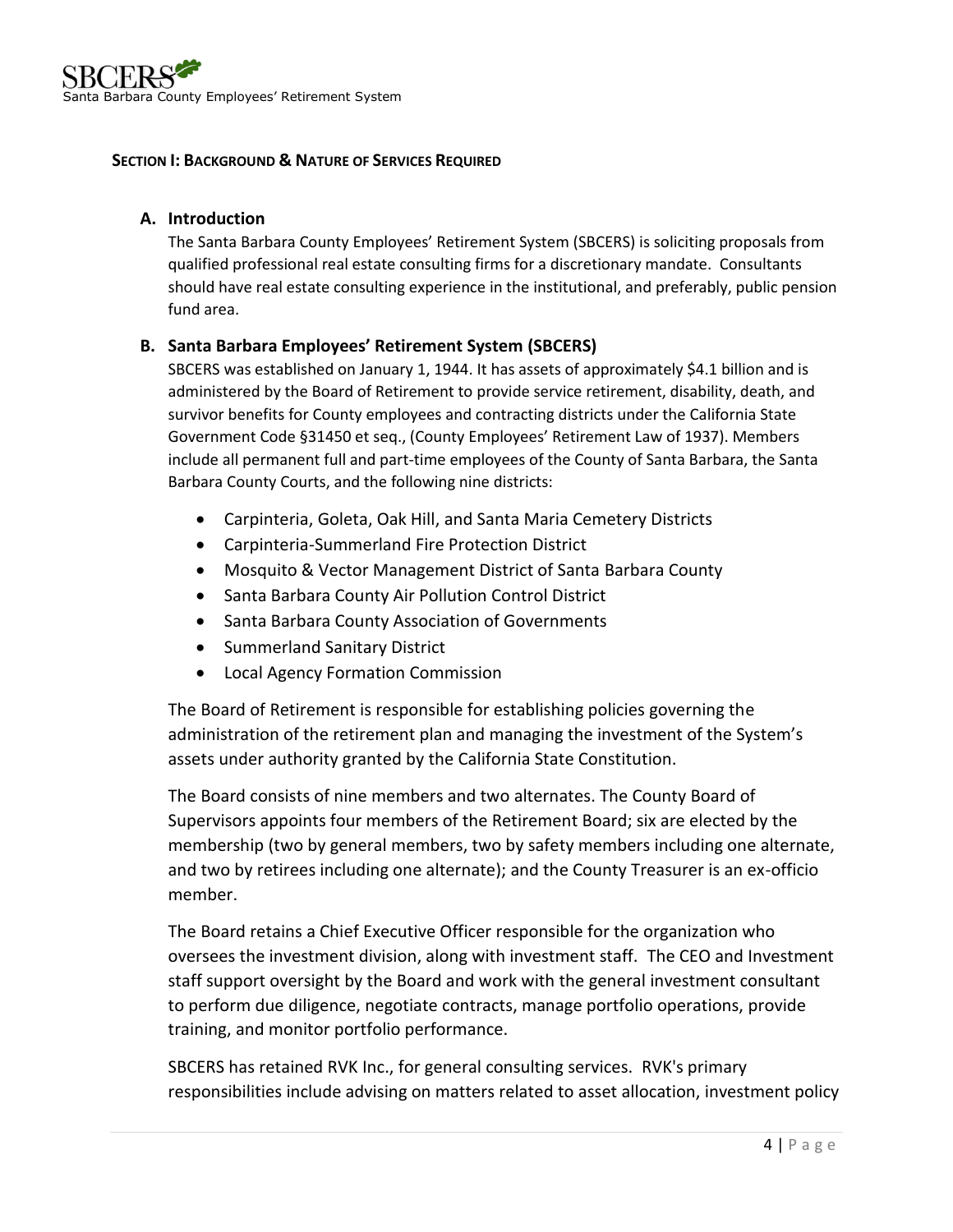

and portfolio implementation on allocations not assigned to discretionary consultants. Hamilton Lane has been retained as a discretionary consultant for private equity and private real return portfolios. ORG Portfolio Management is the incumbent discretionary consultant for real estate. BNY Mellon serves as custodian for the assets of the Trust.

## <span id="page-4-0"></span>**C. Investment Program**

Please refer to SBCERS' Statement of General Investment Policies and Guidelines and Real Estate Investment Policy for information on SBCERS' investment program. The policies can be found on the SBCERS website: [https://www.sbcers.org/wp](https://www.sbcers.org/wp-content/uploads/Investment-Policy-Statement-2022.pdf)[content/uploads/Investment-Policy-Statement-2022.pdf](https://www.sbcers.org/wp-content/uploads/Investment-Policy-Statement-2022.pdf)

### <span id="page-4-1"></span>**D. Real Estate Portfolio**

SBCERS has approximately \$385M invested in real estate as of September 30, 2021. The allocation is made up principally of private real estate investments. The allocation policy is permissive of publicly traded real estate securities if the discretionary consultant identifies opportunities within that market segment. The private portion of the fund invests in Core, Value and Opportunistic real estate investments. Currently real estate is 9% of the total fund and the target allocation for real estate is 10%. A list of SBCERS current real estate managers can be found in Appendix I.

### <span id="page-4-2"></span>**E. Scope of Services**

Consultant shall provide discretionary real estate consulting advice and services. Consultant will report to the Board and functionally work closely with the Board of Retirement, CEO, and investment staff.

<span id="page-4-3"></span>The services required include, but are not limited to the following:

### **1. General**

- i. Act as fiduciary to SBCERS in providing oversight and administration of SBCERS's private real estate portfolio.
- ii. Assist the Board and Staff in the development of an appropriately structured real estate investment program, including the establishment and maintenance of investment objectives, strategies, risk management, performance standards and benchmark standards.
- iii. Provide educational and/or training sessions on real estate investing to the board and staff as requested.
- iv. Prepare reports and recommendations regarding market conditions as well as industry trends and developments that could affect the prospects, terms, and structure of the market. Advise on real estate capital market assumptions.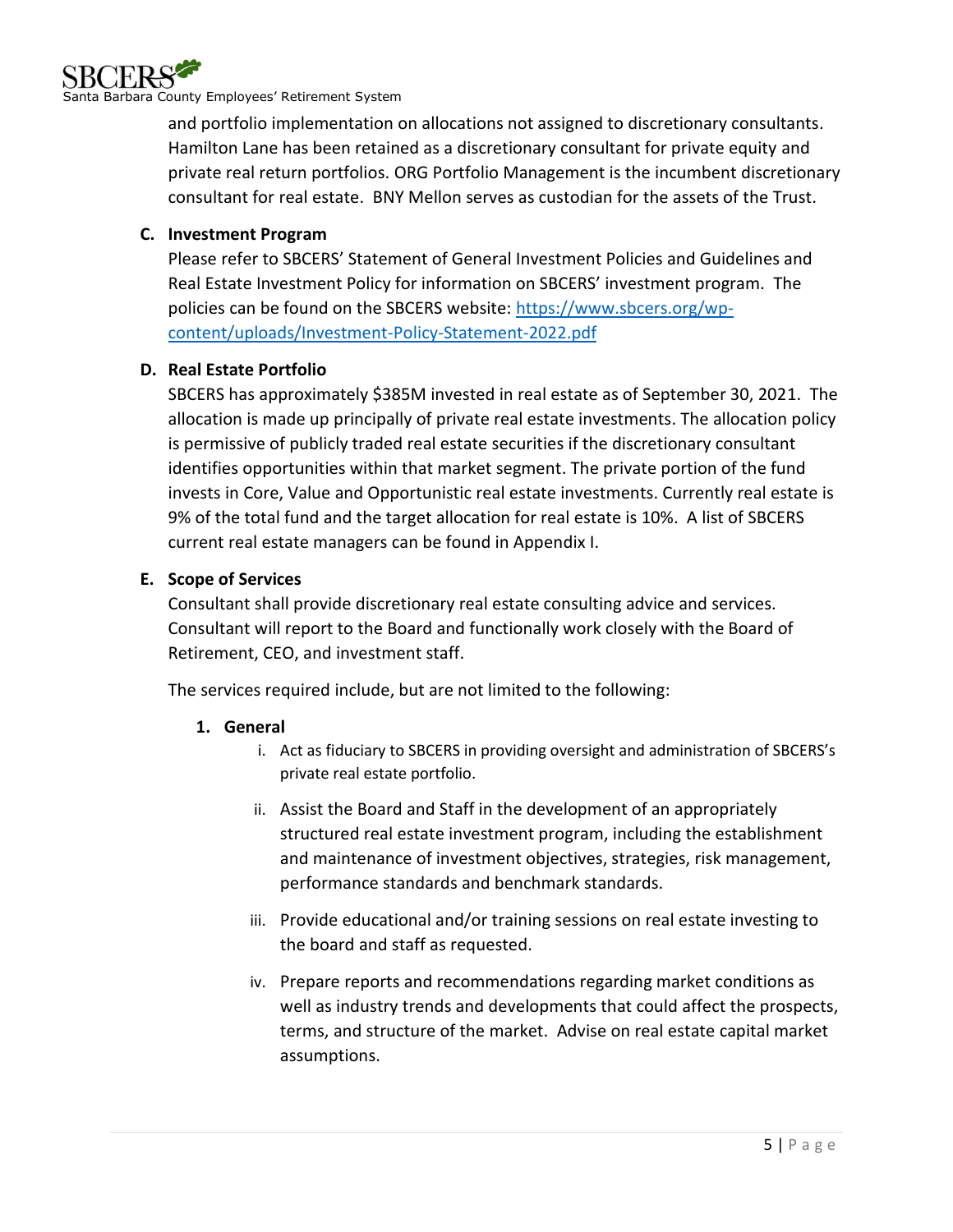

- v. Review SBCERS's real estate investment policy and provide written recommendations for the amendment or modification as needed.
- vi. Prepare an annual strategic plan for SBCERS real estate portfolio. These annual plans will project commitment pacing for the year taking into account, but not limited to, real estate portfolio structure, portfolio strategy, property type exposure and economic region diversification.
- vii. Evaluate investment opportunities, including meeting with investment managers and reviewing their qualifications and track records.
- viii. Review and act on recommendations for SBCERS' real estate investment strategies, including the review of appropriate asset class goals and objectives, asset allocation, cash flow forecasting and investment pacing.
- ix. Conduct due diligence reviews of partnership proposals, including legal terms and structure, and tax structure of prospective additional investments.
- x. Review, evaluate and negotiate key partnership terms and side letters, using consultant's legal counsel (outside or internal), at consultant's expense, to ensure SBCERS is subject to appropriate legal protections and is in compliance with all regulatory requirements.
- xi. Complete subscription documents.
- xii. Provide wire notifications to SBCERS' custodian bank, staff, and other relevant parties.
- xiii. Attend at least four Board of Retirement meetings annually. Meetings typically consist of presentation of quarterly reports, strategic plan, and two educational presentations to the Board per year.
- xiv. Perform other services which may be required to ensure a successful real estate investment program as needed or at the request of the Board or staff including making the firm available at any time to answer ad-hoc questions, either by phone or by email or providing periodic ad-hoc research and analysis.
- xv. Tax reporting and filing.

# <span id="page-5-0"></span>**2. Investment Sourcing and Selection**

i. Develop a structured, on-going process to screen the global universe of available real estate investments in the U.S. and non-U.S. (for both open and closed end real estate investment funds) and identify those opportunities which are consistent with SBCERS' real estate policy and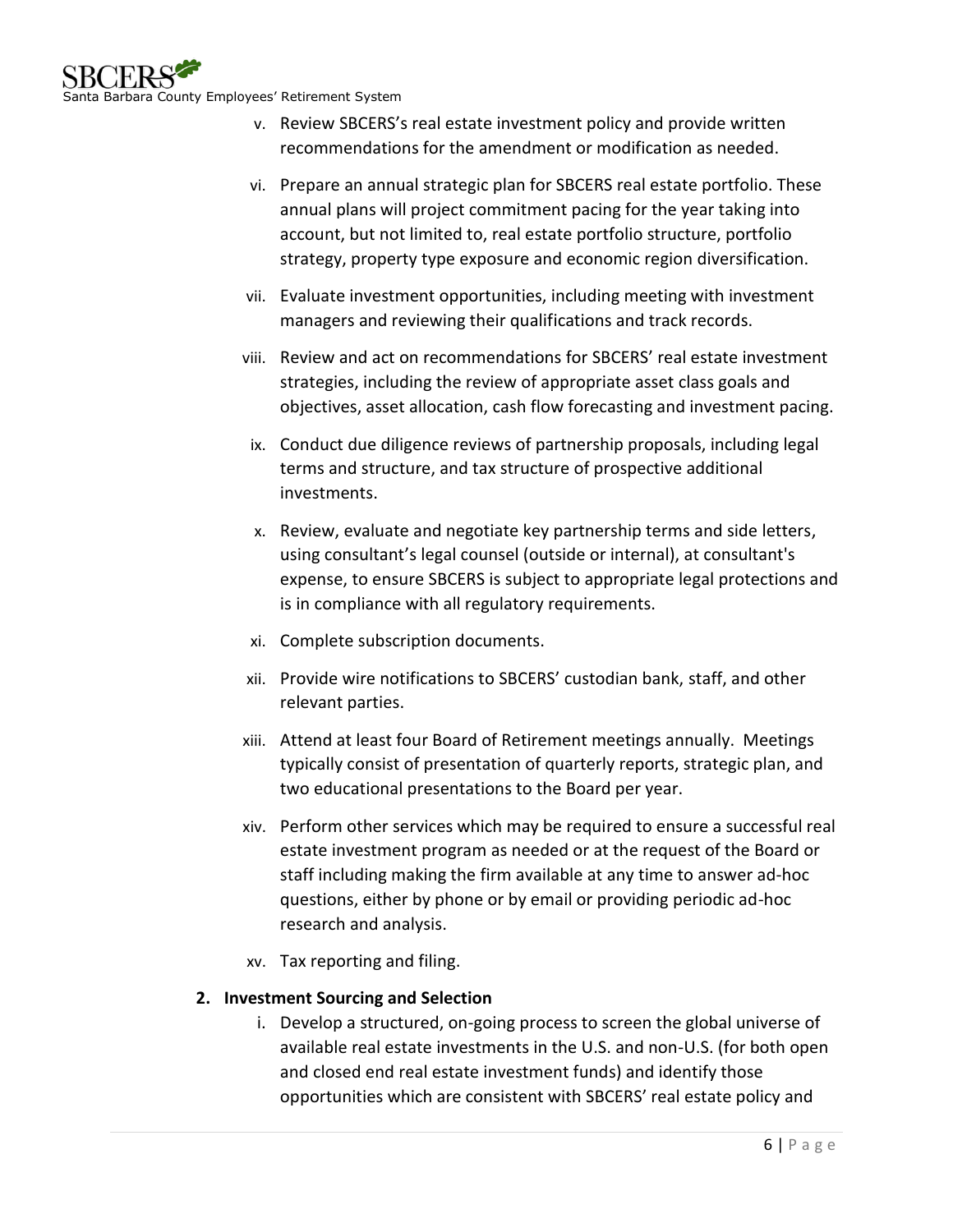real estate strategic investment plan; provide monthly reports to SBCERS staff summarizing screening activity.

- ii. Evaluate prospective investments and engage in comprehensive due diligence that may include general partner site visits and background and reference checking.
- iii. Present investment reports to the Board and staff. Reports shall include, but not be limited to, full results of the consultant's comprehensive due diligence, strategic considerations, partnership reviews, commitment amount, fees, and how the investments complement and/or fit into the overall real estate portfolio.

# <span id="page-6-0"></span>**3. Portfolio Management and Performance Measurement**

- i. Provide on-going monitoring and regular updates/assessments of relevant operational and/strategic changes with investment managers, including, but not limited to, performance, organization, ownership, investment products, and disclosure issues
- ii. Ensure that investment managers comply with the terms of their contracts.
- iii. Notify the Board of any identified material issues that may impact investment performance and recommend a course of action to enhance returns or mitigate risk.
- iv. Represent the System in work-out situations, breaches or violations of limited partnership and side letter provisions, and fund dissolutions as may arise.
- v. Maintain information on portfolio exposure to vintage years, strategies (core, value-add, and opportunistic), property types, geographic diversification, and leverage by portfolio type.
- vi. Maintain historical information on all cash flow, net asset values, commitments (total, funded and unfunded), fee payments, cost basis and returns on each investment.
- vii. Calculate performance metrics including IRR and multiple calculations measured against performance benchmarks.
- viii. Review and analyze investment capital calls and distributions received by SBCERS and certify in writing the accuracy and conformance to the terms of the limited partnership agreement.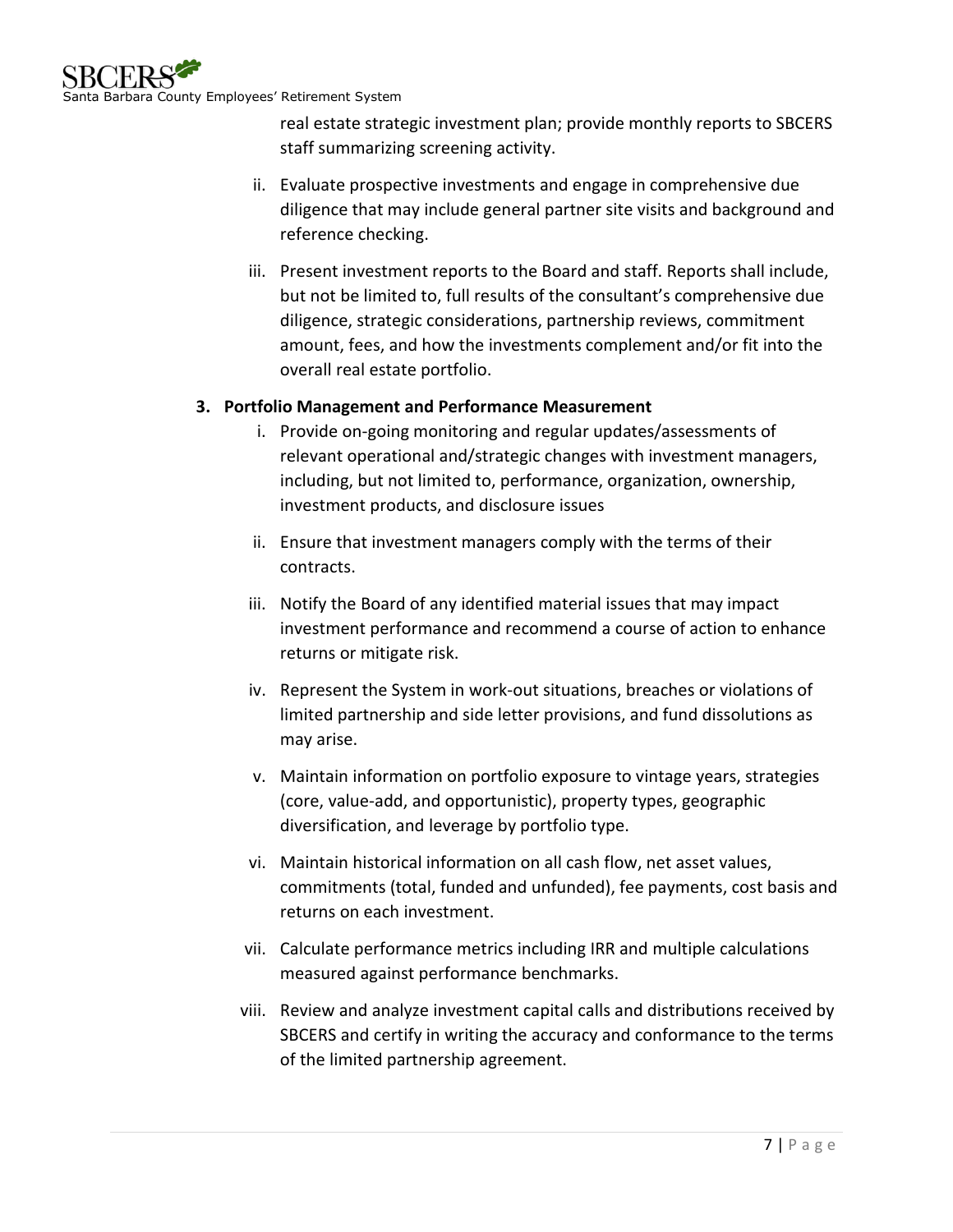

- ix. Prepare quarterly performance reports for total portfolio. The reports shall include at a minimum: market overview and outlook, allocation breakdown by geography, strategy, property type and leverage, update on each fund, listing of each fund by strategy, date of commitment to each fund, commitment among to each fund, drawdown amounts by fund, outstanding commitment by fund, distribution amounts by fund, fund net asset values, and IRR and multiples of each fund.
- x. Provide online, real-time client access to review cash flows and performance data by individual investment, strategy, and portfolio type.
- xi. Provide assistance with compiling appropriate information to satisfy public information requests or public reporting requirements in accordance with applicable state laws, including without limitation, Cal. Govt. Code §6254.26(b) and Cal. Govt. Code §7514.7.
- xii. Provide market value, performance reconciliation and in-depth reporting, and verification of management fees and expenses.

# <span id="page-7-0"></span>**F. Minimum Qualifications for Proposal**

The Proposer should meet all of the following minimum qualifications as of December 31, 2021, to be given further consideration:

- 1. The firm must be registered as an investment advisor under the Investment Advisor Act of 1940. It must be prepared to acknowledge in writing that it has a fiduciary obligation as an investment advisor in providing investment consulting services to SBCERS.
- 2. The firm must have at least five (5) existing institutional real estate consulting relationships, each with real estate assets of at least \$100 million. Types of clients considered institutional are endowments, foundations, corporate pension plans and tax-exempt public funds.
- 3. At least two (2) of the existing real estate consulting client relationships must be discretionary mandates, similar to the scope of services in this RFP.
- 4. The firm must have at least ten (10) years of continuous experience in performing real estate consulting for large institutional clients (endowments and foundations, corporate pension plans and tax-exempt public funds). Aggregate real estate assets under advisory contracts must total at least four (4) billion U.S. dollars.
- 5. The firm must carry insurance including Errors and Omissions at levels that are acceptable to SBCERS.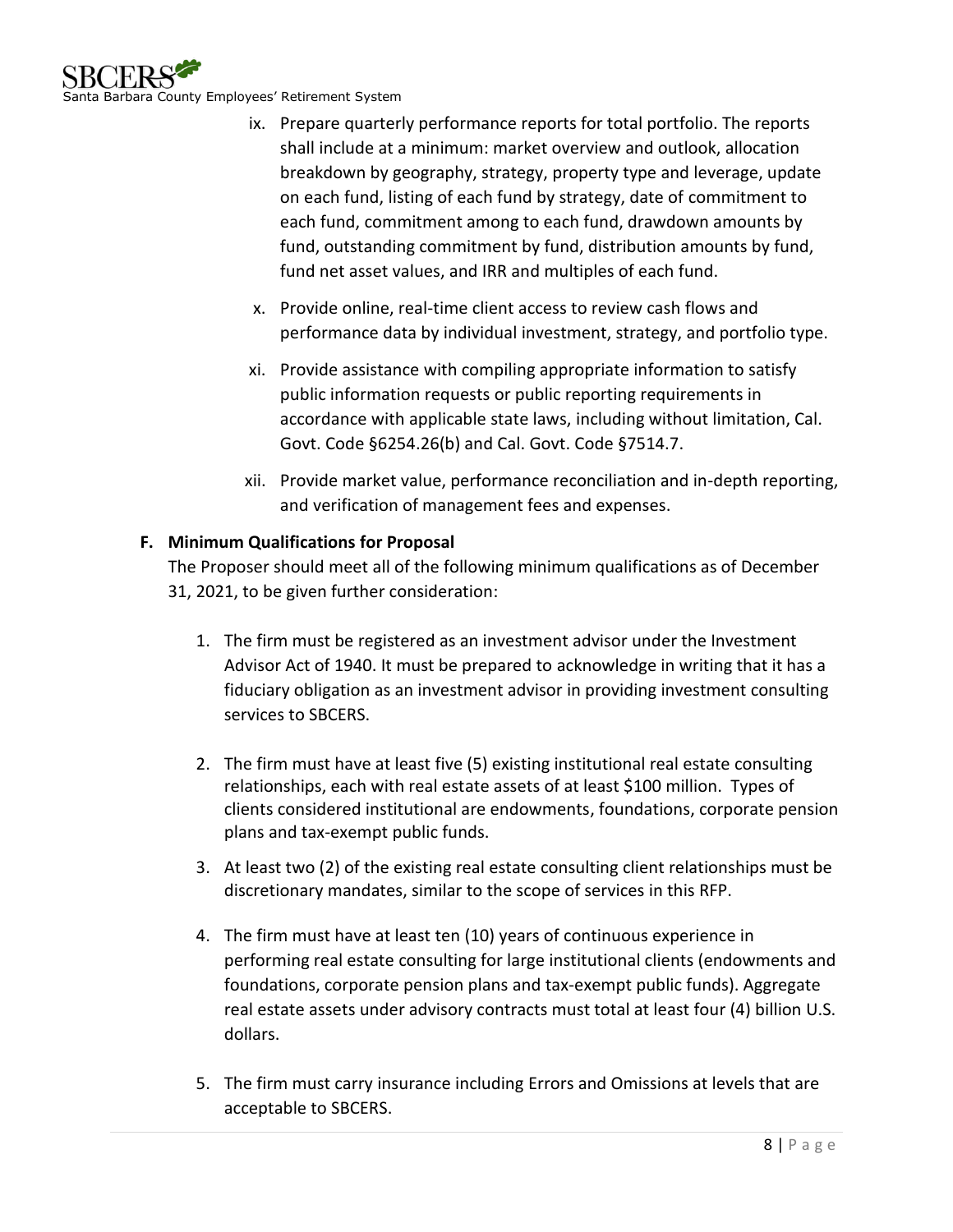- 6. At least one key professional assigned to SBCERS' account must have a minimum of ten (10) years of experience (five (5) of which have been with the current firm) recommending real estate investment programs for institutional clients.
- 7. The firm must maintain, or have unrestricted access to, a database of sufficient size and scope to complete the analysis of the returns of a significant number of real estate investment partnerships by structure, size, industry, geography, type, and stage of development.
- 8. The firm must provide or retain counsel, at its own expense, to review and negotiate fund documentation, including the negotiation of side letter provisions pertaining to SBCERS' unique legal status as a California public pension plan.
- 9. The firm must not have existing or potential material conflict of interest with SBCERS Board Members, Santa Barbara Board of Supervisors, SBCERS other consultants or SBCERS staff.

# <span id="page-8-0"></span>**G. Evaluation Criteria**

SBCERS will evaluate the proposals in accordance with the evaluation criteria listed below:

|    | <b>Criteria</b>                                 |  |  |  |  |  |  |
|----|-------------------------------------------------|--|--|--|--|--|--|
|    | a. Relevant consulting and client experience    |  |  |  |  |  |  |
|    | b. Firm resources                               |  |  |  |  |  |  |
|    | Proposed consulting team                        |  |  |  |  |  |  |
|    | d. Firm stability                               |  |  |  |  |  |  |
|    | e. Firm Independence and Legal Support Capacity |  |  |  |  |  |  |
| f. | Investment Selection Process and Due Diligence  |  |  |  |  |  |  |
| g. | Client service/satisfaction (references)        |  |  |  |  |  |  |
| h. | Fees                                            |  |  |  |  |  |  |
|    | <b>Other</b>                                    |  |  |  |  |  |  |

# <span id="page-8-1"></span>**H. Frequently Asked Questions (FAQs)**

# *1. What prompted the search?*

The contract with the current real estate consultant was first executed in 2010 and renewed in 2017. In keeping with best practices and the Board's fiduciary duty to its members, the Board is undertaking a genuine search for a real estate consulting firm that will best meet the needs of SBCERS for the future.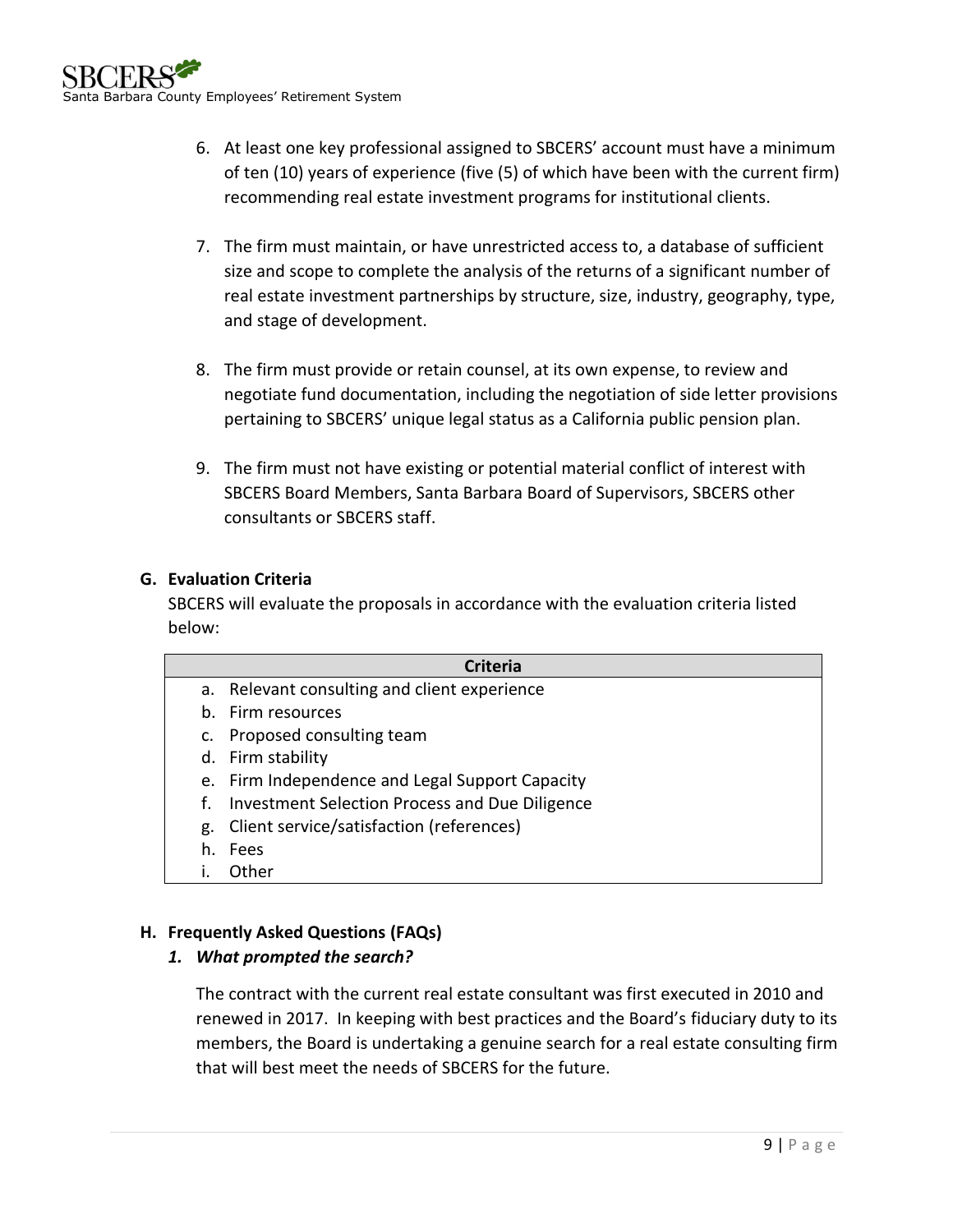

### **2.** *Who is the incumbent investment consultant?*

SBCERS' incumbent real estate consultant is ORG Portfolio Management.

#### **3.** *Will the incumbent consultant be invited to rebid?*

Yes, the incumbent real estate consultant is invited to rebid.

# **4.** *What strategic projects are likely to be undertaken by the new consultant at the outset of the engagement?*

SBCERS is not considering any new strategic projects at this time but will consider any recommendations in this regard by the real estate consultant.

## **5.** *What is the board's schedule with respect to monthly meetings that the investment consultant would be expected to attend?*

The real estate consultant is expected to attend a minimum of four Board meetings annually. The investment-oriented meetings are generally held on the fourth Wednesday of every month. In addition to regular meetings of the Board of Retirement, the consultant is asked to attend an annual retreat of the Board of Retirement which is a 1-2 day event held annually.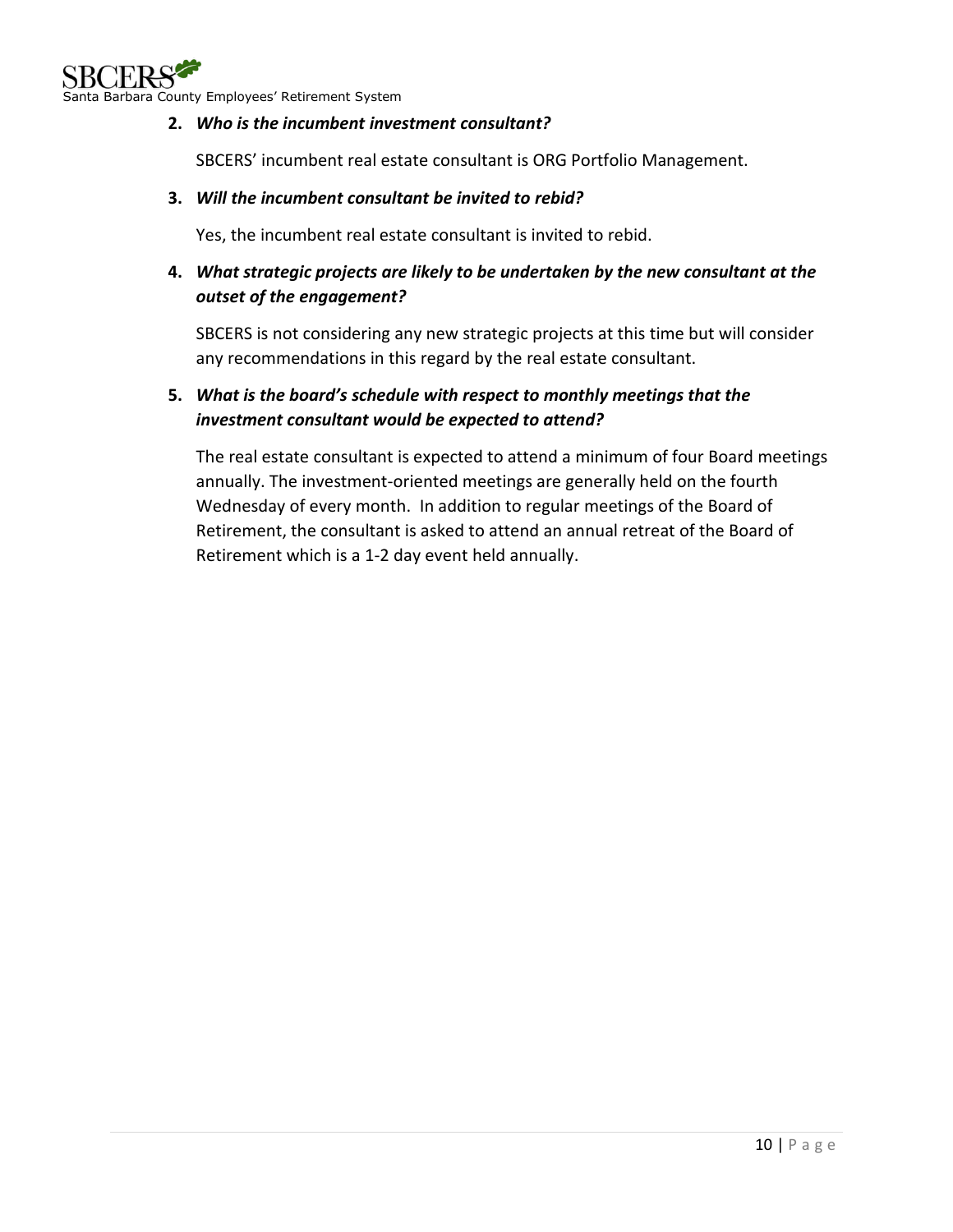#### <span id="page-10-0"></span>**SECTION II: PROCESS FOR SUBMITTING PROPOSAL**

#### <span id="page-10-1"></span>**A. Submission of Proposal**

The deadline for submission of the proposal is **5:00 pm PST, June 15, 2022**. Each proposing firm must submit seven (7) printed copies, including one with original signatures and marked "Original" with an electronic copy on CD or flash drive **AND** a copy emailed to the address below.

Please address printed copies and CD or flash drive to:

Mrs. Rebecca M. Valdez and Mr. Hendrik Struik Investment Team Santa Barbara County Employees' Retirement System 130 Robin Hill Road, Suite 100 Goleta, CA 93117

Please address the emailed electronic copy to:

# Mrs. Rebecca M. Valdez and Mr. Hendrik Struik Investments Team [Investments@sbcers.org](mailto:Investments@sbcers.org)

Note that both the electronic copy and the paper copy shall include signatures as required by this RFP.

### <span id="page-10-2"></span>**B. Timeline for Search and Selection Process**

| April 27, 2022        | RFP published and posted on website                          |
|-----------------------|--------------------------------------------------------------|
| May 11, 2022          | Deadline for submission of questions concerning the RFP, and |
|                       | intent to respond                                            |
| June 15, 2022         | Deadline for submission of proposals                         |
| Aug 25 - Sep 12, 2022 | Tentative interview dates                                    |
| November 16, 2022     | Tentative finalist presentation to Board                     |

SBCERS will make best efforts to follow the above timeline but reserves the right to amend it as necessary.

### <span id="page-10-3"></span>**C. Intent to Respond**

Firms intending to respond to this RFP are asked to send an Email to **Rebecca M. Valdez and Hendrik Struik, SBCERS Investment Team** at [Investments@sbcers.org](mailto:Investments@sbcers.org) by **May 11, 2022**. Failure to do so shall NOT preclude firms from submitting a proposal prior to the June 15, 2022, submission deadline.

### <span id="page-10-4"></span>**D. Quiet Period, Questions, and Communication Regarding the RFP**

The Board has designated a "quiet period" for the duration of the real estate consultant search and selection process, during which time Trustees may not knowingly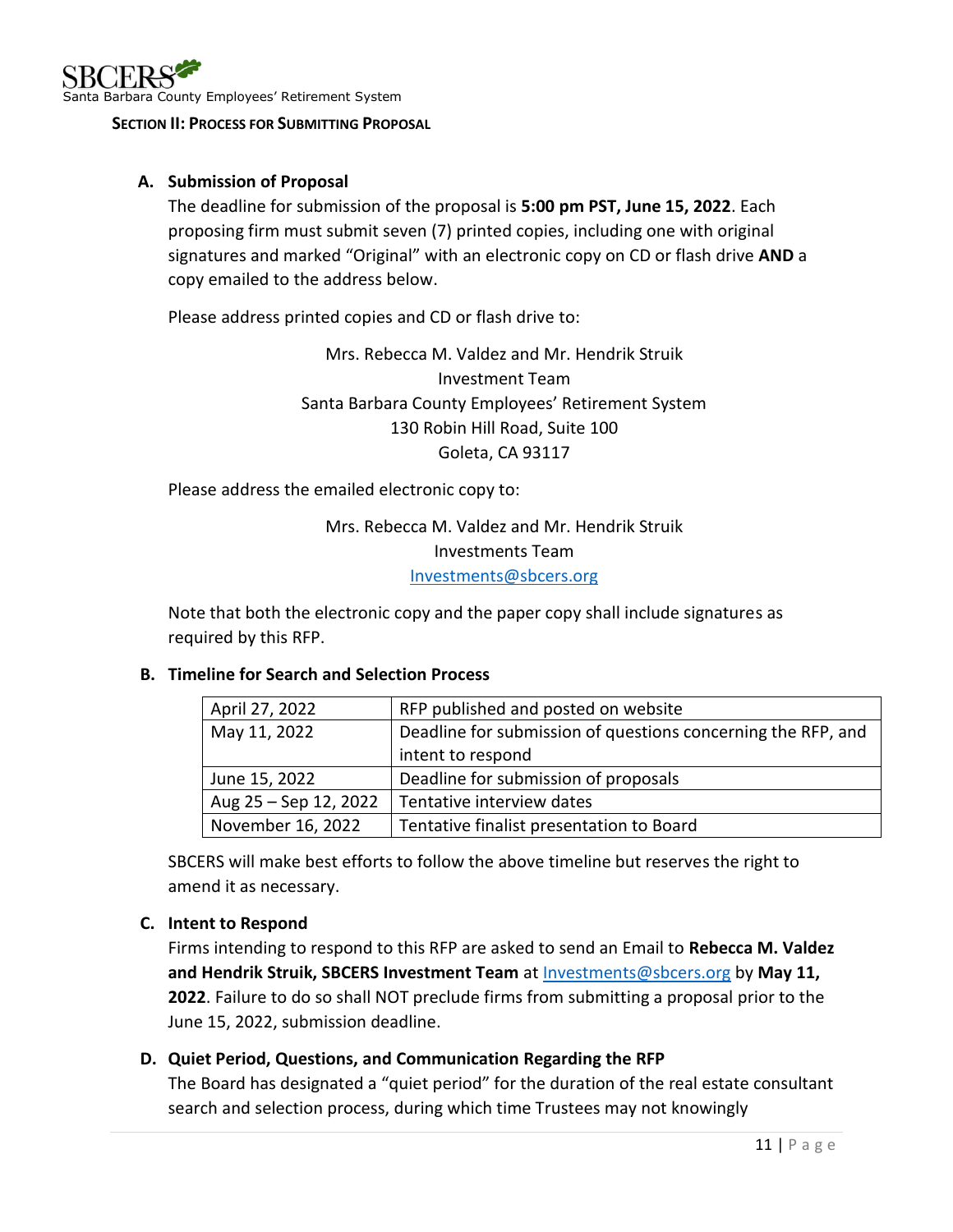

communicate with consultant candidates, except for official search-related interviews, due diligence and ongoing business with the current consultant.

To assist the Board and SBCERS staff in implementing this quiet period, all questions regarding the intent or content of this RFP or the proposal process must be directed in writing to **Rebecca M. Valdez and Hendrik Struik, SBCERS Investment Team** by email at [Investments@sbcers.org](mailto:Investments@sbcers.org) on or before **May 11, 2022**.

## <span id="page-11-0"></span>**E. Addenda to Request for Proposals**

SBCERS may modify this RFP, prior to the proposal due date, by issuing written addenda. Addenda will be posted on SBCERS' website at [https://www.sbcers.org/.](https://www.sbcers.org/) The Proposer shall be responsible for ensuring that its proposal reflects any and all addenda issued by SBCERS prior to the proposal due date regardless of when the proposal is submitted. Therefore, SBCERS recommends that Proposers review the SBCERS website frequently, including shortly before the proposal due date, to determine if they have received all addenda.

### <span id="page-11-1"></span>**F. Ambiguity and Omissions in RFP**

Proposers are responsible for reviewing all portions of this RFP. Proposers are asked to promptly notify SBCERS, in writing, if the Proposer discovers any ambiguity, discrepancy, omission, or other errors in this RFP. Modifications and clarifications will be made by addenda as provided above.

### <span id="page-11-3"></span><span id="page-11-2"></span>**G. Preparation of the Proposal**

### **1. Format of Proposal**

The proposal must be sequentially page numbered, organized and indexed in the following format:

- a. Letter of Transmittal
- b. Response to Questionnaire
- c. References
- d. Fee Proposal
- e. Additional Materials and Documents

**Please Note:** Signatures of principals or officers authorized to bind the Proposer are required in the Letter of Transmittal and the Fee Proposal.

### <span id="page-11-4"></span>**2. Response to Questions and Requests for Information**

Respond to all questions, and requests for information, in the order that they are presented in Section III Part B of this RFP. Documents and materials requested in Section III: Part C shall be included as Exhibits to the Proposal, as specified therein.

Be clear and succinct, do not make references within the answer (e.g., "See Compliance Manual"). Ensure that each response is specific to the question asked or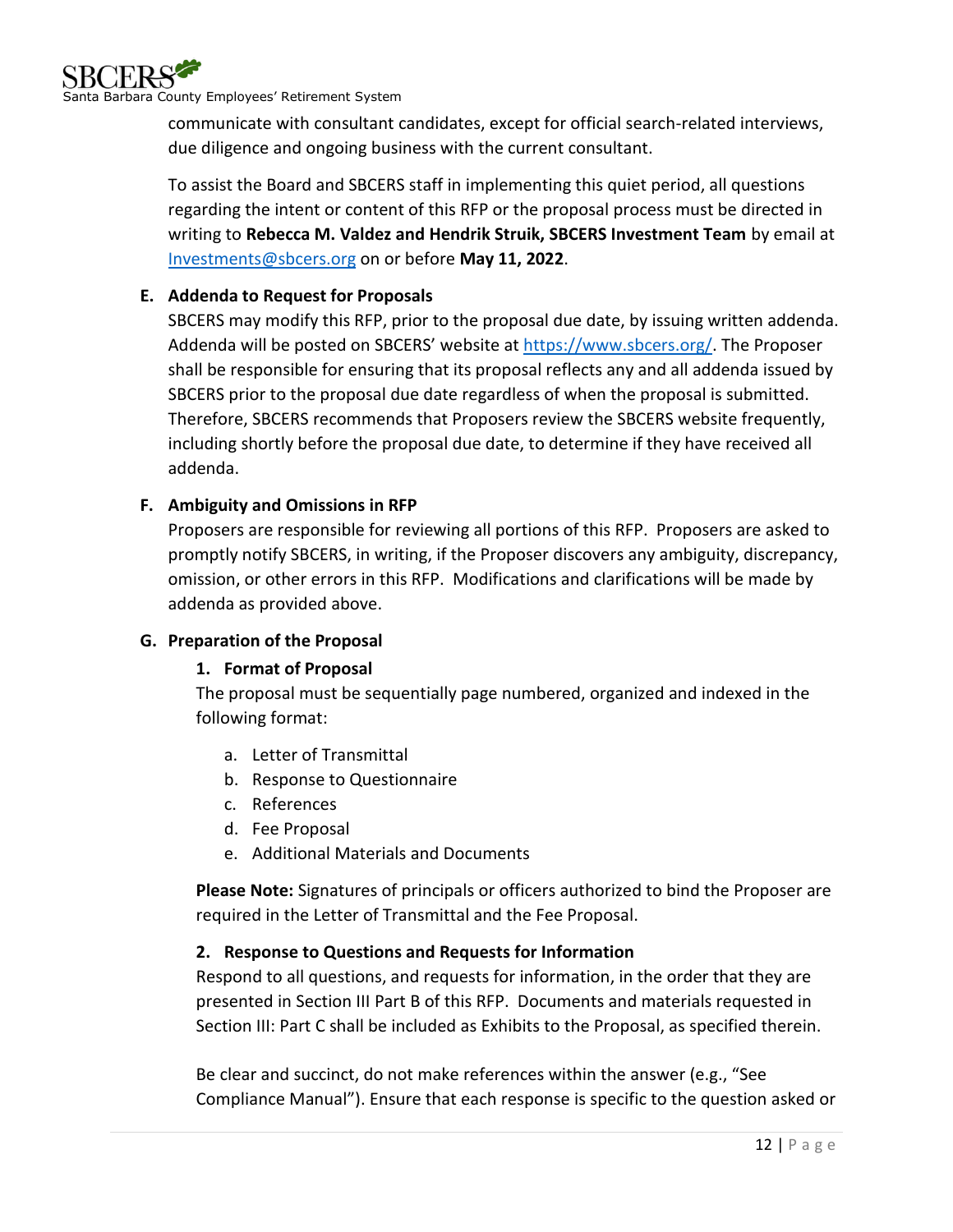

information requested. Unnecessary or superfluous information will be disregarded. Incomplete or misleading responses may lead to the rejection of the proposal and elimination of the firm from the search process.

At any time during the proposal evaluation process, SBCERS may require a Proposer to provide oral or written clarification of its proposal. However, SBCERS reserves the right to make an award without further clarifications of proposals received.

# <span id="page-12-0"></span>**3. Revision of Proposal**

A Proposer may revise a proposal on the Proposer's own initiative at any time before the deadline for submission of proposals. The Proposer must submit the revised proposal in the same manner as the original. A revised proposal must be received on or before the proposal due date.

In no case will a statement of intent to submit a revised proposal, or commencement of a revision process, extend the proposal due date for any Proposer.

### <span id="page-12-1"></span>**4. Errors and Omissions in Proposal**

Failure by SBCERS to object to an error, omission, or deviation in the proposal will in no way modify this RFP or excuse the Proposer from full compliance with the specifications of this RFP or any contract awarded pursuant to this RFP.

SBCERS reserves the right to waive or permit correction of any minor inconsistencies, errors, or omissions prior to the final evaluation of the proposal, and to ask for clarification on any issues, or to take any other measures with respect to this RFP in any manner necessary to serve the best interests of SBCERS and its beneficiaries.

# <span id="page-12-2"></span>**5. Financial Responsibility and Ownership of Documents**

Any cost incurred in the preparation, submission or presentation of proposals shall be borne solely by the proposing firm. Responses to this RFP and associated materials will become the property of SBCERS and may be returned only at SBCERS' option.

### <span id="page-12-3"></span>**6. Governing Law**

This procurement and any agreement with Proposers that may result shall be governed by the laws of the State of California. Submission of a proposal constitutes acceptance of this condition.

# <span id="page-12-4"></span>**7. California Public Records Act**

Materials contained in proposals are subject to the California Public Records Act (Cal. Gov. Code Sections 6250 et. seq., "The Act"), and, after a contract has been awarded, may be viewed and copied by any member of the public, including news agencies and competitors. If any portion of a proposal is believed to be exempt from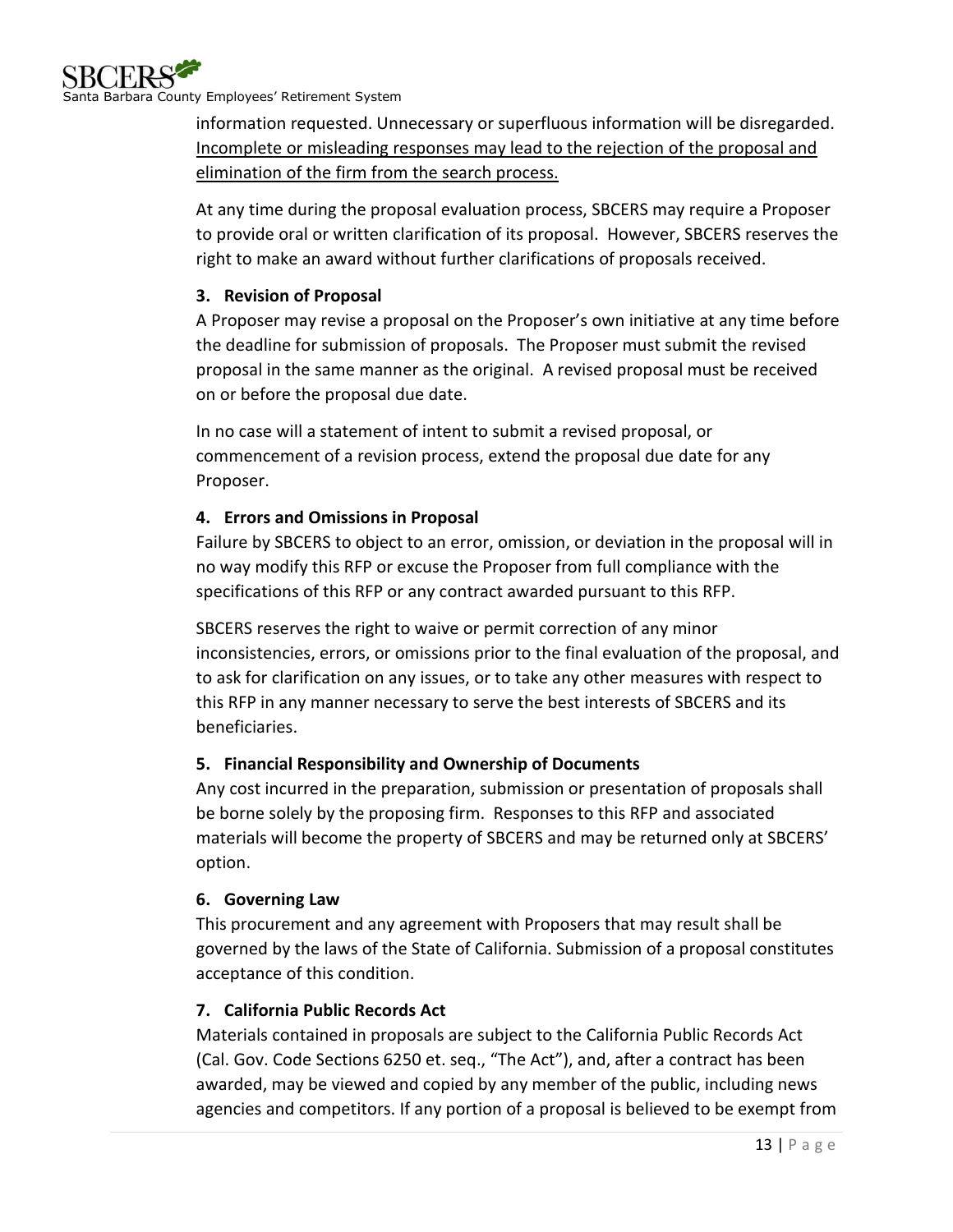

public disclosure under the Act, such portion must be marked "TRADE SECRETS", "CONFIDENTIAL" OR "PROPRIETARY", as applicable, and made readily separable from the rest of the proposal. SBCERS will seek to maintain the confidentiality of information so designated to the extent permissible under the Act. Proposals marked in their entirety with a confidential designation, or other designation indicating exemption from public disclosure, will not be considered confidential or exempt from disclosure under The Act and SBCERS will not deny public disclosure of all or any portion of such proposals.

### <span id="page-13-0"></span>**H. Cancellation of the RFP**

SBCERS reserves the right to cancel this RFP at any time, and to reject any and all proposals submitted in response to this RFP if it is in SBCERS' best interest. This RFP in no manner obligates SBCERS to the procurement of services until a written contract is entered into, negotiation of which may be terminated at any time by SBCERS. If negotiations fail, SBCERS may accept another submitted proposal, at its option. SBCERS may terminate negotiations at any time prior to the signing of a contract.

### <span id="page-13-1"></span>**SECTION III: INFORMATION TO BE PROVIDED**

### <span id="page-13-2"></span>**Part A: Letter of Transmittal**

The Proposal must include a Letter of Transmittal or cover letter signed by one or more individuals who are authorized to bind the firm contractually. The Letter of Transmittal shall be considered an integral part of the Proposal and must contain the following:

- 1. Identify the proposal as "2022 SBCERS Real Estate Consultant RFP".
- 2. Submitting Firm's official name, no nicknames (e.g. "International Business Machines, Corporation" not "IBM") and website.
- 3. The Proposer's name, address, and telephone number.
- 4. The name, title or position, telephone number and email address of the individual signing the cover letter.
- 5. A statement indicating the signature is authorized to bind the Proposer contractually.
- 6. A statement to the effect that the proposal is a firm and irrevocable offer subject to acceptance through December 31, 2022.
- 7. A statement expressing the Proposer's availability of staff and other required resources for performing all services and providing all deliverables specified within.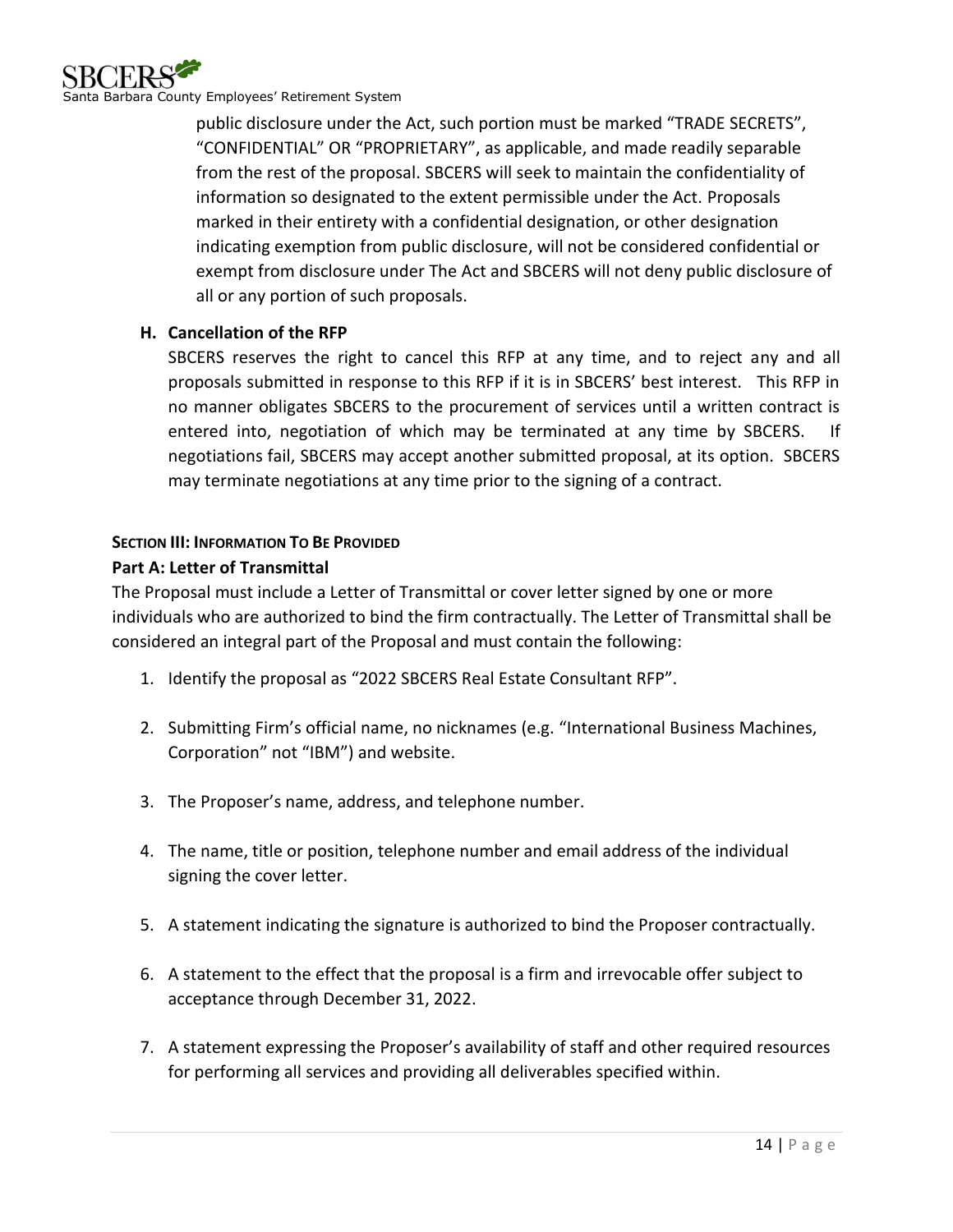

Santa Barbara County Employees' Retirement System

- 8. A statement that the proposing firm meets the Minimum Qualifications for the Proposal set out in Section I.F of this RFP.
- 9. A statement confirming that if selected the firm is prepared to enter into a contract stipulating that it has a fiduciary obligation in providing investment consulting services to SBCERS.
- 10. A statement that the firm acknowledges that all documents submitted pursuant to this RFP will become a matter of public record, except those portions which are claimed and determined to be exempt from disclosure under The Act, as set forth in Section II.G above.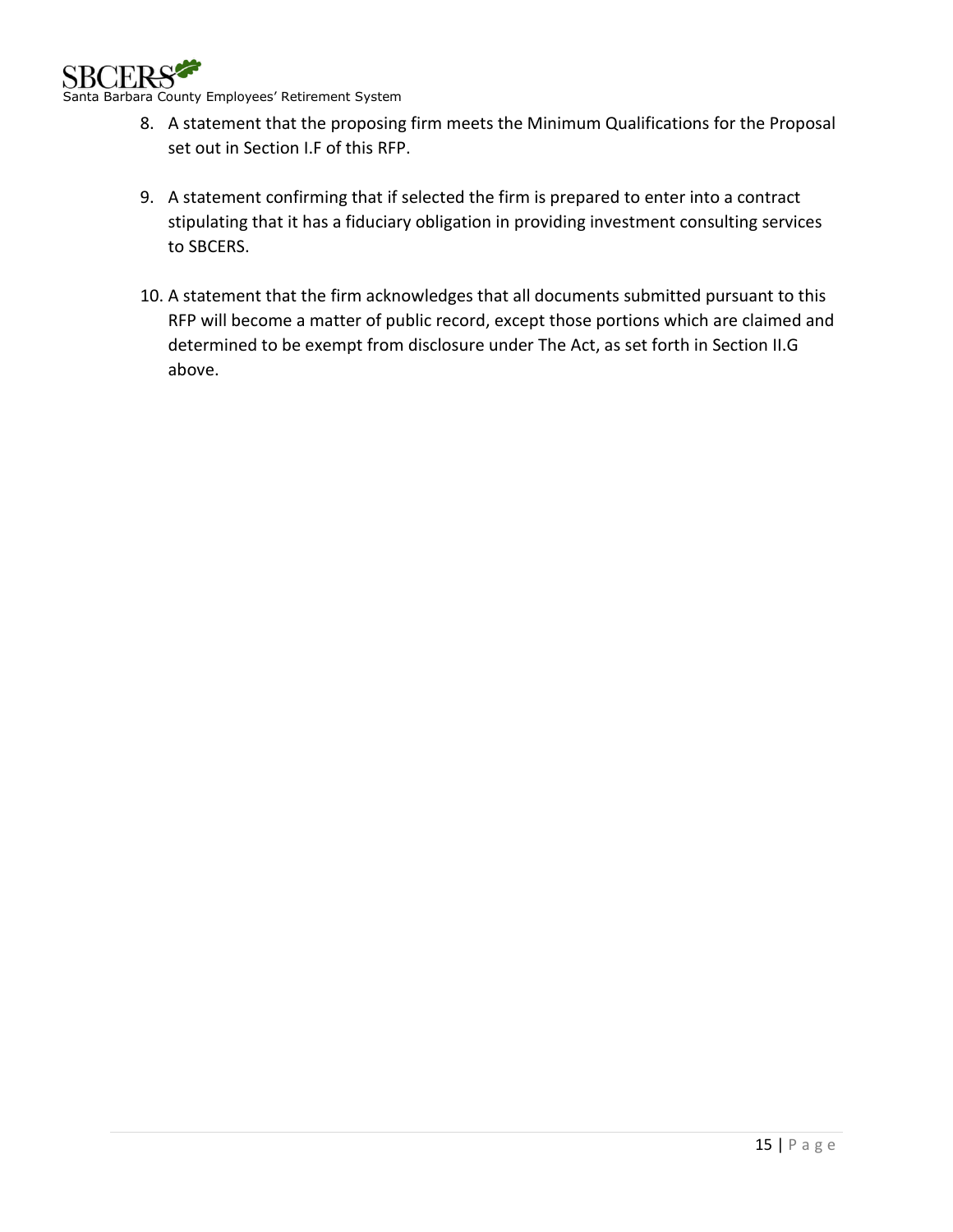

#### <span id="page-15-0"></span>**Part B: Questionnaire**

In completing this questionnaire, please ensure the text of each question precedes your response. A separate MS Word version of the Questionnaire will be made available to interested firms in order to facilitate the preparation of proposals.

Be clear and succinct in your response. Ensure that each response is specific to the question asked or information requested, and follows the format requested (e.g., "Indicate Yes or No", "Select the correct response", "Complete the table provided"). Unnecessary or superfluous information will be disregarded.

Word limits have been given for certain questions to give each firm an indication of the level of detail being sought. Any information provided beyond the word limit may be disregarded. **Please note that there is a maximum page limit of 50 pages for Part B: Questionnaire, including the questions as presented.**

#### <span id="page-15-1"></span>**A. Organization**

- 1. Section 1.E of this RFP sets out the scope of services for the real estate consultant. Please confirm that you are proposing to deliver all services listed within the scope (Indicate "Yes" or "No"). If you answer "No", list any exceptions.
- 2. Does the firm acknowledge that, should it be retained as the real estate consultant, it would be serving as a fiduciary for SBCERS? (Indicate "Yes" or "No")
- 3. Provide the following information on the primary and secondary RFP contacts with the firm:

|                      | <b>Primary Contact Within the Firm</b> |
|----------------------|----------------------------------------|
| Name                 |                                        |
| Title                |                                        |
| Telephone Number     |                                        |
| <b>Email Address</b> |                                        |

|                         | <b>Secondary Contact Within the Firm</b> |
|-------------------------|------------------------------------------|
| Name                    |                                          |
| <b>Title</b>            |                                          |
| <b>Telephone Number</b> |                                          |
| Email Address           |                                          |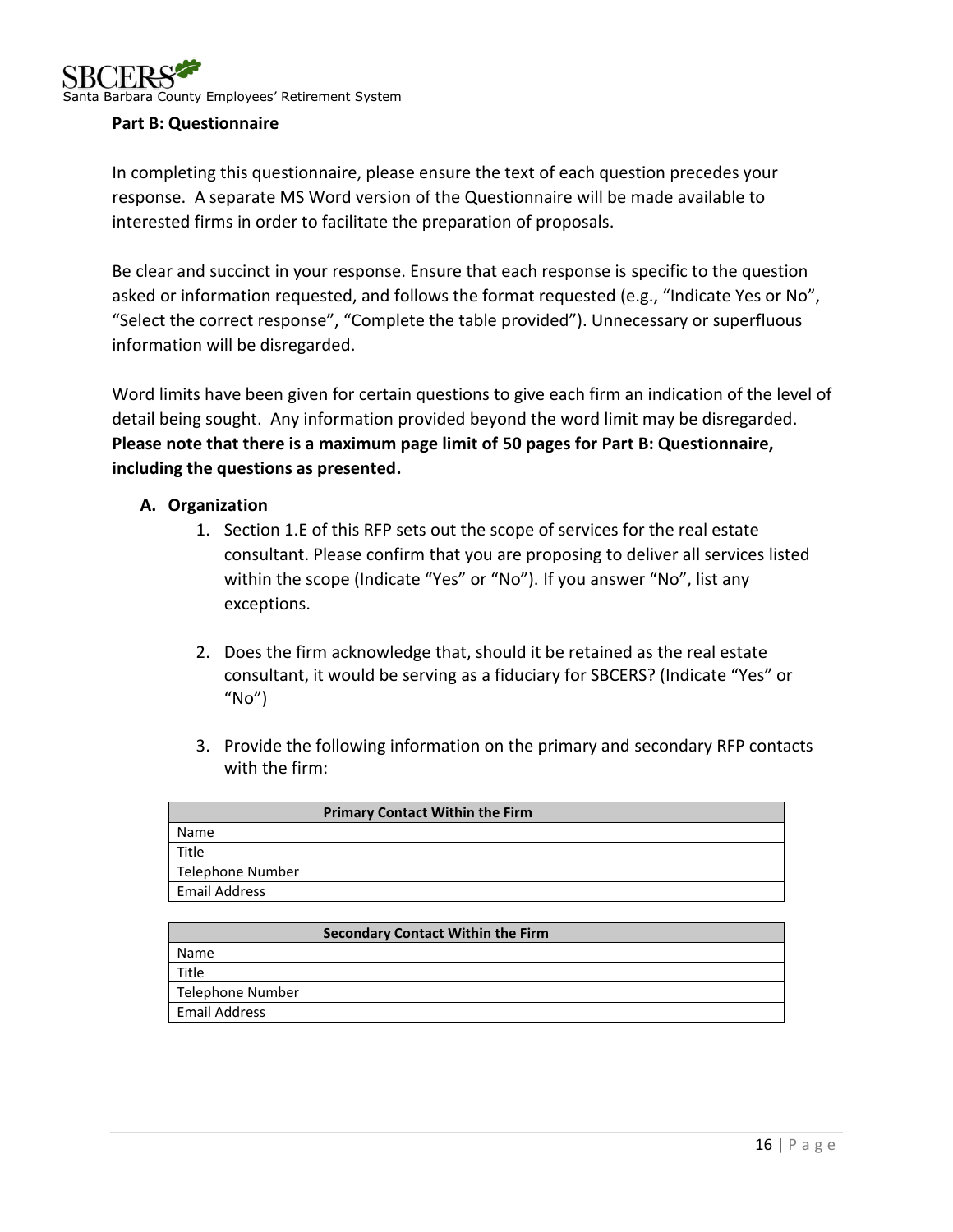

- 4. Provide the address of the office that will service this account. If you have other office locations, provide the address and telephone number for each office, and briefly explain the primary functions performed within these offices.
- 5. Give a brief history of your firm, including (maximum of 2 pages):
	- i. Year of inception.
	- ii. Number of years providing full service, discretionary real estate consulting.
	- iii. Number of years of providing full service, discretionary real estate consulting to U.S. public pension plans.
	- iv. Business philosophy and goals.
	- v. Historical and current ownership structure, including parent company, affiliations and subsidiaries. Attach as **Exhibit #1**, the organizational chart for current ownership structure, including the real estate consulting unit.
	- vi. Name and title of any one owner who controls more than 50% of the firm and/or has an equity stake in the organization.
	- vii. Significant organizational development for the past 5 (five) years, if any.
	- viii. State the overall business objective of the firm's real estate consulting service with respect to future growth during the next five years. Note any planned areas of emphasis in the near future, including the total number of consulting relationships that will be accepted.
- 6. Is the firm registered as an investment advisor under the Investment Advisors Act of 1940? (Indicate "Yes" or "No")
- 7. Please describe your business continuity plan. Have you ever had to activate any parts of the plan? If so, describe the effectiveness of the plan and any postactivity modifications to that plan.
- 8. Please list your top 5 competitors using the format below:

| <b>Number</b> | <b>Name of Competitors</b> |
|---------------|----------------------------|
|               |                            |
|               |                            |
|               |                            |
|               |                            |
|               |                            |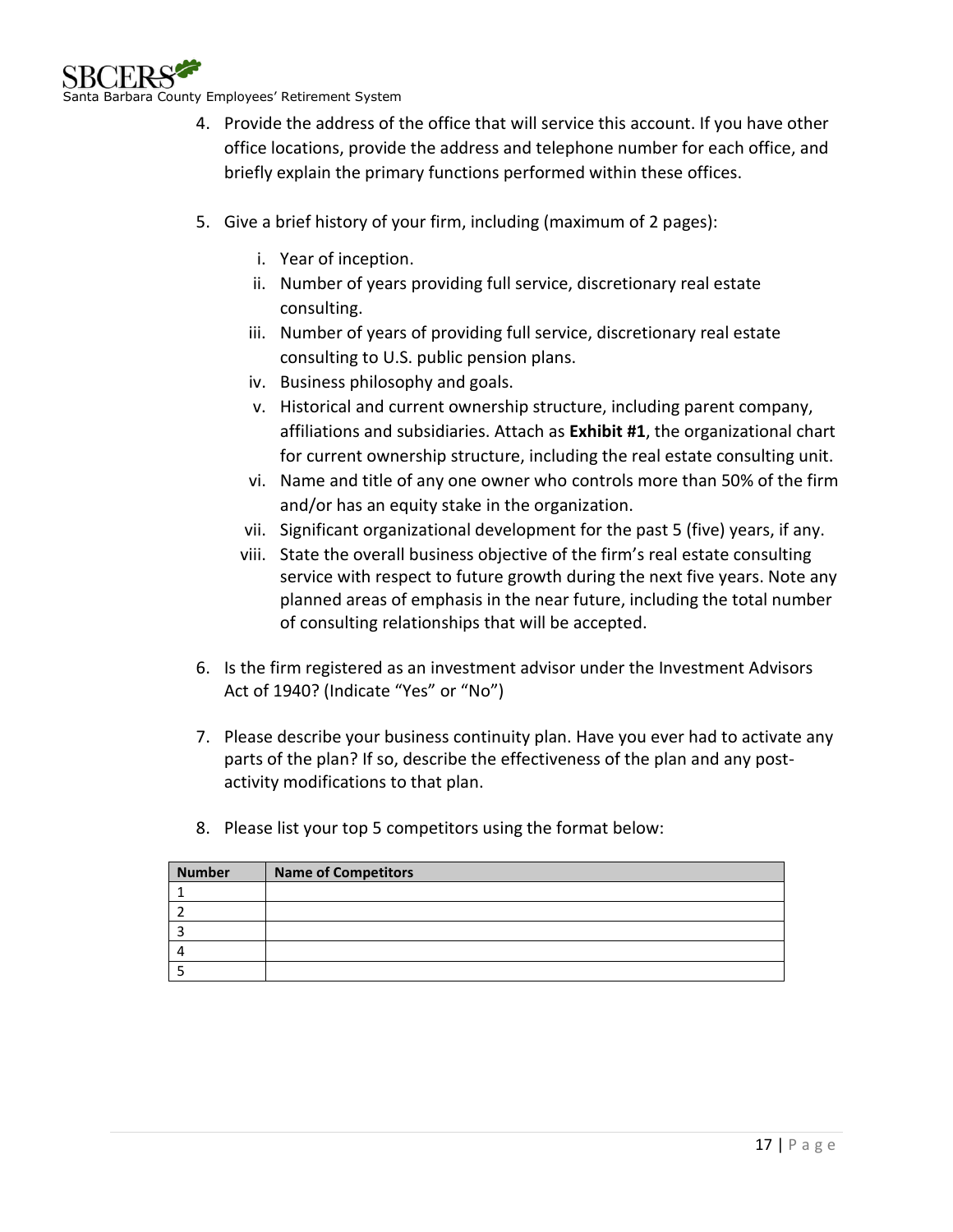

9. For the past 5 (five) calendar years, please list all services provided by the firm and the revenues generated by these services using the following format (add rows as necessary):

|                | Source of                                                         |               | 2021                       |               | 2020                       |               | 2019                     |               | 2018                       |               | 2017                       |
|----------------|-------------------------------------------------------------------|---------------|----------------------------|---------------|----------------------------|---------------|--------------------------|---------------|----------------------------|---------------|----------------------------|
|                | Revenue (US\$<br>in thousands)                                    | \$<br>Revenue | $%$ of<br>Total<br>Revenue | \$<br>Revenue | $%$ of<br>Total<br>Revenue | \$<br>Revenue | % of<br>Total<br>Revenue | \$<br>Revenue | $%$ of<br>Total<br>Revenue | \$<br>Revenue | $%$ of<br>Total<br>Revenue |
| $\mathbf{1}$   | <b>Real Estate</b><br>Consulting:<br>Discretionary                |               |                            |               |                            |               |                          |               |                            |               |                            |
| $\overline{2}$ | <b>Real Estate</b><br>Consulting:<br>Non-<br><b>Discretionary</b> |               |                            |               |                            |               |                          |               |                            |               |                            |
| $\overline{3}$ | Non-<br>Consulting<br><b>Services</b>                             |               |                            |               |                            |               |                          |               |                            |               |                            |
| 4              | Non-Real<br>Estate<br><b>Services</b>                             |               |                            |               |                            |               |                          |               |                            |               |                            |
|                | <b>Total Revenue</b>                                              |               |                            |               |                            |               |                          |               |                            |               |                            |

For discretionary service, please complete the following table (add rows as necessary):

|                | Source of        |         | 2021    |         | 2020    |         | 2019    |         | 2018    |         | 2017    |
|----------------|------------------|---------|---------|---------|---------|---------|---------|---------|---------|---------|---------|
|                | Revenue (US\$    | \$      | % of    | \$      | % of    | \$      | $%$ of  | \$      | $%$ of  | \$      | $%$ of  |
|                | in thousands)    | Revenue | Total   | Revenue | Total   | Revenue | Total   | Revenue | Total   | Revenue | Total   |
|                |                  |         | Revenue |         | Revenue |         | Revenue |         | Revenue |         | Revenue |
| 1              | Fund-of-funds    |         |         |         |         |         |         |         |         |         |         |
| $\overline{2}$ | <b>Brokerage</b> |         |         |         |         |         |         |         |         |         |         |
| 3              | Other            |         |         |         |         |         |         |         |         |         |         |
|                | Discretionary    |         |         |         |         |         |         |         |         |         |         |
|                | <b>Services</b>  |         |         |         |         |         |         |         |         |         |         |
|                | а.               |         |         |         |         |         |         |         |         |         |         |
|                | b.               |         |         |         |         |         |         |         |         |         |         |
|                | c.               |         |         |         |         |         |         |         |         |         |         |
|                | d.               |         |         |         |         |         |         |         |         |         |         |
|                | е.               |         |         |         |         |         |         |         |         |         |         |
|                | f.               |         |         |         |         |         |         |         |         |         |         |
|                | Total            |         |         |         |         |         |         |         |         |         |         |
|                | Discretionary    |         |         |         |         |         |         |         |         |         |         |
|                | Revenue          |         |         |         |         |         |         |         |         |         |         |

10. If the firm has a parent company, please list the percentage (%) of total income that the firm's consulting services represent to the ultimate parent company for each of those years:

| 2017 | 2018 | 3010<br>LUIJ | 2020 | $3031$<br><b>LULL</b> |
|------|------|--------------|------|-----------------------|
|      |      |              |      |                       |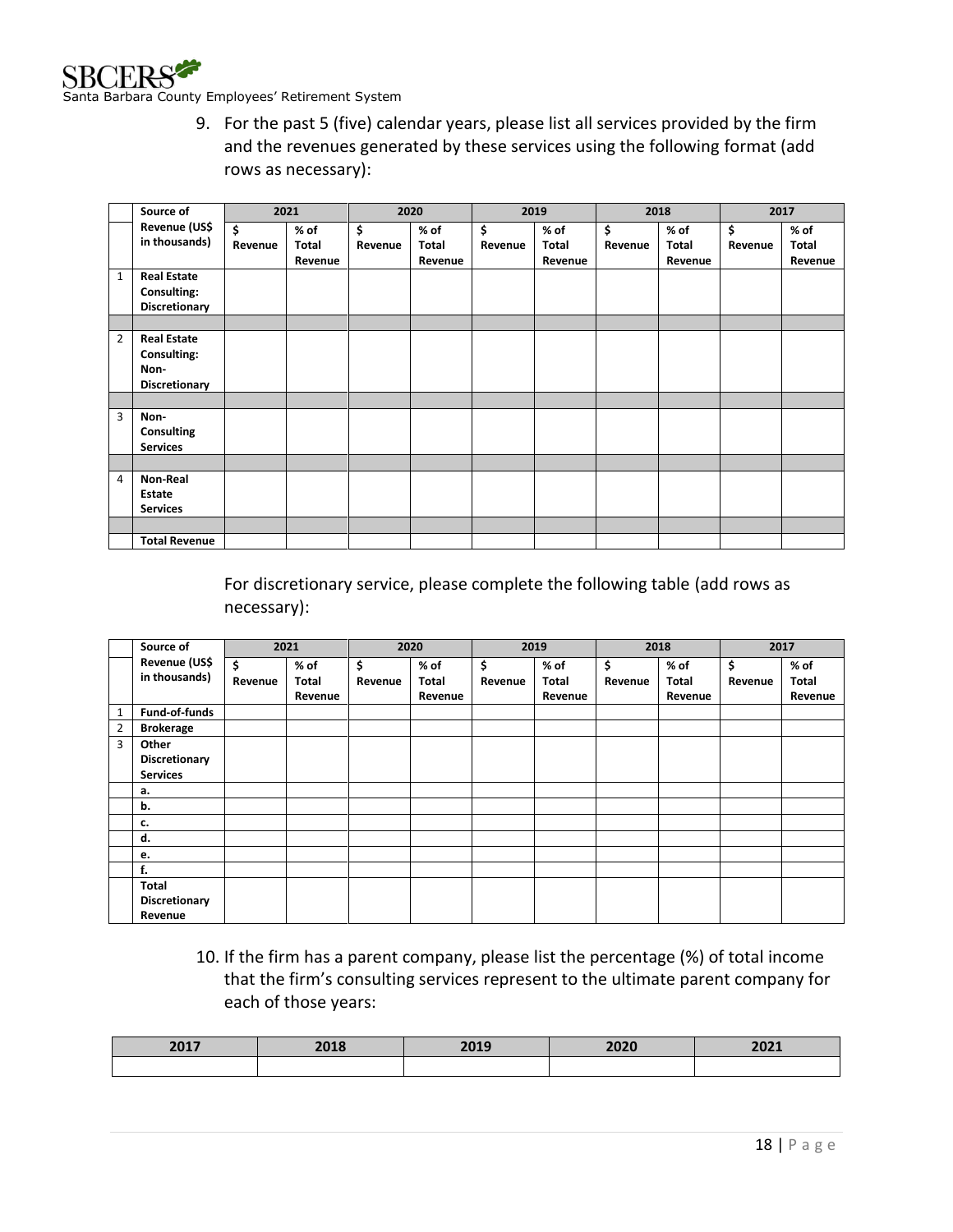11. Does the firm sponsor fund-of-funds or other investment funds? (Indicate "Yes" or "No") If yes, describe the funds in the tables below (add rows as necessary):

| Name of Fund-of-<br><b>Fund</b> | <b>Year Raised</b> | Size of Fund (\$M) | <b>Focus of Fund</b> |
|---------------------------------|--------------------|--------------------|----------------------|
|                                 |                    |                    |                      |
|                                 |                    |                    |                      |
|                                 |                    |                    |                      |

| <b>Other Funds</b> | <b>Year Raised</b> | Size of Fund (\$M) | <b>Focus of Fund</b> |
|--------------------|--------------------|--------------------|----------------------|
|                    |                    |                    |                      |
|                    |                    |                    |                      |
|                    |                    |                    |                      |

- 12. Describe the firm's fee structure for managing funds-of-funds or other investment funds for clients.
- 13. Does your firm subcontract or outsource any parts of your real estate consulting business? Please describe in detail which functions are performed externally and reason for doing so. Please provide the names of the providers, office locations, number of years in business, and the qualifications of the specific people who will be working on our account.
- 14. How has this service arrangement between discretionary and non-discretionary evolved since the firm's founding? Has your firm moved away from nondiscretionary or discretionary engagements within the last 10 years? If so, please explain why.
- 15. Confirm that firm carries insurance, including Errors and Omission Insurance. Please provide the information in the below table for all relevant insurance coverage:

| <b>Carrier</b> | Type of Insurance | <b>Coverage Limits</b> |
|----------------|-------------------|------------------------|
|                |                   |                        |
|                |                   |                        |
|                |                   |                        |
|                |                   |                        |

16. Will the firm provide or retain counsel at its own expense in order to review and negotiate fund documentation, including the negotiation of side letter provisions pertaining to SBCERS's unique legal status as a California public pension plan? (Indicate "Yes" or "No").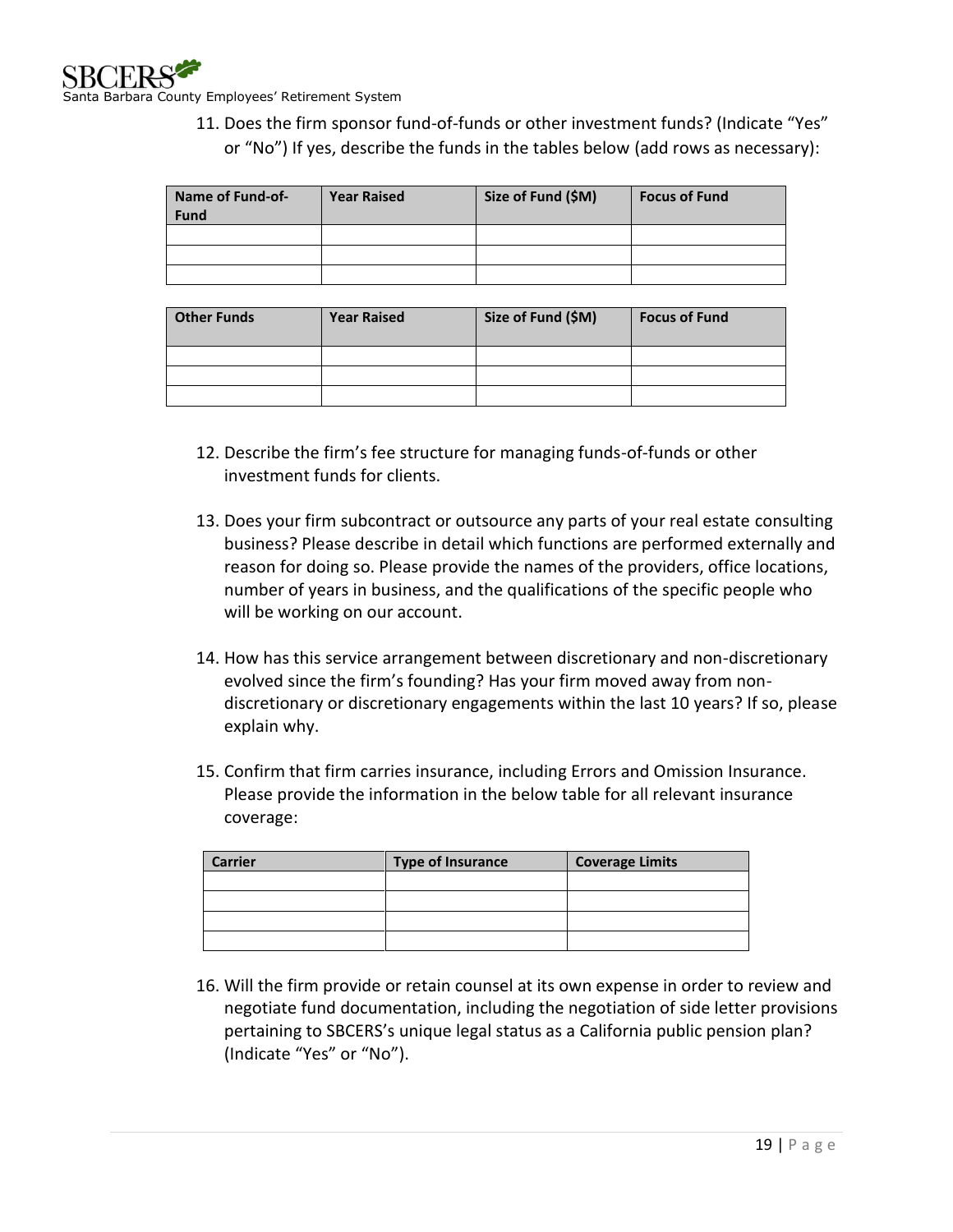

arbara County Employees' Retirement System

- <span id="page-19-0"></span>**B. Standard of Conduct**
	- 1. Disclose any financial or other relationship you have or have had with any SBCERS Board Member, Santa Barbara Board of Supervisors, consultant, or SBCERS employee. If there are no conflicts of interest please state, "There are no conflicts of interest to report."
	- 2. Disclose any gifts (meals, tickets, anything of value of \$50, etc.) that you have given to any SBCERS Board Members, Santa Barbara Board of Supervisors, consultant, or SBCERS' employee in the last 12 months. If "Yes", please disclose them using the format below (add rows if necessary):

| No. | Date (mm/dd/yy) | Given to | <b>Description of Gifts</b> | Value (US\$) |
|-----|-----------------|----------|-----------------------------|--------------|
|     |                 |          |                             |              |
|     |                 |          |                             |              |
|     |                 |          |                             |              |
|     |                 |          |                             |              |

- 3. Does your firm provide real estate consulting services to real estate managers (i.e., fund-of-funds managers, discretionary real estate managers)? If so, please explain how you manage conflicts of interest.
- 4. Does your firm manage its own real estate fund-of-funds? If so, how does your firm allocate real estate investment opportunities between your separate account clients and the fund-of-funds that you manage and ensure that there are no conflicts of interests?
- 5. Would your firm ever recommend a fund-of-funds managed by another investment manager over your own fund-of-funds?
- 6. If the firm managers/owns real estate investments, how do you handle due diligence and formulating investment recommendations for investments that may complete with the firm?
- 7. Does your firm (includes the affiliates/subsidiaries) or your employee have relationships with real estate managers that you recommend, consider for recommendations, or otherwise mention to the plan for our consideration? If so, please describe the relationships including any payments received and those payments in relation to your other income (revenue).
- 8. Describe all arrangements or understandings (written or oral) between the firm and any advisor, placement agent, broker, law firm or other individual or entity in connection with the solicitation or referral of clients.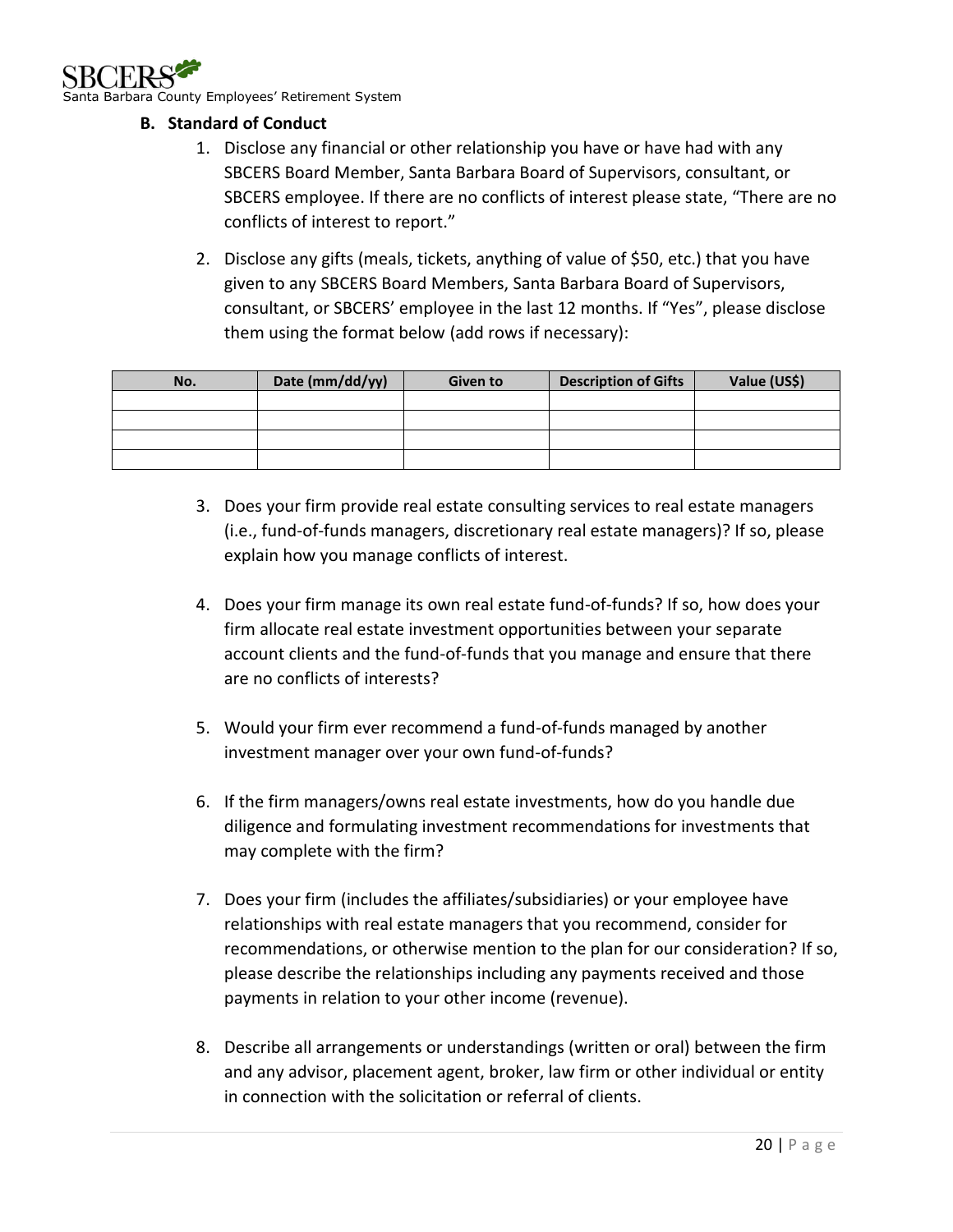- 9. What potential conflicts of interest are posed by other activities undertaken by the organization, if any? How are these addressed?
- 10. Do you have any written policies or procedures to address conflicts of interest, including but not limited to the payment of fees or other consideration from other clients, relationships, or entities that may compromise your fiduciary duty to your clients? If so, please provide a copy as **Exhibit #2**.
- 11. For the past 10 years has the firm, its officers or principals or any member of the client team ever:
	- i. Been the focus of a non-routine Securities and Exchange Commission (SEC) inquiry or investigation from any similar federal, state, or selfregulatory body or organization
	- ii. Been a party to or settled any litigation concerning breach of fiduciary responsibility or other investment related matters,
	- iii. Submitted a claim to your error & omission, fiduciary liability and/or fidelity bond insurance carrier(s)
	- iv. Been involved in any business litigation, criminal, or other legal proceedings
	- v. Have any pending lawsuits against it (excluding personnel-related lawsuits)?

If "Yes" to any of the above, please provide details and the current status of the disposition.

- 12. Has the firm adopted the CFA Code of Ethics and Standards of Professional Conduct? Does the firm have a written code of conduct or set of standards for professional behavior? If so, please attach relevant policies as **Exhibit #3**?
- 13. Does your firm have a dedicated, full-time compliance officer? If "yes": please provide a brief biography of this person including name, titled, and compliance experience in **Exhibit #4**. If "no,' please explain who manages conflicts.
- 14. Does the firm hold or sponsor real estate investment managers or client conference? If "Yes," describe such events occurring in the last year, their usual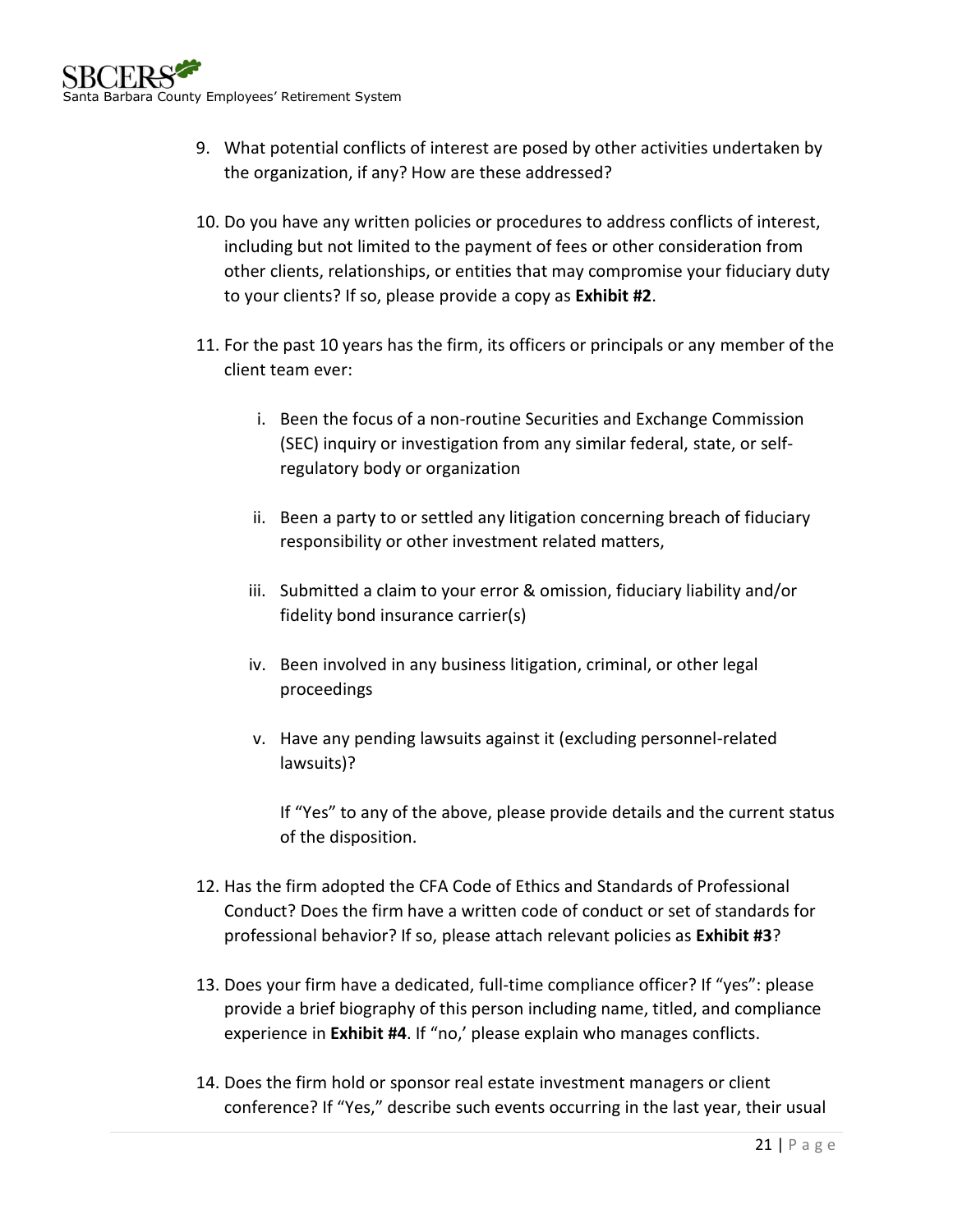

frequency, and whether the cost of such events is paid by the firm or event attendees.

- 15. Describe any financial relationships that exist with other organizations such as brokerage firms, insurance companies, commercial banks, investment banks investment management firms, etc.
- 16. What is your firm's position on third-party placement agents, and do you currently engage or do business with such service providers? What is the policy for disclosure of placement agents? When and who is responsible for paying the placement agent fees? Is there one-for-one reduction in management fee of the fund for the placement agent fee?
- 17. Does the firm or any affiliate company provide any services to, or receive any compensation from, investment managers, including but not limited to: (i) charges for inclusion in the firm's database, (ii) conference fees, (iii) brokerage commissions, (iv) purchase of software, (v) consulting services, etc.? (Indicate Yes or No). If you answered "Yes", briefly describe the nature of these services and compensation.
- 18. Do you have any affiliates, divisions, or investments in joint ventures that would be involved in the management of our assets under this assignment? (Indicate Yes or No) If you answered "Yes", provide details.
- 19. Does the firm or any affiliate provide any services or conduct any business with SBCERS' current real estate managers? Please see **Appendix I** for a list of current managers. (Indicate Yes or No) If you answered "Yes", provide the names of such managers, and, where appropriate, the name of the affiliate.
- 20. Does the firm or any employee of the firm invest their own capital in investment opportunities that they also recommend for clients? (Indicate Yes or No) If "yes", please explain how potential conflicts that arise from these activities are mitigated.
- 21. Describe all arrangements or understandings (written or oral) between the firm and any advisor, placement agent, broker, law firm or other individual or entity in connection with the solicitation or referral of clients.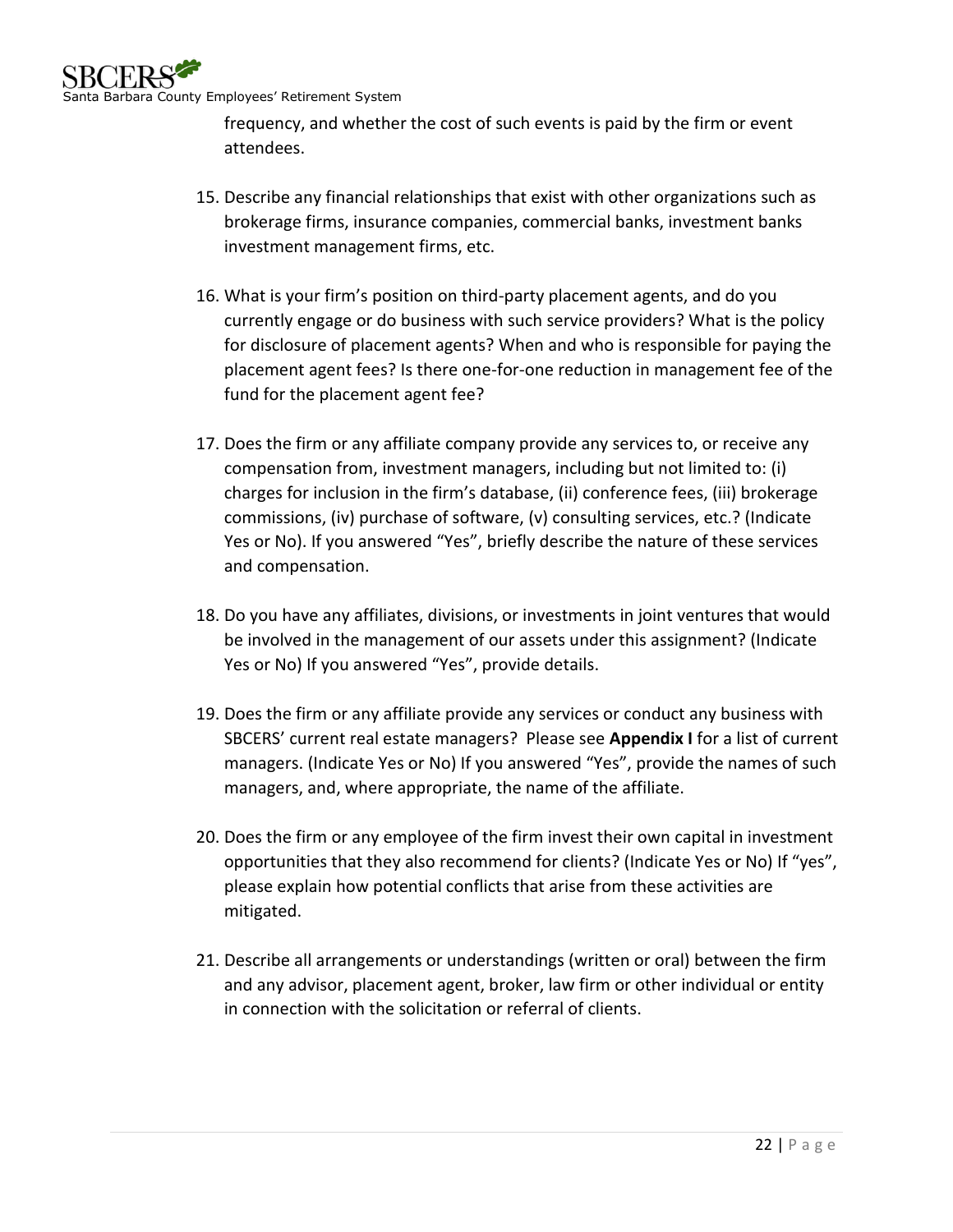

- 22. Does the firm use internal or outside counsel for legal review of partnership agreements and subscription documents? Describe the experience of the internal legal team in **Exhibit #4** or outside firms proposed to be used.
- 23. Who negotiates client-specific side letters and how successful has the firm been in obtaining favorable terms on behalf of their clients?
- 24. How does the firm ensure the execution of fiduciary best practices and legal compliance for public plans?
- 25. Please describe the steps you have taken, if any, to assist those clients in complying with the Government Code Section 7514.7 with respect to private real estate investments.
- 26. Describe the firm's policy or positions regarding requests pursuant to the California Public Records Act and/or similar public disclosure laws in other jurisdictions.

### <span id="page-22-0"></span>**C. Clients**

1. Provide the number of institutional clients with assets at least \$1 billion which the firm has serviced in a full-retainer capacity for the past 5 years using the following format (add rows as necessary):

|                                | 12/31/21 | 12/31/20 | 12/31/19 | 12/31/18 | 12/31/17 |
|--------------------------------|----------|----------|----------|----------|----------|
| Number of Clients              |          |          |          |          |          |
| U.S. Public Pension Plan       |          |          |          |          |          |
| Corporate Pension Plan         |          |          |          |          |          |
| Endowments/Foundations         |          |          |          |          |          |
| Others (please specify)        |          |          |          |          |          |
| <b>Total Number of Clients</b> |          |          |          |          |          |
| <b>Total Assets Under</b>      |          |          |          |          |          |
| Advisement (US\$               |          |          |          |          |          |
| thousands)                     |          |          |          |          |          |
| Corporate Pension Plan         |          |          |          |          |          |
| Endowments/Foundations         |          |          |          |          |          |
| Others (please specify)        |          |          |          |          |          |
| <b>Total Number of Clients</b> |          |          |          |          |          |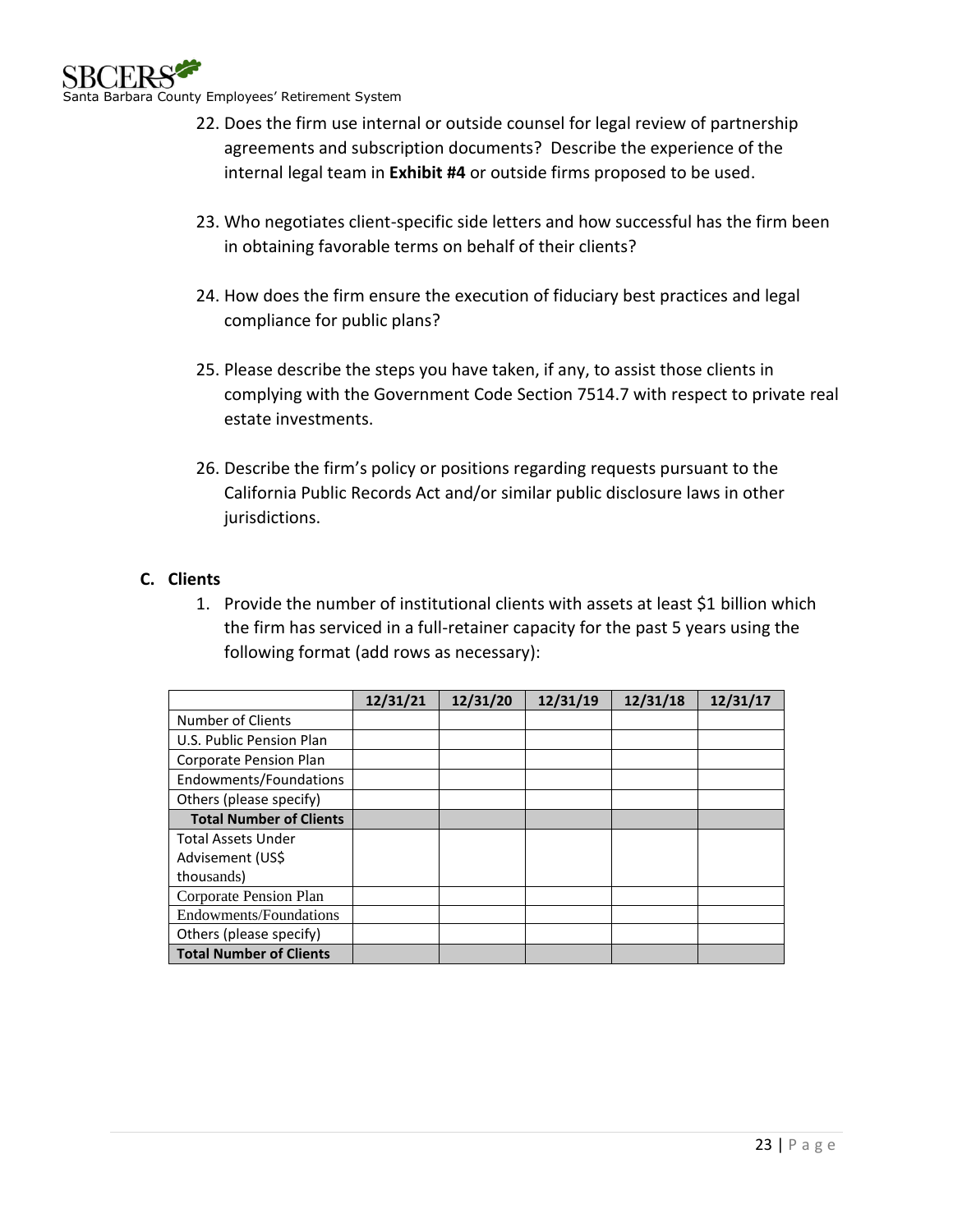

Santa Barbara County Employees' Retirement System

2. For the U.S. public pension plan clients please state the total asset under advisement, using the following format (add rows as necessary):

| <b>Investment Vehicles</b>                     | 12/31/21 | 12/31/20 | 12/31/19 | 12/31/18 | 12/31/17 |
|------------------------------------------------|----------|----------|----------|----------|----------|
| Direct Investments                             |          |          |          |          |          |
| Commingled Funds (Open and Closed-End)         |          |          |          |          |          |
| Firm's managed Fund-of-funds                   |          |          |          |          |          |
| Firm's managed 3rd party Fund-of-funds         |          |          |          |          |          |
| Co-Investments                                 |          |          |          |          |          |
| Other (please specify)                         |          |          |          |          |          |
| Total Assets Under Advisement (US\$ thousands) |          |          |          |          |          |

3. Provide the number of full-retainer clients gained and/or lost for the periods listed below:

|                                            | 12/31/21 | 12/31/20 | 12/31/19 | 12/31/18 | 12/31/17 |
|--------------------------------------------|----------|----------|----------|----------|----------|
| Number of Clients Gained                   |          |          |          |          |          |
| Number of Clients Lost                     |          |          |          |          |          |
| <b>Total Number of Clients at Year End</b> |          |          |          |          |          |

4. For the number of clients lost (as indicated in your response to the previous question) provide the information using the format below. Please select from the following Reason(s) for Termination in your response: Firm Dismissed Outright, Contract Rebid – Firm Not Retained, Firm Asked Not to Rebid, Firm Reassigned Client Relationship, Plan Merger or Consolidation, Other (add rows as necessary).

| No. | <b>Client Name</b> | Type of Plan* | <b>Assets Under Advisement at time</b><br>of termination (US\$000) | Reason(s) for<br><b>Termination</b> |
|-----|--------------------|---------------|--------------------------------------------------------------------|-------------------------------------|
|     |                    |               |                                                                    |                                     |
|     |                    |               |                                                                    |                                     |
|     |                    |               |                                                                    |                                     |
|     |                    |               |                                                                    |                                     |
|     |                    |               |                                                                    |                                     |

\*Public, Corporate, Endowments/Foundations, etc.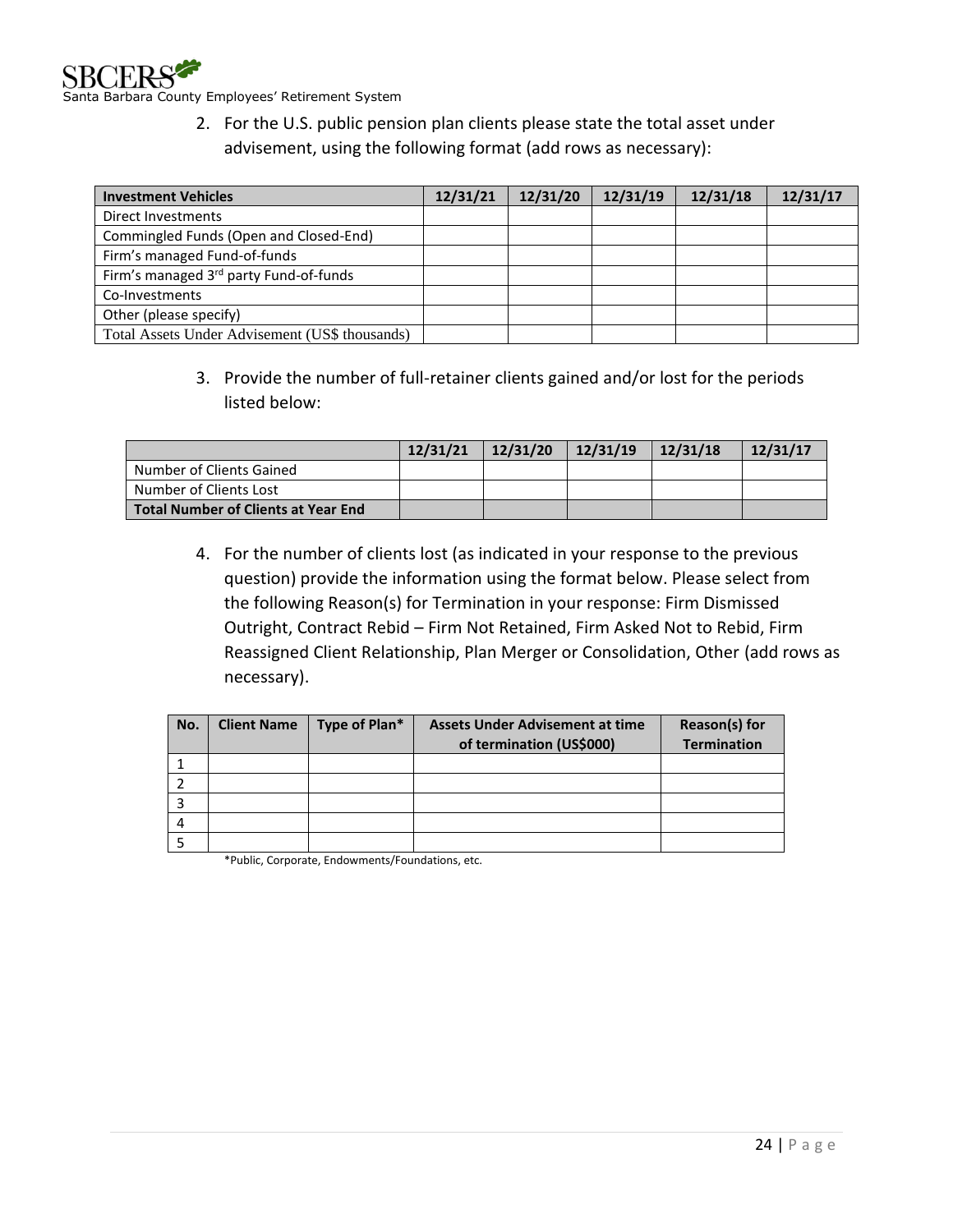

5. Complete the following table by indicating the number, types, and size of clients for which the **firm** provides **discretionary** real estate consulting services, as of December 31, 2021 (add rows as necessary).

| <b>Discretionary Mandate</b> | Number of Firm's Clients (By Type and Client's Total Asset Value) |                                        |  |                             |  |  |
|------------------------------|-------------------------------------------------------------------|----------------------------------------|--|-----------------------------|--|--|
| <b>Types of Clients</b>      | Under \$250M                                                      | \$1B to \$5<br>\$250M to<br>under \$1B |  | <b>Greater than</b><br>\$5B |  |  |
|                              |                                                                   |                                        |  |                             |  |  |
| <b>Public Pension Plans</b>  |                                                                   |                                        |  |                             |  |  |
| Corporate pension plans      |                                                                   |                                        |  |                             |  |  |
| Taft-Hartley plans           |                                                                   |                                        |  |                             |  |  |
| Foundations/Endowments       |                                                                   |                                        |  |                             |  |  |
| Other (specify)              |                                                                   |                                        |  |                             |  |  |

- 6. Are at least two (2) of the existing real estate consulting client relationships discretionary mandates similar to that scope of services in this RFP? (Indicate "Yes" or "No").
- 7. Has the firm provided at least ten (10) years of continuous experience in performing real estate consulting to clients with aggregate assets (real estate only) totaling at least seven (7) billion U.S. dollars? (Indicate "Yes" or "No").

### <span id="page-24-0"></span>**D. Professional Staff**

1. Please list all members of the firm who would have direct responsibility for SBCERS' account or who would otherwise be key or regular contacts for SBCERS' account. (add rows as necessary).

| <b>Name and Title</b> | <b>Job Function</b> | <b>Primary Office</b><br>location | <b>Years with Firm</b> | <b>Total years of</b><br><b>Real Estate</b><br><b>Consulting</b> |
|-----------------------|---------------------|-----------------------------------|------------------------|------------------------------------------------------------------|
|                       |                     |                                   |                        |                                                                  |
|                       |                     |                                   |                        |                                                                  |
|                       |                     |                                   |                        |                                                                  |
|                       |                     |                                   |                        |                                                                  |

2. For primary consultant(s), backup consultant(s), and support personnel complete the following information in the format below:

| <b>Investment Professional Information</b> |
|--------------------------------------------|
| Name:                                      |
| Title:                                     |
| Role and/or Function:                      |
| Primary Office Location:                   |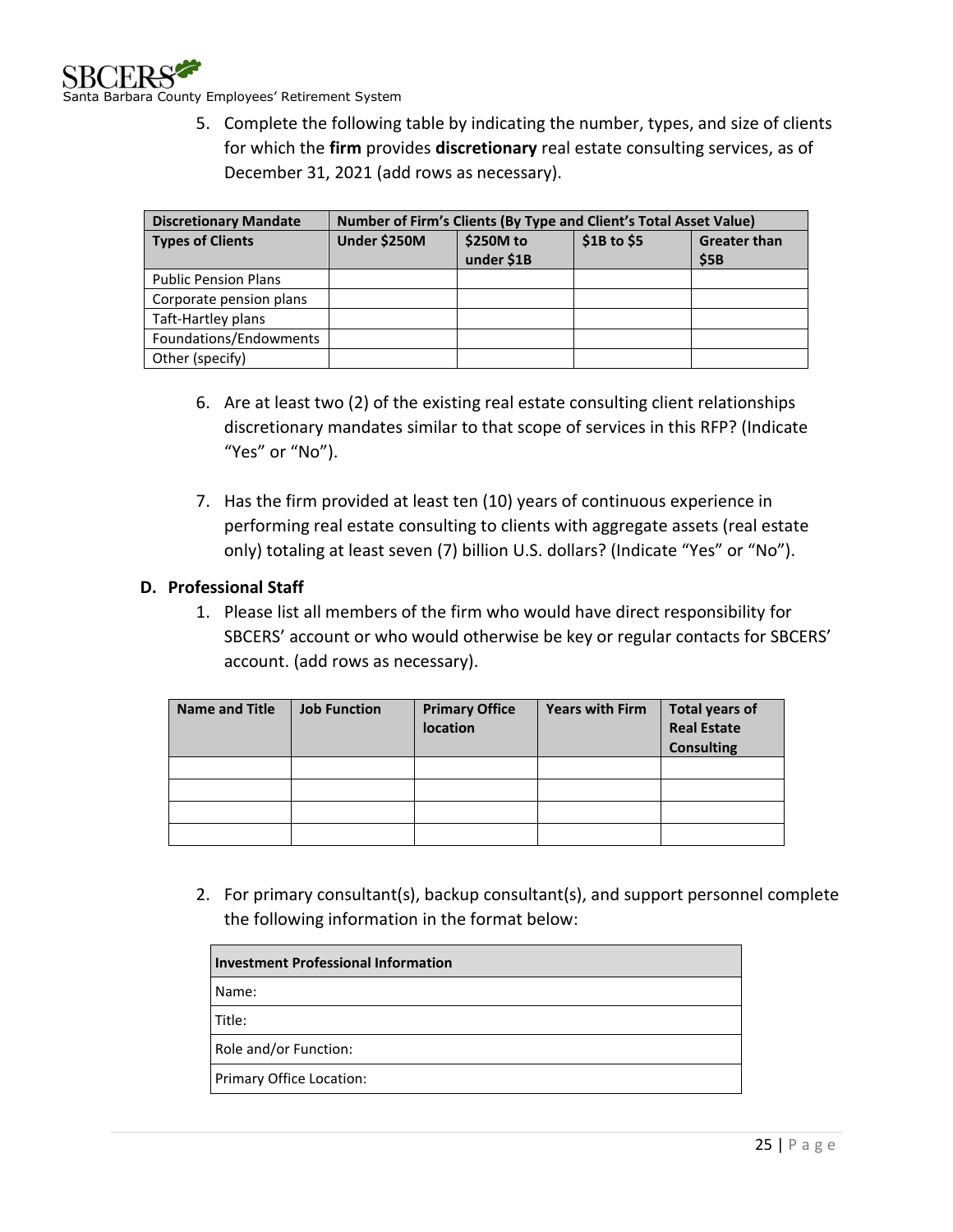| <b>Investment Professional Information</b>                      |
|-----------------------------------------------------------------|
| Number of years of experience in institutional investments:     |
| Number of years of experience in investment consulting:         |
| Number of years with the firm:                                  |
| <b>Educational degrees:</b>                                     |
| Professional designations:                                      |
| Number of clients as Lead Consultant:                           |
| Number of clients as Secondary Consultant:                      |
| Names of clients for whom Consultant serves as Lead Consultant: |
| Equity ownership in the firm $(\%)$ :                           |

- 3. Identify and explain the role of backup consultant and other contingency plans in the case of key professionals and/or primary personnel leaving.
- 4. How does your firm determine which primary consultant(s), backup consultant(s) and support personnel will be assigned to a particular account?
- 5. For the proposed primary and all backup consultants assigned to the SBCERS account, using the format below, provide the client's name, plan type (i.e. public, corporate, endowment/foundation, etc.), the role of the consultant(s), length of relationship with the stated client, client's total plan size and client's real estate program size (based on total commitments as of December 31, 2021). (add rows as necessary)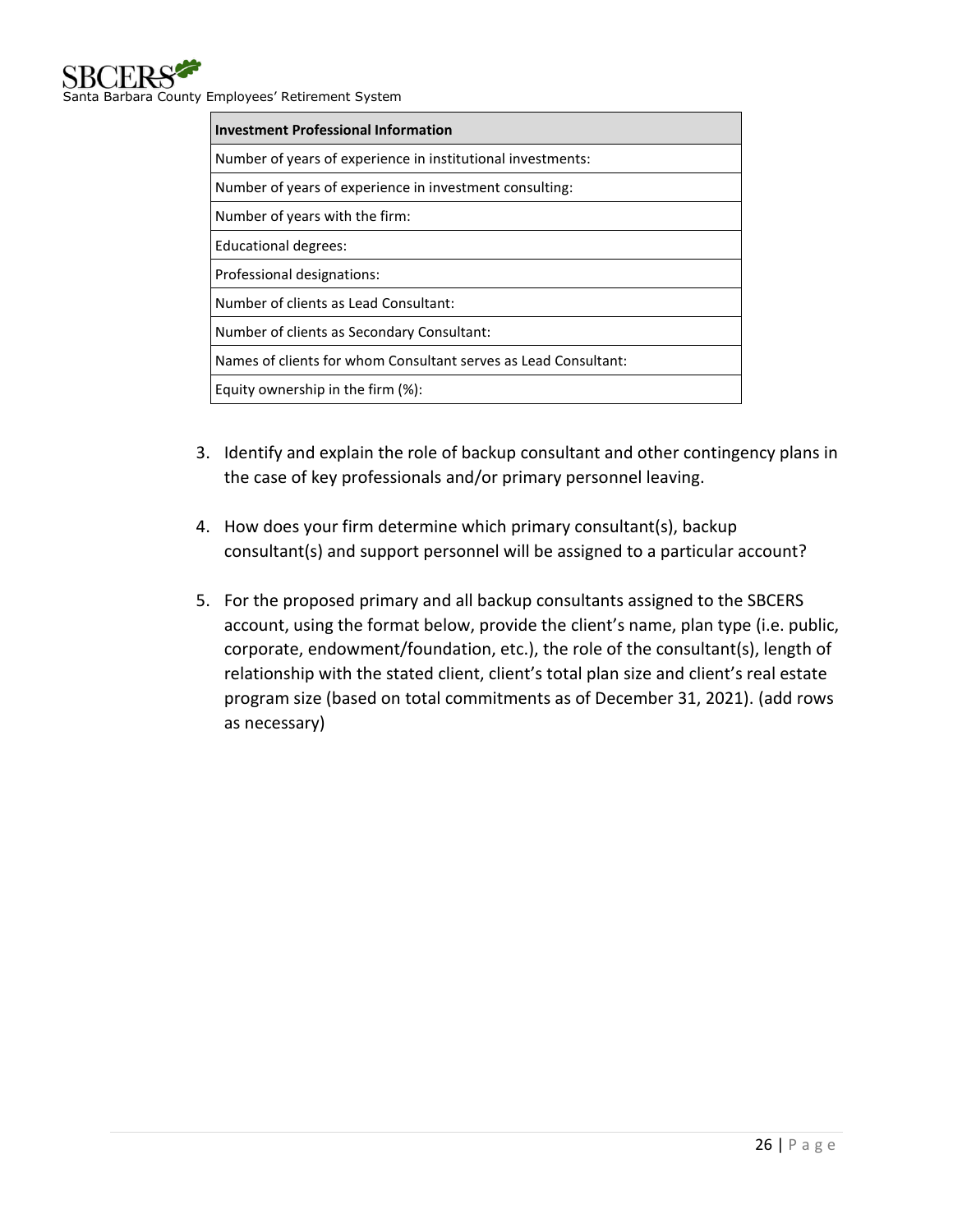

Santa Barbara County Employees' Retirement System

| No.            | <b>Client Name</b>     | <b>Plan Type</b> | Role<br>$(Primary - P)$<br>or Backup-<br>B) | Length of<br>Relationship<br>(in Yrs) | <b>Total Plan</b><br>Size (US\$<br>millions) | <b>Real Estate</b><br><b>Program Size</b><br>(US\$<br>millions) |
|----------------|------------------------|------------------|---------------------------------------------|---------------------------------------|----------------------------------------------|-----------------------------------------------------------------|
|                | Primary                |                  |                                             |                                       |                                              |                                                                 |
|                | Consultant             |                  |                                             |                                       |                                              |                                                                 |
| $\mathbf{1}$   |                        |                  |                                             |                                       |                                              |                                                                 |
| $\overline{2}$ |                        |                  |                                             |                                       |                                              |                                                                 |
| 3              |                        |                  |                                             |                                       |                                              |                                                                 |
| $\pmb{4}$      |                        |                  |                                             |                                       |                                              |                                                                 |
| 5              |                        |                  |                                             |                                       |                                              |                                                                 |
|                |                        |                  |                                             |                                       |                                              |                                                                 |
|                | Backup<br>Consutant(s) |                  |                                             |                                       |                                              |                                                                 |
| $\mathbf{1}$   |                        |                  |                                             |                                       |                                              |                                                                 |
| $\overline{2}$ |                        |                  |                                             |                                       |                                              |                                                                 |
| 3              |                        |                  |                                             |                                       |                                              |                                                                 |
| 4              |                        |                  |                                             |                                       |                                              |                                                                 |
| 5              |                        |                  |                                             |                                       |                                              |                                                                 |

- 6. What policies are in place to control the workload and the number of clients serviced by each consultant? Is there a limit on the number of accounts that a consultant may handle?
- 7. Explain how junior level staff are trained and developed to assume more senior level positions and cite the criteria used to promote them.
- 8. Which of the following types of incentive compensation are provided to staff? Please indicate whether the compensation applies to all staff, senior staff, key employees, or principals only. How does the firm tie client performance and satisfaction to a consultant's performance?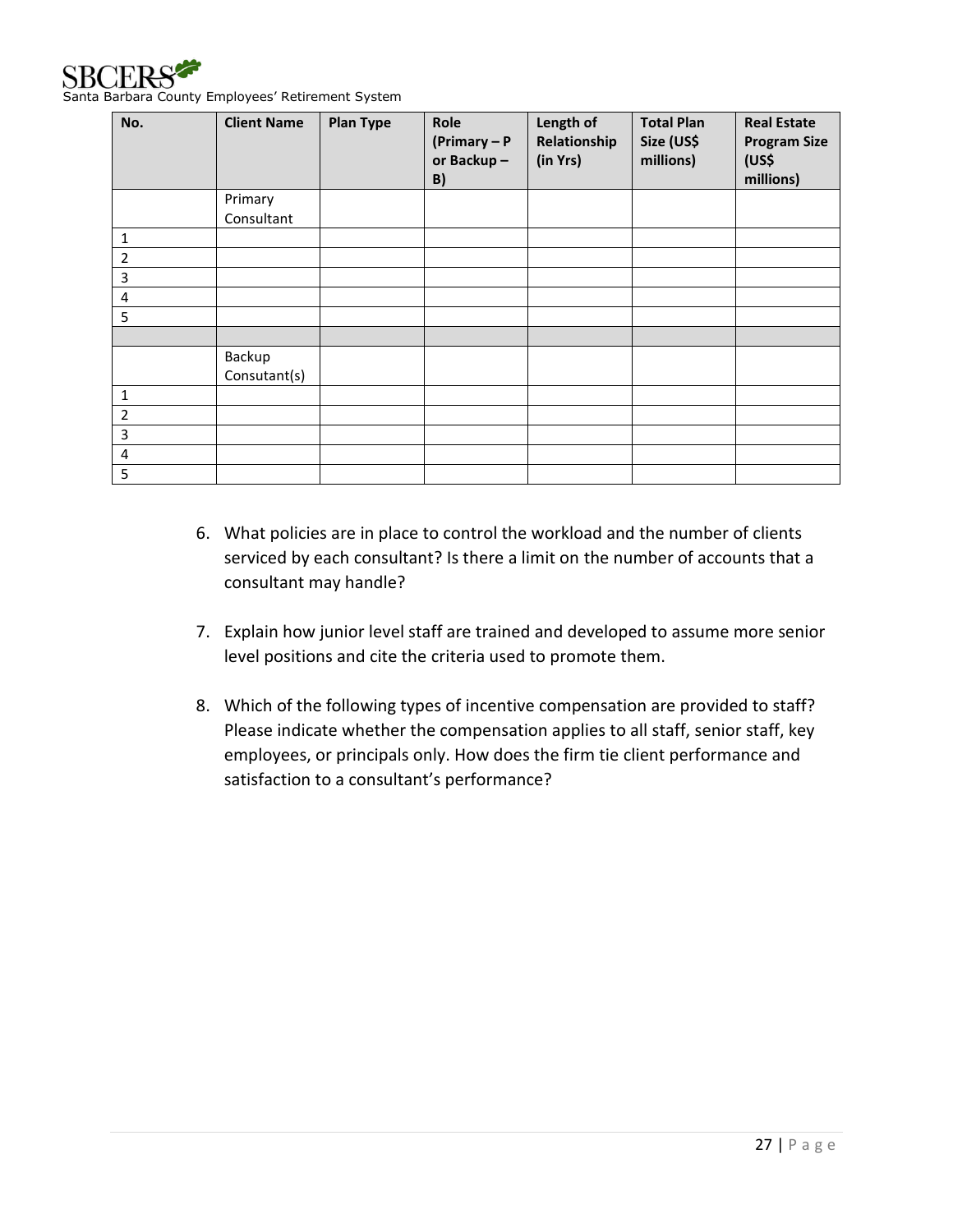

| <b>Type of Compensation</b>       | Yes/No | All | Senior/Key | <b>Principals</b> |
|-----------------------------------|--------|-----|------------|-------------------|
| <b>Bonus</b>                      |        |     |            |                   |
| <b>Profit Sharing</b>             |        |     |            |                   |
| Stock Ownership                   |        |     |            |                   |
| <b>Stock Options</b>              |        |     |            |                   |
| <b>Other Equity Participation</b> |        |     |            |                   |
| 401(k) or Other Deferred          |        |     |            |                   |
| Other (Please specify):           |        |     |            |                   |

- 9. Does the lead Consultant who would be assigned to SBCERS' account have a minimum of ten (10) years of experience (as of December 31, 2021) in real estate investments or real estate consulting to institutional fund clients including public and/or private pension plans? (Indicate "Yes" or "No").
- 10. Has the lead consultant been with the firm for at least five (5) years? (Indicate "Yes" or "No").
- 11. In column 2 below, indicate the number of total professional staff the firm currently employs in each of the categories listed in column 1. (Each person should be assigned to only one category).

| (1)<br><b>Category of Staff</b>                                            | (2)<br><b>Number of Staff</b> |
|----------------------------------------------------------------------------|-------------------------------|
| Senior Investment Professionals (Consultants<br>and/or Portfolio Managers) |                               |
| Junior Investment Professionals<br>(Investment Analysts)                   |                               |
| Dedicated Executive Management Staff                                       |                               |
| Other Non-Investment Professionals                                         |                               |
| Technical/IT staff                                                         |                               |
| Administrative staff                                                       |                               |
| <b>Total Staff</b>                                                         |                               |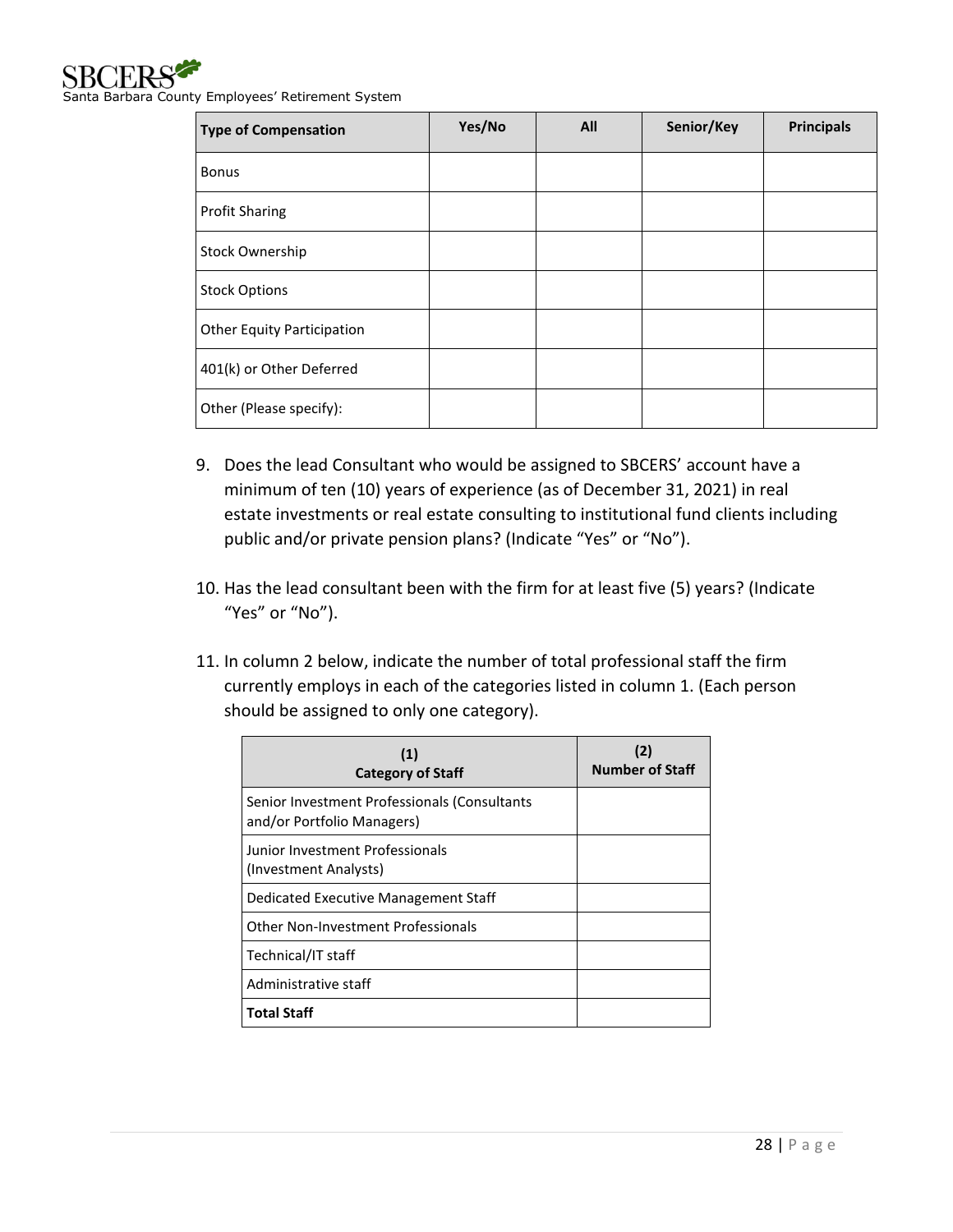

12. Provide the average number of clients assigned to real estate consultants in the firm, in both lead and support roles. Indicate the maximum limit, if any, on the number of clients assigned per consultant.

| <b>Role as Consultant</b> | Average No. of<br><b>Clients</b> | <b>Maximum Limit per</b><br><b>Consultant if applicable</b> |
|---------------------------|----------------------------------|-------------------------------------------------------------|
| Lead Consultant           |                                  |                                                             |
| <b>Support Consultant</b> |                                  |                                                             |

- 13. Of the Consultants listed above, how many are fully dedicated to real estate consulting? Do consultants work on other asset classes?
- 14. How many staff have acquired professional designations such as the CFA, CAIA, FSA, etc.? How many are currently enrolled in these programs?

| <b>Professional Designation</b>                                                            | <b>Acquired</b> | <b>Enrolled</b> |
|--------------------------------------------------------------------------------------------|-----------------|-----------------|
| <b>Chartered Financial Analyst (CFA)</b>                                                   |                 |                 |
| Chartered Alternative Investment Analyst (CAIA)                                            |                 |                 |
| Fellow of the Society of Actuaries (FSA) or Member of the<br>American Academy of Actuaries |                 |                 |
| Other (specify):                                                                           |                 |                 |

15. Using the following table, indicate the number of discretionary real estate consulting clients that the firm and lead consultant currently has by length of service with the firm, as of December 31, 2021.

|                          | <b>Number of Clients</b> | <b>Number of Clients (Lead</b> |  |
|--------------------------|--------------------------|--------------------------------|--|
| <b>Length of Service</b> | (Firm)                   | Consultant)                    |  |
| Less than 1 year         |                          |                                |  |
| 1-4 years                |                          |                                |  |
| 5-10 years               |                          |                                |  |
| Over 10 years            |                          |                                |  |
|                          |                          |                                |  |

16. Using the following table, indicate the number of advisory real estate consulting clients that the firm and lead consultant currently has by length of service with the firm, as of December 31, 2021.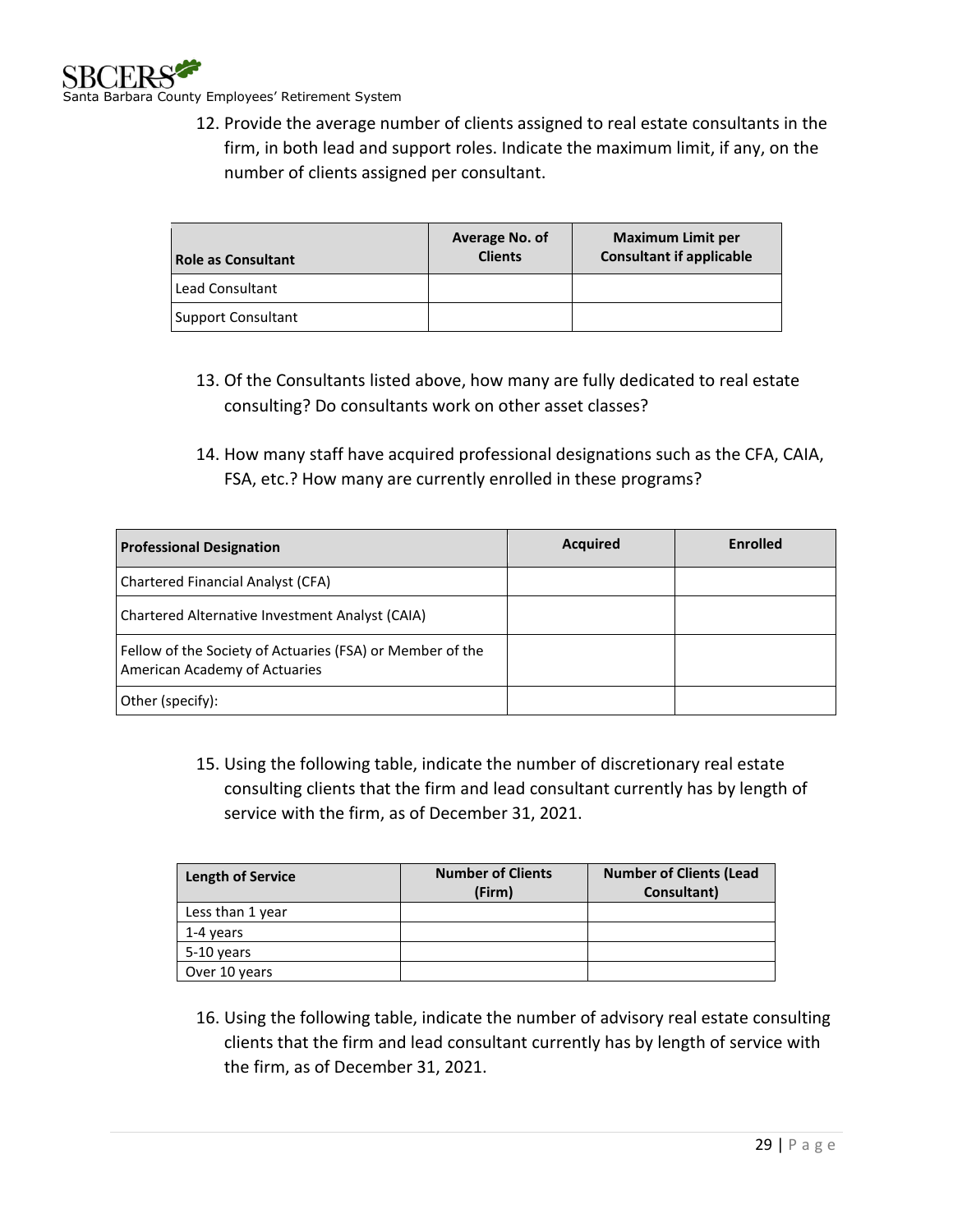

a Barbara County Employees' Retirement System

| <b>Length of Service</b> | <b>Number of Clients</b><br>(Firm) | <b>Number of Clients (Lead</b><br>Consultant) |
|--------------------------|------------------------------------|-----------------------------------------------|
| Less than 1 year         |                                    |                                               |
| 1-4 years                |                                    |                                               |
| 5-10 years               |                                    |                                               |
| Over 10 years            |                                    |                                               |

17. Using the following table, please indicate staff turnover over the past five calendar years (2017-2021), place an (\*) by the name if the person was considered to be Key Personnel by the firm:

| <b>Name</b> | <b>Position</b> | <b>Years with</b><br>the Firm | Date of<br><b>Departure</b> | <b>Reason for Leaving</b> |
|-------------|-----------------|-------------------------------|-----------------------------|---------------------------|
|             |                 |                               |                             |                           |
|             |                 |                               |                             |                           |
|             |                 |                               |                             |                           |
|             |                 |                               |                             |                           |

- 18. What is total staff turnover (in percentage) over the past five calendar years (2017-2021)?
- 19. How does the firm manage the risk that key professionals leave the firm either as a group or individually?

### <span id="page-29-0"></span>**E. Philosophy and Approach**

- 1. Describe the firm's philosophy and approach with respect to real estate consulting for a defined benefit U.S. public pension plan. Would this philosophy and approach change with significant market disruptions or changing economic conditions? (maximum 1 page).
- 2. Does your firm favor or specialize in any particular strategy (core, value-add, and opportunistic) or property types (residential, industrial, office, retail, hotel, other real estate) of the real estate market? Please elaborate on the pros and cons of the various strategies and how you might position SBCERS' real estate portfolio to gain diversification and achieve high levels of risk-adjusted returns (maximum 1 page).
- 3. Describe any quantitative factors used and their application at asset class level and/or investment level.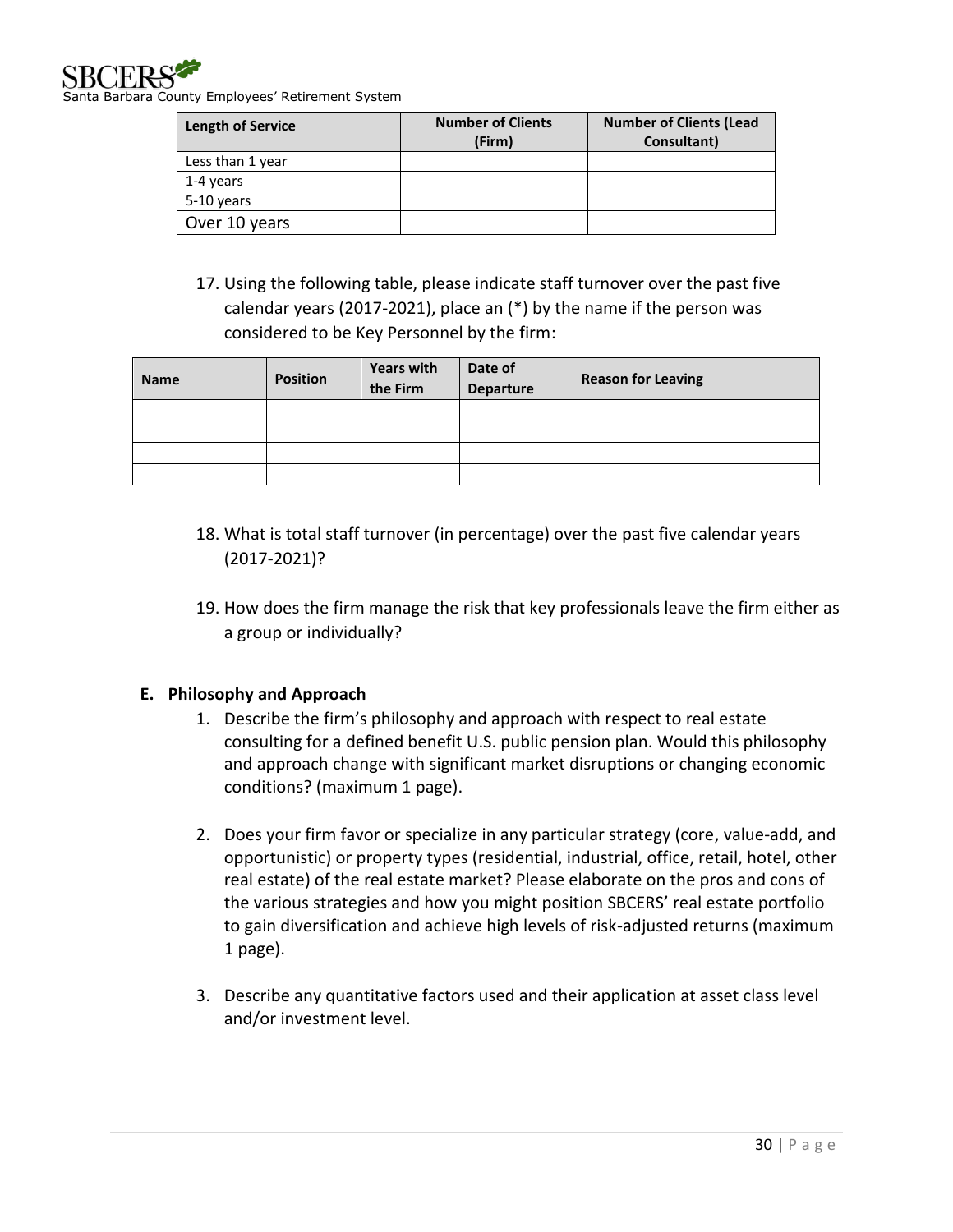

- 4. Describe any qualitative factors used and their application at asset class level and/or investment level.
- 5. Briefly describe the firm's market outlook for the real estate investment markets.
- 6. Would the firm describe itself as more "bottom-up" or "top-down" in portfolio construction?
- 7. How does the firm measure and compare relative differences of risk and return among strategies (core, value-add and opportunistic)? Property Types? Sectors? Please include as **Exhibit #5**.
- 8. Please provide samples of no more than three pages or short research communications on real estate provided to your clients. Attached as **Exhibit #6**.

# <span id="page-30-0"></span>**F. Investment Policy**

- 1. Describe the manner in which the firm will assist SBCERS in developing, memorializing, and monitoring the following:
	- i. Investment policy
	- ii. Objectives and strategies
	- iii. Benchmarking
	- iv. Risk assumptions
	- v. Asset mix and permitted ranges for each sub-asset class
	- vi. Rebalancing policies
	- vii. Qualitative and quantitative portfolio oversight procedure
	- viii. Provide an example of a real estate investment policy (maximum 2 pages). In the policy, briefly address any economic/market assumptions and how the strategy achieves its objectives given the current and future changes in interest rates, inflation, supply and demand constraints, etc. Please attach this as **Exhibit #7**.
- 2. Based on your knowledge of SBCERS and its Investment Policy Statement, provide an approach you would take in revising the SBCERS Private Real Estate Policy in terms of direction, performance, and the risk of the total program (maximum 1 page).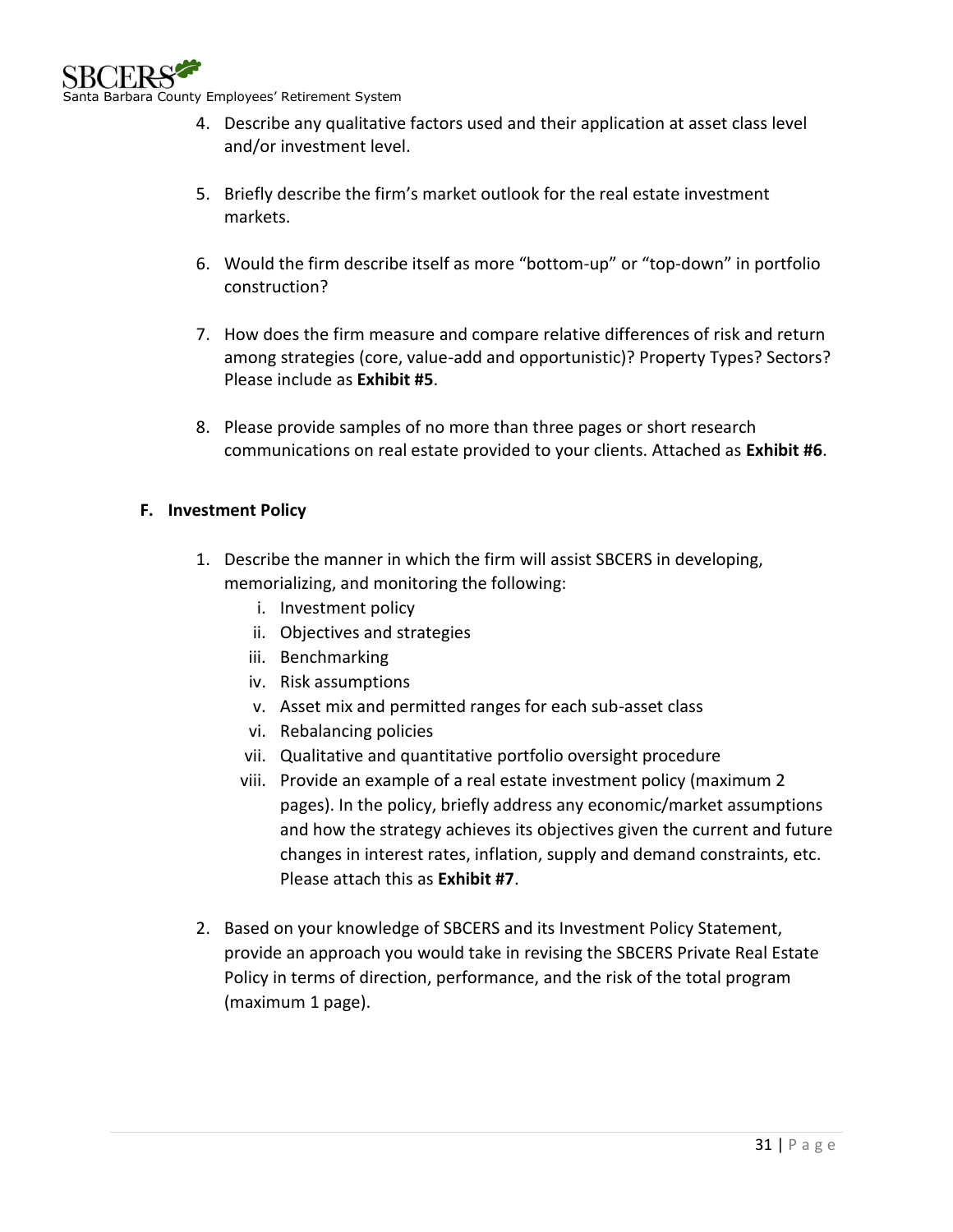

arbara County Employees' Retirement System

### <span id="page-31-0"></span>**G. Asset Allocation**

- 1. Explain how the firms determines its real estate strategic allocation policy (i.e., the allocation between core, value-add, and opportunistic)? Please explain briefly.
- 2. How does your global outlook influence your views on real estate programs and policy?
- 3. Describe the firm's coverage of U.S. vs Non-U.S. real estate markets. What resources does the firm utilize in sourcing and monitoring investments outside the U.S.?
- 4. What is your internal policy for allocating real estate investment opportunities across clients? How do you allocate over-subscribed investment opportunities across clients? (If you have a written policy please attach as **Exhibit #8**)
- 5. What are the different real estate asset segments that the firm will typically consider when planning an investment program?
- 6. Outline the firm's process for monitoring and reporting on market trends.
- 7. Discuss the firm's experience and philosophy regarding direct investments or coinvestments in real estate.
- 8. Does the firm or any affiliate provide any services or conduct any business with SBCERS' current real estate managers? Please see **Appendix I** for a list of current managers. (Indicate Yes or No) If you answered "Yes", provide the names of such managers, and, where appropriate, the name of the affiliate.
- 9. Explain the transition process of moving an active real estate program from the incumbent consultant to your firm. What issues would arise and what problems might be incurred as a result of the transition? Please be as specific as possible.
- 10. Describe the firm's actual investment commitments (in terms of vintage year, total USD amount, property taxes, etc.) made in the following North American (please specify states) and International markets (maximum 2 pages). Briefly state reason if you do not invest in any of these markets.
	- i. West
	- ii. Midwest
	- iii. South
	- iv. East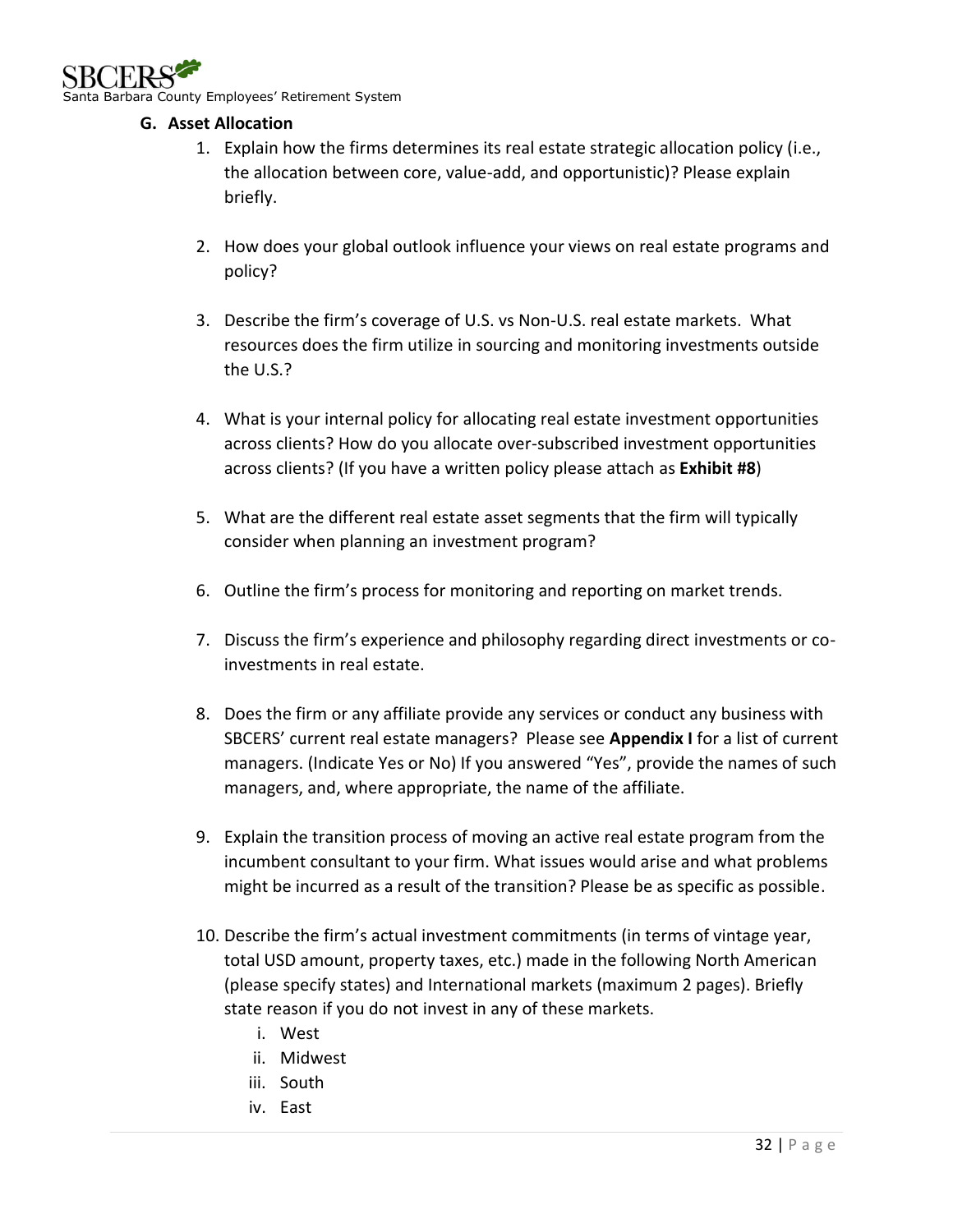

- v. International (please specify countries or regions)
- 11. Over the next three to five years, which of the markets listed in the previous question do you intend to focus new investments in or exit from? Why do you believe opportunities exist or do not exist in these markets?

### <span id="page-32-0"></span>**H. Firm Capabilities and Implementation**

1. Indicate the types of investment strategies and vehicles that the firm has experience with for defined benefit U.S. public pension fund clients.

| <b>Investment Vehicle</b>            | <b>Experience: Yes/No</b> |
|--------------------------------------|---------------------------|
| Open-End Commingled Funds            |                           |
| Closed-End Commingled Funds          |                           |
| Direct Investments                   |                           |
| <b>Public Real Estate Securities</b> |                           |
| Co-Investment Opportunities          |                           |

- 2. Describe the optimal situation for using one of the following investment vehicle types versus the others (maximum 1 page):
	- i. Open-End Commingled Funds
	- ii. Closed-End Commingled Funds
	- iii. Direct Investments
	- iv. Public Real Estate Securities
	- v. Co-investment Opportunities
- 3. Explain the firm's overall investment process for a full service, discretionary relationship. Include how do you construct portfolios to optimize diversification across the number of general partner relationships, number of fund commitments, capital commitment per fund, property type, etc.?
- 4. Describe how the firm sources new investment opportunities. Does your firm prefer to strengthen existing relationships and do follow-on funds or seek new general partners to find added value? Explain how investment recommendations are identified and monitored within the firm.
- 5. What is your approach to allow the client to source its own partnerships funds for referral to the real estate consultant? Please describe any experience your firm may have in this arrangement.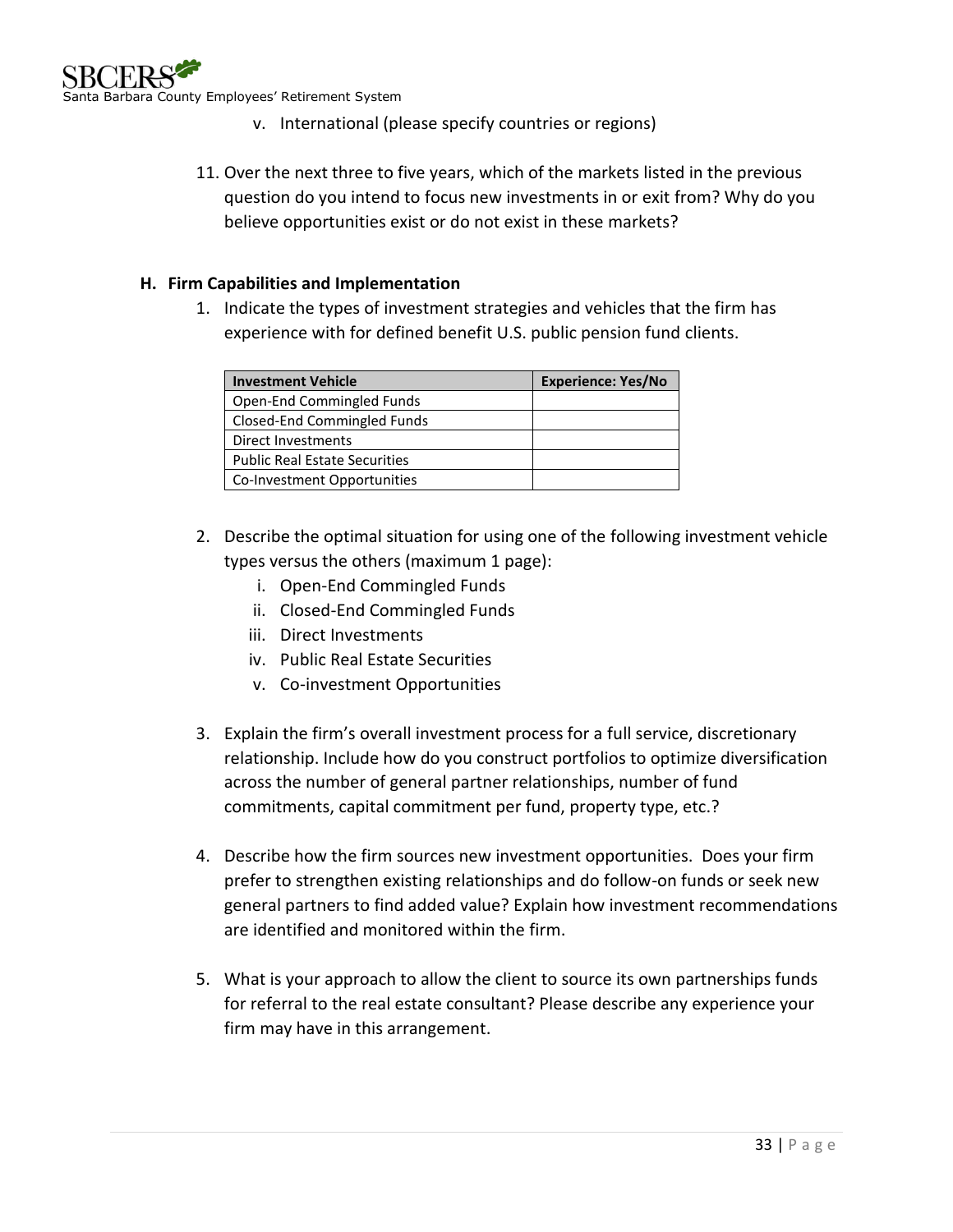

- 6. Briefly describe the firm's approach to evaluating non-U.S. and Non-Western European real estate investments. How does the firm's process for evaluating these investments differ from U.S. and Western European investments?
- 7. Briefly describe the firm's experience with opportunistic, non-traditional real estate investments.
- 8. Under what circumstances would your firm recommend investing in a fund-offunds real estate vehicle versus investing directly in limited partnership funds? What would be an optimal percentage between the two for a client like SBCERS? Briefly explain.
- 9. Please list specific services provided to clients regarding transaction management, fund accounting and fund administration capabilities. Please include:
	- i. Assigned staff, their background and experience,
	- ii. Cash flow monitoring and fund pacing,
	- iii. Accounting and reporting systems,
	- iv. Internal controls and procedures for validating and tracking capital calls, funding commitments, partnership management fees and other expenses or cash flows related to partnership investments on behalf of clients,
	- v. Steps taken to assure timely notification of capital calls and distributions from partnerships.
- 10. Describe the firm's partnership monitoring philosophy and process. What criteria are evaluated? How frequently are current client investments reviewed?
- 11. How does the firm ensure compliance with terms of limited partnership agreements?
- 12. How do you verify performance information provided by fund managers?
- 13. Describe how you have been helpful in dissolving partnerships, assisting in a timely and orderly liquidation of assets, and selling off unwanted partnership positions.
- 14. Describe the firm's position on attending partnership annual meetings and serving on advisory boards. Are reports of such meetings made available to clients as part of the firm's basic consulting services?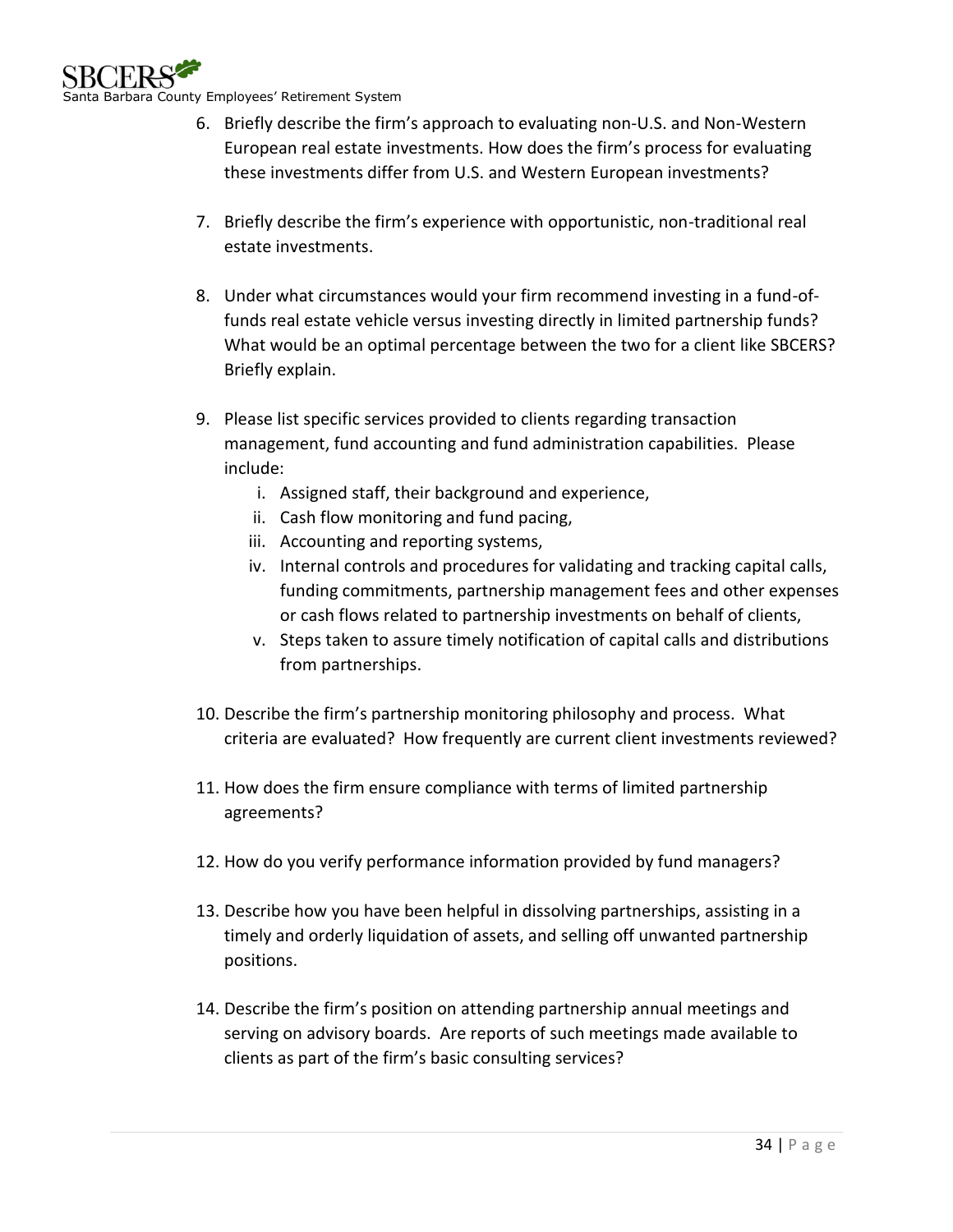

- 15. Provide a list of partnerships in which the firm or any employee of the firm currently holds an advisory board seat, and whether such relationships are on behalf of clients or the firm's Fund of Funds.
- 16. Provide examples of portfolio status reports and other reports useful in ongoing monitoring of existing investments include as **Exhibit #9**.
- 17. Provide a detailed description of the peer universe to which a client such as SBCERS would be compared. Describe how benchmarks are chosen or developed for clients and how performance is compared to similar portfolios.
- 18. Provide examples of other reports (internal and external) that would be useful in evaluating current investment activities and providing oversight of the investment program include as **Exhibit #10**.
- 19. List all services provided by your firm. Which of those services are in addition to the Scope of Services described in this RFP? Also, indicate which services mentioned or referenced in this RFP that you will not provide.
- 20. Please discuss how the firm approaches client education. Is education provided by the primary consulting team? If so, outline their areas of expertise or recent educational presentations. If education is done by other members of the firm, outline how they work with clients to provide educational materials.
- 21. How do you typically assist clients with co-investment underwriting opportunities?

# <span id="page-34-0"></span>**I. Manager Database**

- 1. Does the firm maintain, or have unrestricted access to, a database of sufficient size and scope to complete the analysis of the returns of a significant number of real estate investment partnerships by structure, size, industry geography, type, and stage of development? (Indicate "Yes" or "No").
- 2. Which of the following best describes the firm's approach to manager databases: (select the appropriate response)?
	- i. We rely primarily on third-party investment manager databases for manager data. (If a is selected, indicate third-party database used and/or describe the proprietary database and its capabilities.)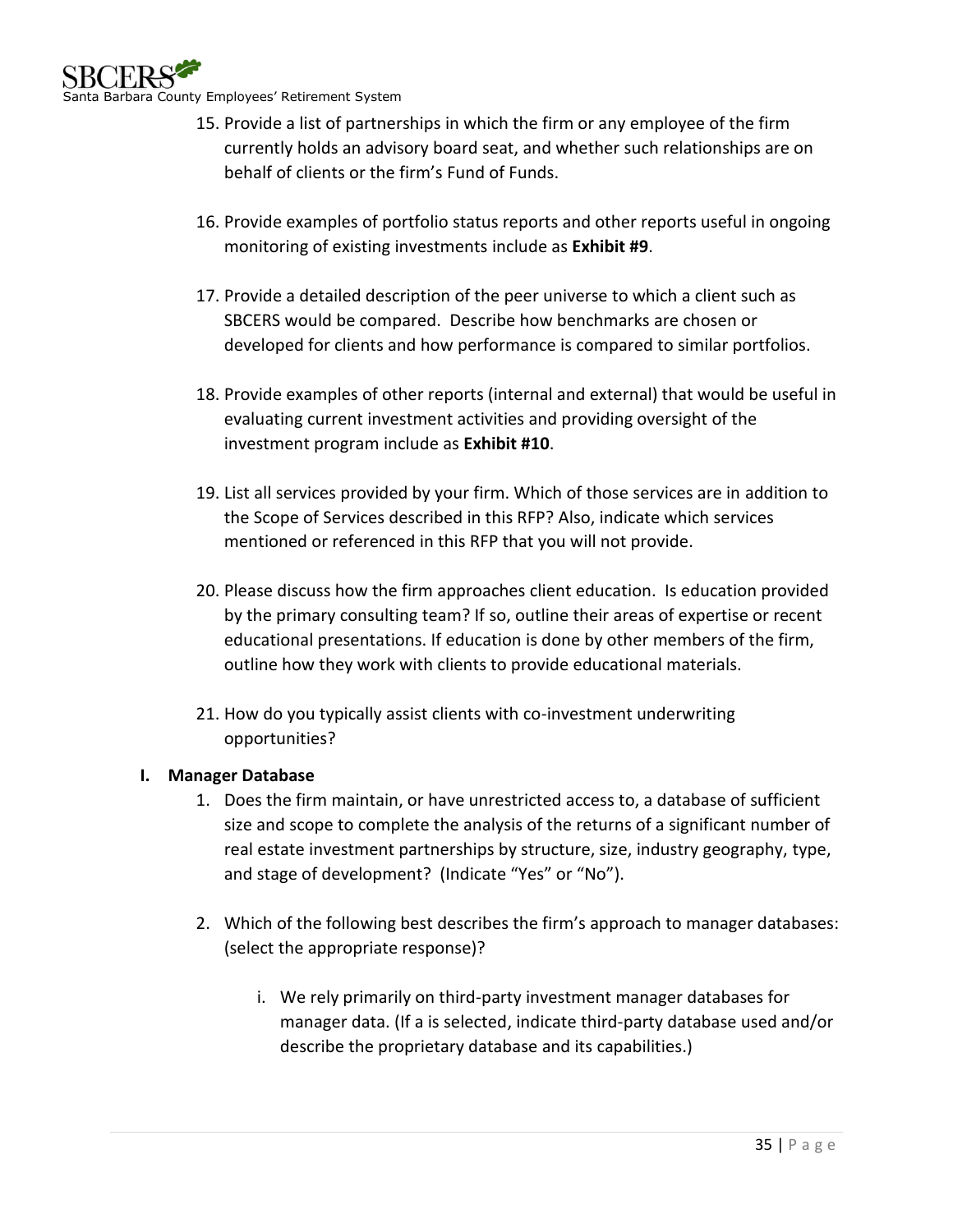

- ii. We rely primarily on our own proprietary real estate manager databases for manager data.
- 3. Describe your database that is used for manager searches:
	- i. How many of the following do you maintain?

| Managers/Advisors           |  |
|-----------------------------|--|
| Direct Investments          |  |
| Commingled Funds Open-End   |  |
| Commingled Funds Closed-End |  |
| Fund-of-Funds               |  |
| <b>Secondaries</b>          |  |
| Co-Investments              |  |

- ii. Is your database purchased or proprietary?
- iii. How do you gather, verify, analyze, and update manager information?
- iv. How frequently do you update manager information?
- v. How many years of performance data is on the system, and are simulated returns included?
- vi. What level of detail is included in your database for screen purposes (e.g., assets under management, client information, staffing information, research capabilities, ownership fees, organizational changes, etc.)?
- vii. What are the specific criteria used to determine the investment strategy (core, value-add, opportunistic) for an investment manager or product?
- viii. What criteria and/or benchmark do you use in evaluating managers in order to determine "top quartile"?
- 4. Do you receive a fee or other consideration from investment managers who wish to be maintained on your database?
- 5. Do you sell database information? Do you receive compensation directly or indirectly from the sale of this information? What percentage of your revenue do you derive from sales to or subscriptions from investment managers on your database?
- 6. What criteria do you use in evaluating each fund manager for inclusion the database? List screening steps and fundamental requirements.

### <span id="page-35-0"></span>**J. General Partner Searches**

1. Using the table below, indicate the number of funds/managers the firm reviewed, met with, conducted due diligence on and ultimately recommended to, or invested on behalf of clients over the past three years ending December 31, 2021 (add rows as necessary).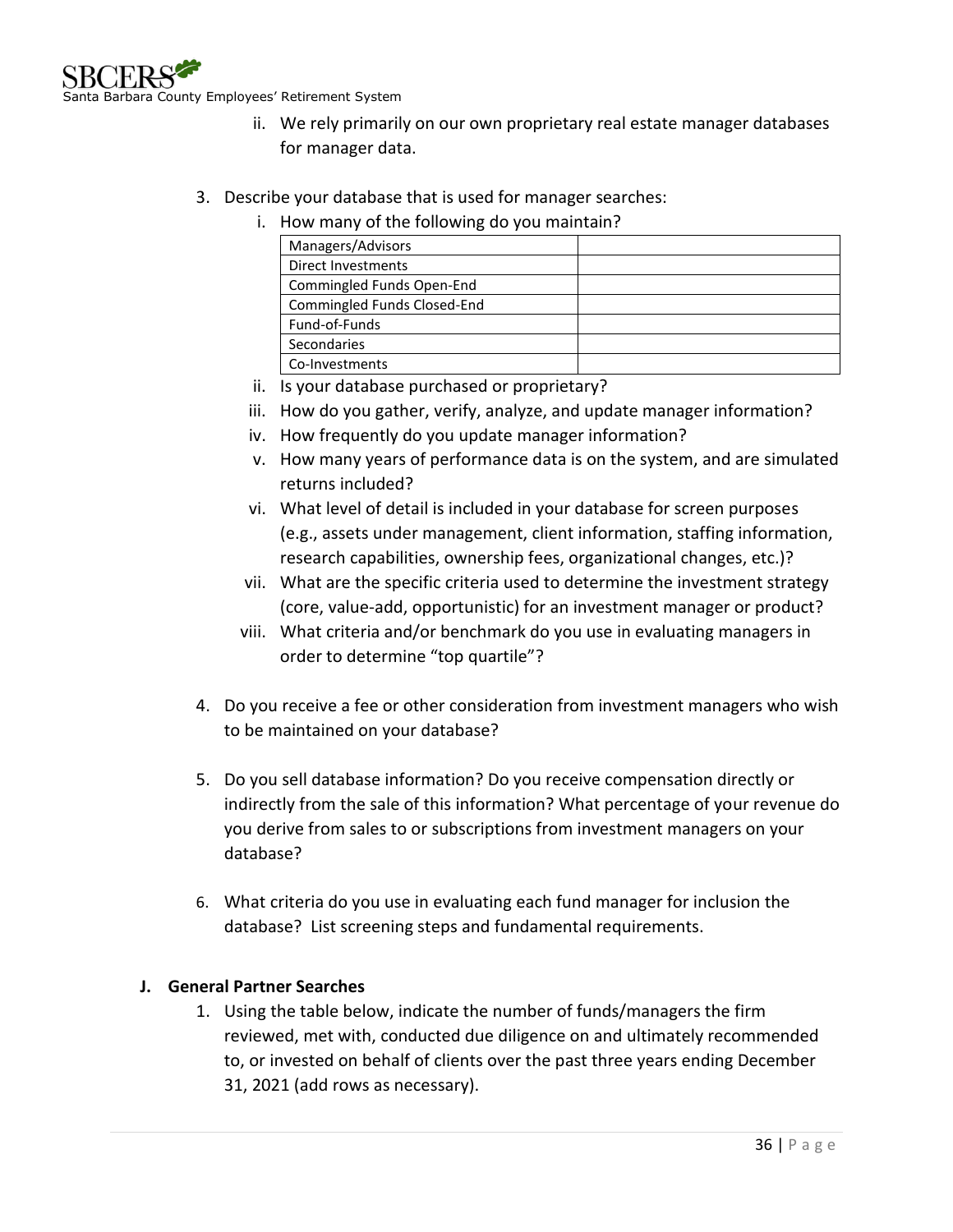

| <b>Fund/Manager</b>       | <b>Reviewed</b> | <b>Met with</b> | <b>Due Diligence</b> | Recommended/<br><b>Invested</b> |
|---------------------------|-----------------|-----------------|----------------------|---------------------------------|
| Strategy: Core            |                 |                 |                      |                                 |
| Strategy: Value added     |                 |                 |                      |                                 |
| Strategy: Opportunistic   |                 |                 |                      |                                 |
| Types: Office             |                 |                 |                      |                                 |
| <b>Types: Retail</b>      |                 |                 |                      |                                 |
| Types: Industrial         |                 |                 |                      |                                 |
| <b>Types: Apartments</b>  |                 |                 |                      |                                 |
| Types: Others             |                 |                 |                      |                                 |
| Region: US                |                 |                 |                      |                                 |
| Region: Non-US            |                 |                 |                      |                                 |
| Public/Liquid             |                 |                 |                      |                                 |
| <b>Total Fund/Manager</b> |                 |                 |                      |                                 |

2. Using the format below, list a sample of the "top quartile" funds that your firm has made commitments to starting vintage year 2017 for U.S. Public Pension plan clients(add rows as necessary). (Conceal names as appropriate)

| <b>Top Quartile Funds</b> | <b>Vintage Year</b> | <b>Strategy (Core,</b><br>Value, Opportunistic) | <b>Gross IRR as of</b><br>12/31/2021 |
|---------------------------|---------------------|-------------------------------------------------|--------------------------------------|
|                           |                     |                                                 |                                      |
|                           |                     |                                                 |                                      |
|                           |                     |                                                 |                                      |
|                           |                     |                                                 |                                      |

3. Using the format below, please list the firm's top 10 existing general partner relationships where your firm has made a commitment to at least two or more of their funds. For confidentiality purposes, instead of using actual fund names, you may list them as "Fund 1, Fund 2, etc." Briefly explain why each of these general partners is a top 5 relationship for your firm.

| <b>General Partners</b> | <b>Funds</b> | <b>Vintage Year</b> | <b>Strategy</b> | Reason |
|-------------------------|--------------|---------------------|-----------------|--------|
|                         |              |                     |                 |        |
|                         |              |                     |                 |        |
|                         |              |                     |                 |        |
|                         |              |                     |                 |        |
|                         |              |                     |                 |        |
|                         |              |                     |                 |        |
|                         |              |                     |                 |        |
|                         |              |                     |                 |        |
|                         |              |                     |                 |        |
|                         |              |                     |                 |        |

4. What is your process for identifying and analyzing first-time funds? How many first-time funds have you made commitments to within each of the last five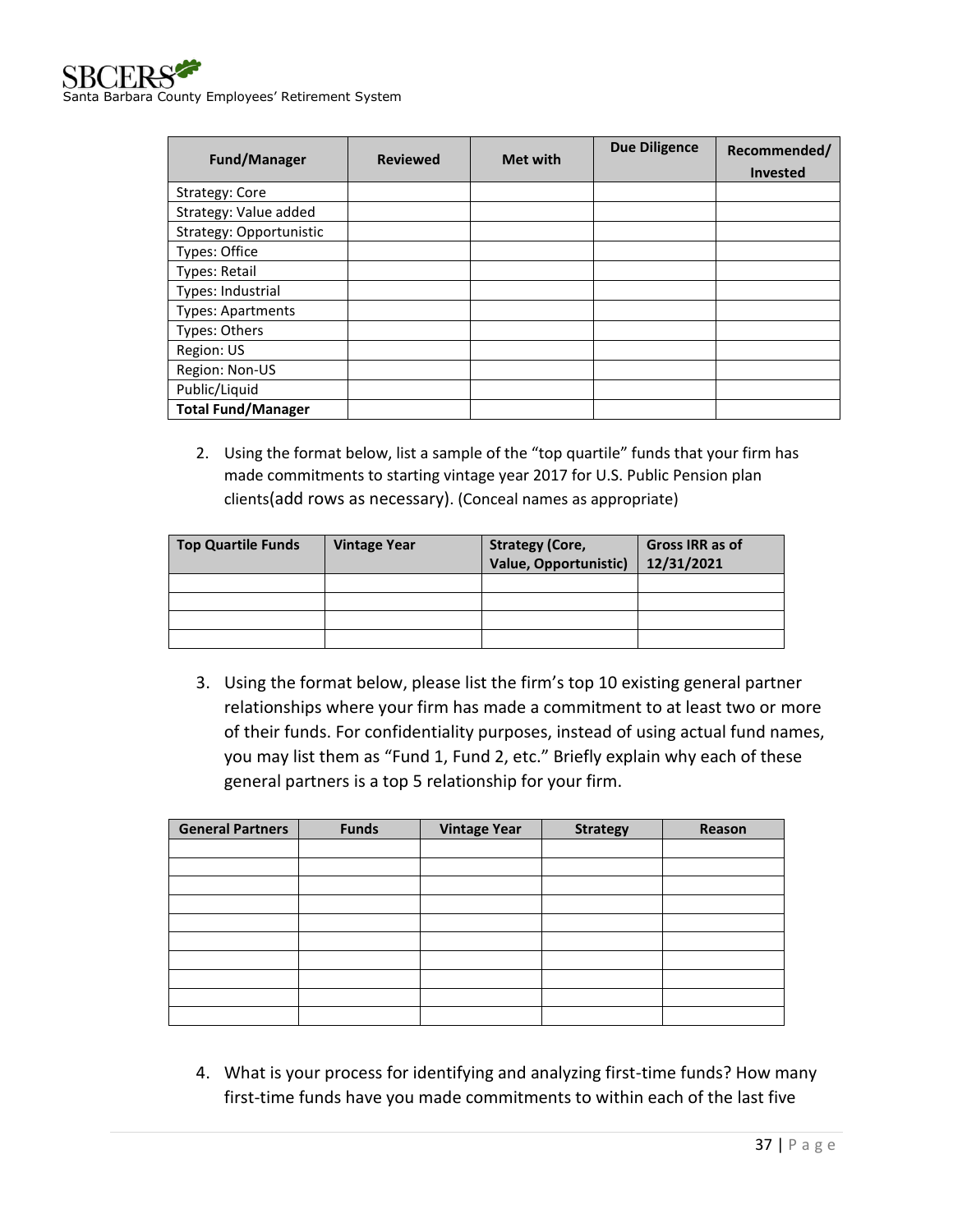years? Using the format below, list a sample (if allowable or conceal names as appropriate) of the first-time funds you have made commitments to.

| <b>First-Time Funds</b> | <b>Vintage Year</b> | <b>Strategy (core, value or</b><br>opportunistic) | Gross IRR as of 12/31/20 |
|-------------------------|---------------------|---------------------------------------------------|--------------------------|
|                         |                     |                                                   |                          |
|                         |                     |                                                   |                          |
|                         |                     |                                                   |                          |
|                         |                     |                                                   |                          |
|                         |                     |                                                   |                          |

# 5. How are potential real estate investment opportunities identified? How many real estate investment opportunities have been evaluated per year since 2017?

| <b>Real Estate Investment Opportunities</b> | 2021 | 2020 | 2019 | 2018 | 2017 |
|---------------------------------------------|------|------|------|------|------|
| # Evaluated                                 |      |      |      |      |      |
| # Committed                                 |      |      |      |      |      |

- 6. How do you verify manager provided information?
- 7. Do you contract for criminal or other background checks on GPs?
- 8. Discuss the number of individuals assigned to monitoring investment products and frequency of both their internal and external manager visits.
- 9. What percentage of time would each of the key staff assigned to the SBCERS account spend meeting with general partners as part of the due diligence process? How many due diligence sit visits are conducted each year by each of these key staff?

### <span id="page-37-0"></span>**K. Portfolio Management and Reporting**

- 1. Describe any comprehensive program-level risk management tools you use to understand and evaluate the various types of risk associated with a client's real estate program. Do these tools allow for look-through to portfolio companies?
- 2. Does the firm keep a record of all recommendations made to clients? How are consultants' recommendations to client reviewed and monitored by your organization?
- 3. Describe your performance measurement system:
	- i. How are investments categorized in the system? Provide the specific characteristics unique to each strategy, region, and type.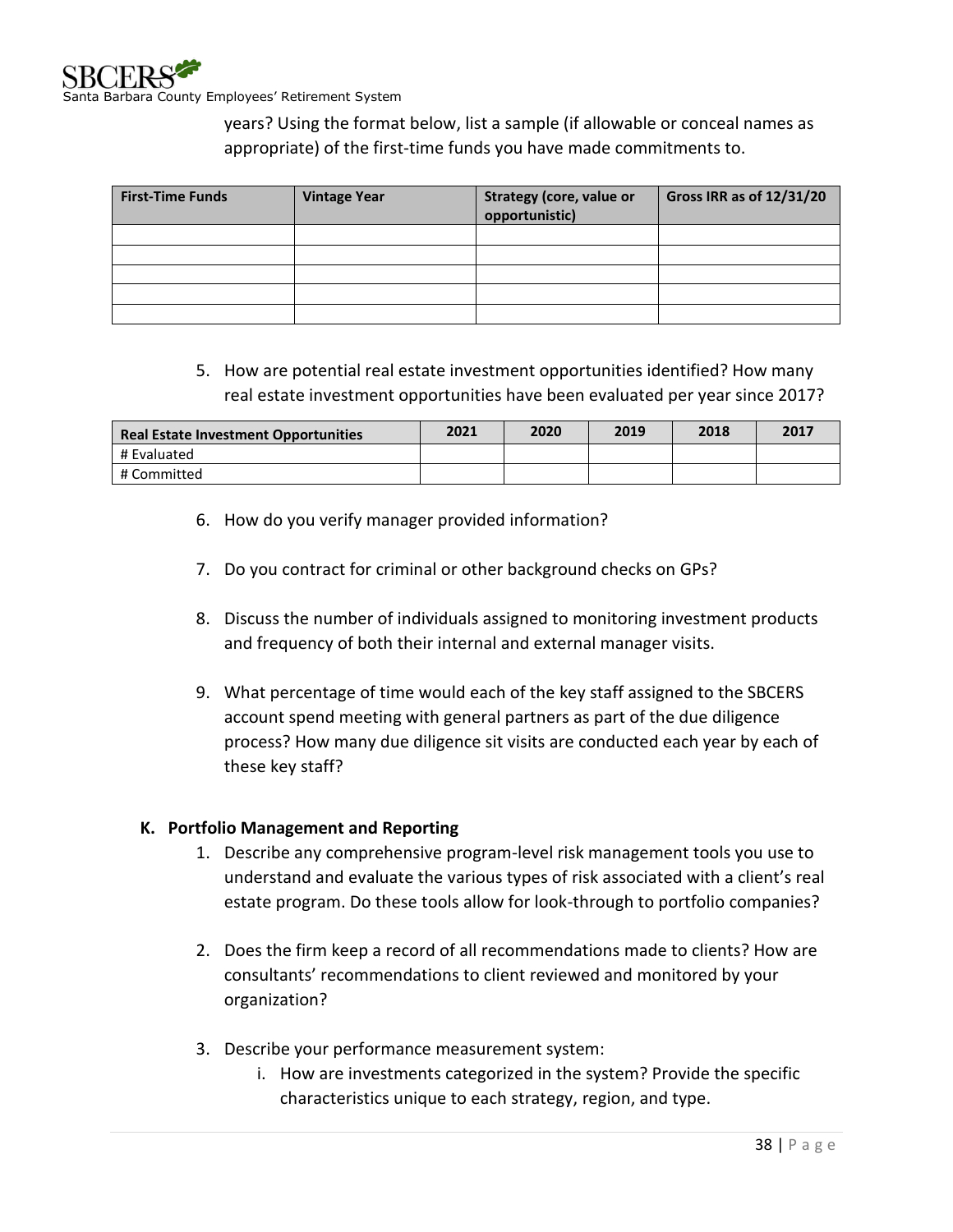

- ii. Is the property level information used for both direct and commingled fund analysis?
- iii. Is the system proprietary or a third-party product?
- iv. How many years of useable performance data are in your database?
- v. What portfolio analytics are provided by the database?
- vi. How are these analytics used in evaluating manager performance and portfolio construction?
- vii. Does your firm follow the Global Investment Performance Standard (GIPS)? If not, please explain why.
- viii. How are total fund performance numbers calculated?
- 4. Briefly describe your performance calculation methodology. Include how the firm computes partnership returns, describing the actual formula utilized, the frequency of calculation, and the treatment of cash flows, and fees.
- 5. What is the basis for portfolio valuations? Do you utilize the general partners' valuations? Do you independently verify the reasonableness of general partners' valuations and what tools, or service do you use to do this?
- 6. What benchmark(s) do you recommend for evaluating the performance of a defined benefit U.S. public pension plan's real estate program?
- 7. Describe the online services the firm provides to clients. Include and describe any account analysis and performance that would be available online
- 8. Describe the flexibility available to customize reports. Does the firm provide customized computer-based analytical or reporting tools to its clients?
- 9. Describe how your organization identifies problems with general partner activities and performance. Include the process by which steps are taken to rectify problems.
- 10. Describe the steps you have taken or would take on behalf of your clients who have partnership investments that are performing poorly, have legal issues, or where there is a non-performing general partner.
- 11. What challenges do you have in reporting valuations back to your clients on a timely basis? Please describe some of the issues that your firm has encountered with reporting for defined benefit U.S. public pension plan clients.
- 12. List the major custodian banks that your firm currently works with.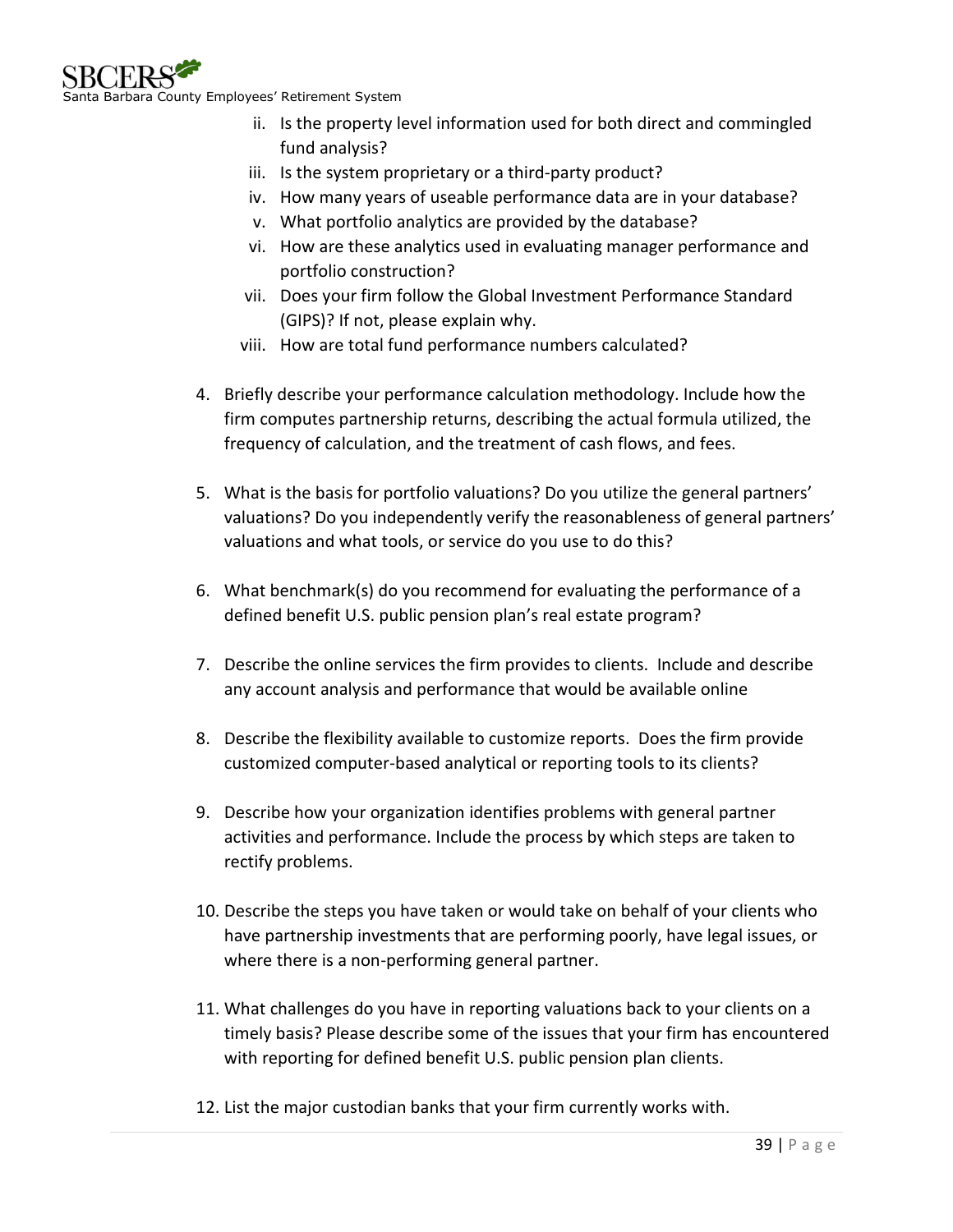- 13. Are your clients able to electronically access underlying portfolio data and have the ability to export data in a usable format for additional analysis?
- 14. Please explain who owns the data (i.e., the consultant or the client). If the relationship with a client ends, what happens to their information?
- 15. Provide performance data, net of investment management fees, for the top five (5) best performing clients and the bottom five (5) worst performing clients of which the firm has discretionary authority in the below format with data as of December 31, 2021.

| <b>Clients</b> | 1 year<br><b>TWR</b> | <b>3 Year TWR</b> | <b>5 Year TWR</b> | 10 Year<br><b>TWR</b> | <b>Since</b><br>Inception<br><b>IRRs</b> |
|----------------|----------------------|-------------------|-------------------|-----------------------|------------------------------------------|
| Top 1          |                      |                   |                   |                       |                                          |
| Top 2          |                      |                   |                   |                       |                                          |
| Top 3          |                      |                   |                   |                       |                                          |
| Top 4          |                      |                   |                   |                       |                                          |
| Top 5          |                      |                   |                   |                       |                                          |
| Bottom 1       |                      |                   |                   |                       |                                          |
| Bottom 2       |                      |                   |                   |                       |                                          |
| Bottom 3       |                      |                   |                   |                       |                                          |
| Bottom 4       |                      |                   |                   |                       |                                          |
| Bottom 5       |                      |                   |                   |                       |                                          |

16. Assuming information is available in a timely basis from general partners, how soon after quarter and year end are reports are delivered to clients?

# <span id="page-39-0"></span>**L. Environment, Social and Governance (ESG) Disclosure**

- 1. Does your firm integrate analysis of financially material environmental, social and governance issues into its investment process? Please explain.
- 2. Briefly describe the effectiveness of incorporating ESG to your approach?
- 3. Is your firm a PRI signatory? If yes, in what year did it become a signatory? Please attached your firm's ESG Policy as **Exhibit #11**.
- 4. Does your firm generate a Responsible Investing Transparency Report? If no, are there any plans in the future to do so?
- 5. Does your firm promote any ESG conscience Funds? If so, please describe how it is promoted to your clients.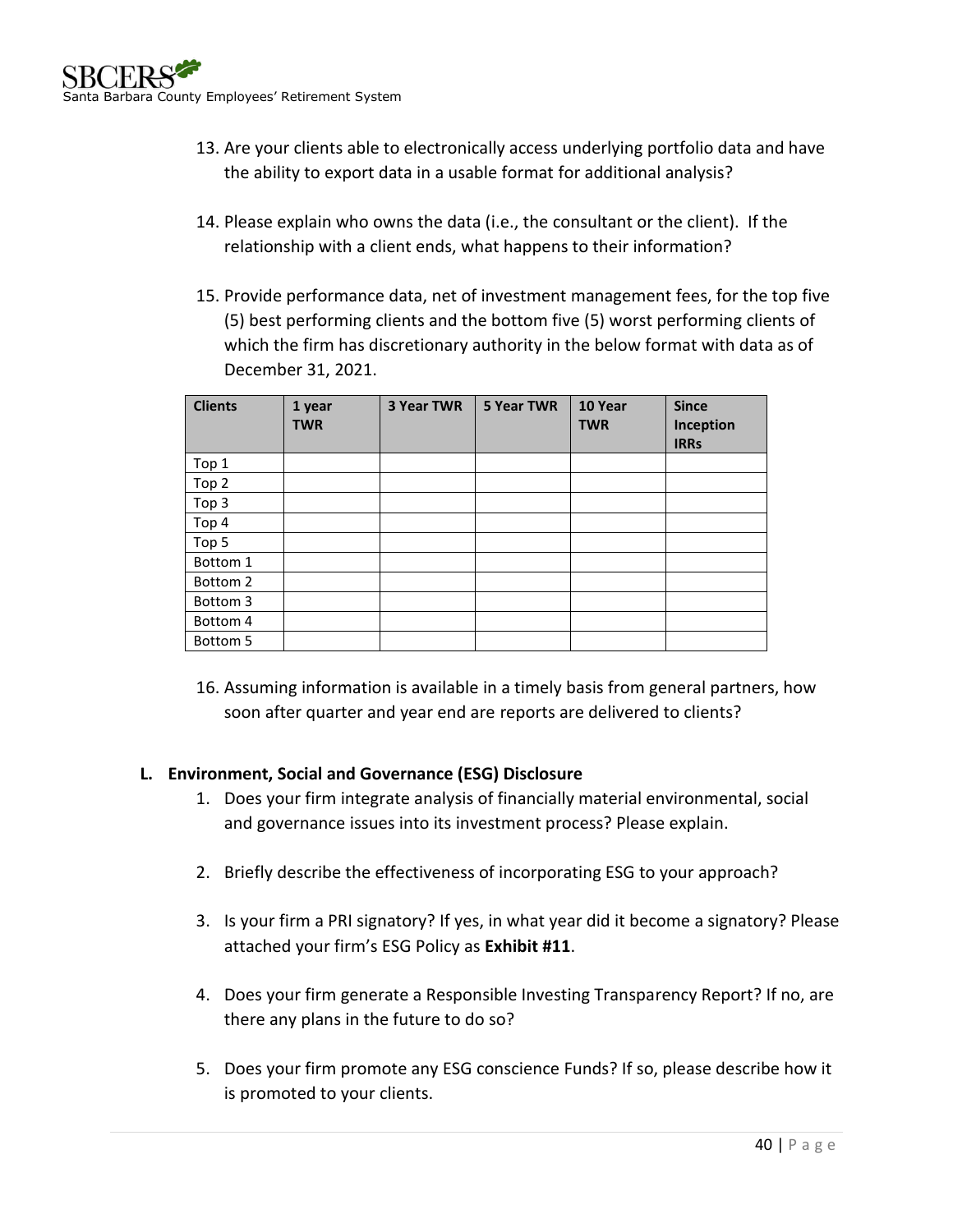

#### <span id="page-40-0"></span>**Part C: References**

Please identify at least three (3) clients as references including, if possible, one client reference for each of the following categories: (1) Discretionary client; (2) The client has retained the firm for a minimum of five consecutive years; and (3) A public fund client with aggregate assets between \$2B to \$5B. Assume these clients will be contacted if the firm is selected as a finalist candidate. For each reference provide the following details:

| No. | <b>Client Name</b> | <b>Type of</b><br>Plan* | Relationship<br>(# of years) | <b>Contact</b> | <b>Title</b> | Telephone # | Email | <b>Allocation</b><br><b>Policy</b> |
|-----|--------------------|-------------------------|------------------------------|----------------|--------------|-------------|-------|------------------------------------|
|     |                    |                         |                              |                |              |             |       |                                    |
| 1.  |                    |                         |                              |                |              |             |       |                                    |
| 2.  |                    |                         |                              |                |              |             |       |                                    |
| 3.  |                    |                         |                              |                |              |             |       |                                    |
| 4.  |                    |                         |                              |                |              |             |       |                                    |
| -5. |                    |                         |                              |                |              |             |       |                                    |

\*Public Pensions, Corporate Pension, endowment/foundation, etc.

#### For reach reference listed above, please complete the following tables:

| No. | <b>Client Name</b> | Total Plan Size (US\$<br>millions) | <b>Real Estate Program</b><br>Size* (US\$ millions) | <b>Number of</b><br>managers<br>monitored |
|-----|--------------------|------------------------------------|-----------------------------------------------------|-------------------------------------------|
| ı.  |                    |                                    |                                                     |                                           |
| 2.  |                    |                                    |                                                     |                                           |
| 3.  |                    |                                    |                                                     |                                           |
| -4. |                    |                                    |                                                     |                                           |
| 5.  |                    |                                    |                                                     |                                           |

\*Total capital commitments as of December 31, 2021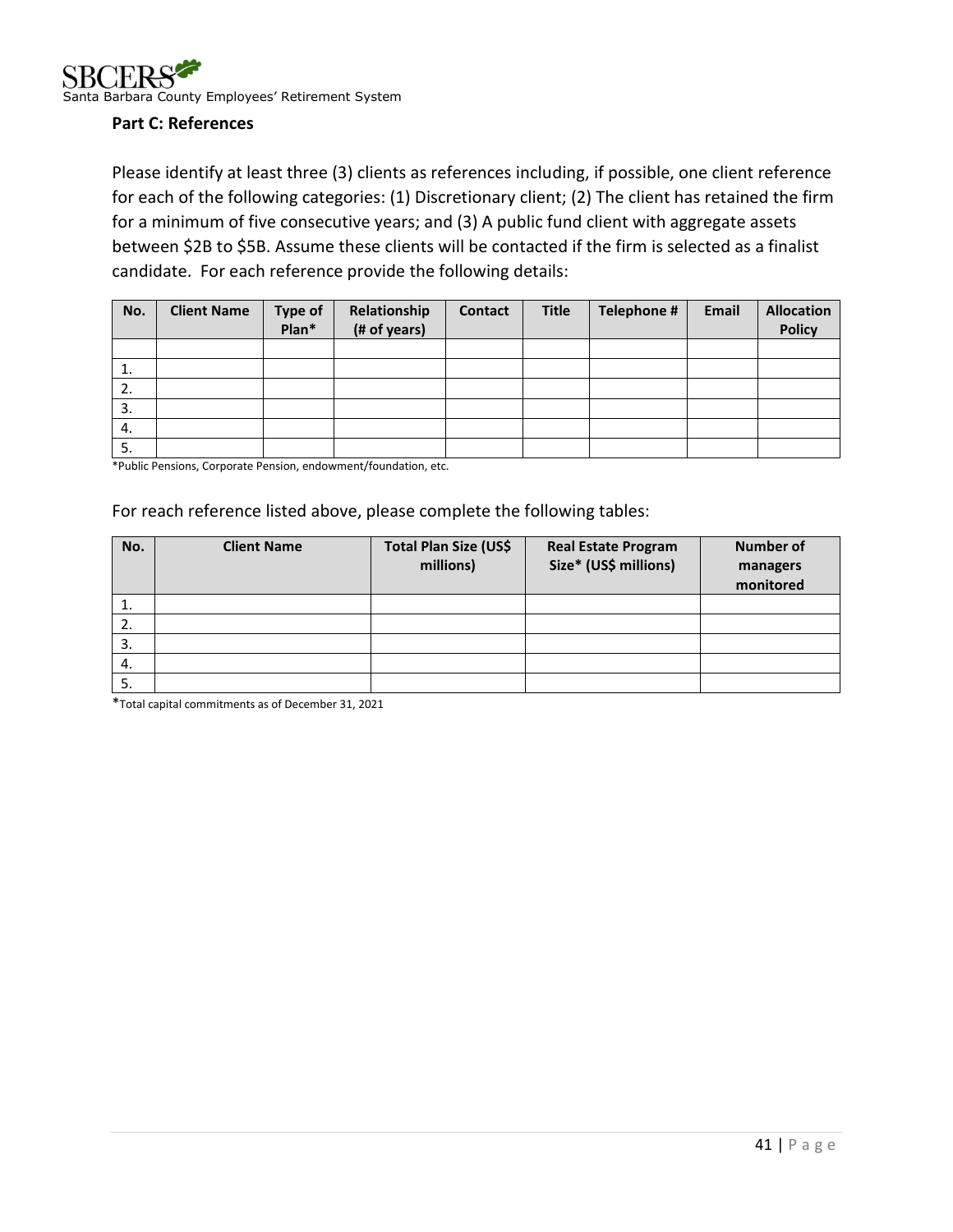### <span id="page-41-0"></span>**Part D: Fee Proposal**

The services listed in Section I of the RFP under "Scope of Services" should form the basis for the proposed fees in the table below. The method of payment will be set forth in a service agreement, to be entered into with the selected firm. Once the consultant is selected, the fee may be negotiated further depending on the variance from the other proposals. The proposed fees shall be guaranteed for the duration of the Contract.

> 1. In the table below, specify fee quote for the delivery of all services listed in Section E of this RFP under "Scope of Services" for the duration of the contract, as well as the total fees for the 5-year period. Indicate whether this fee includes travel and other out-of-pocket expenses.

| Year                     | <b>All Inclusive Total Fees</b> |
|--------------------------|---------------------------------|
| Year 1                   |                                 |
| Year 2                   |                                 |
| Year 3                   |                                 |
| Year 4                   |                                 |
| Year 5                   |                                 |
| Total Fees (Year 1 to 5) |                                 |

- 2. Please confirm whether the firm can and will provide all of the services listed in Section E of the RFP under "Scope of Services" for the stated fee above. If not, specify any services from that list that the firm cannot or will not provide.
- 3. Are there any tasks/services SBCERS will be expected to retain and/or pay for? If so, describe each item specifically.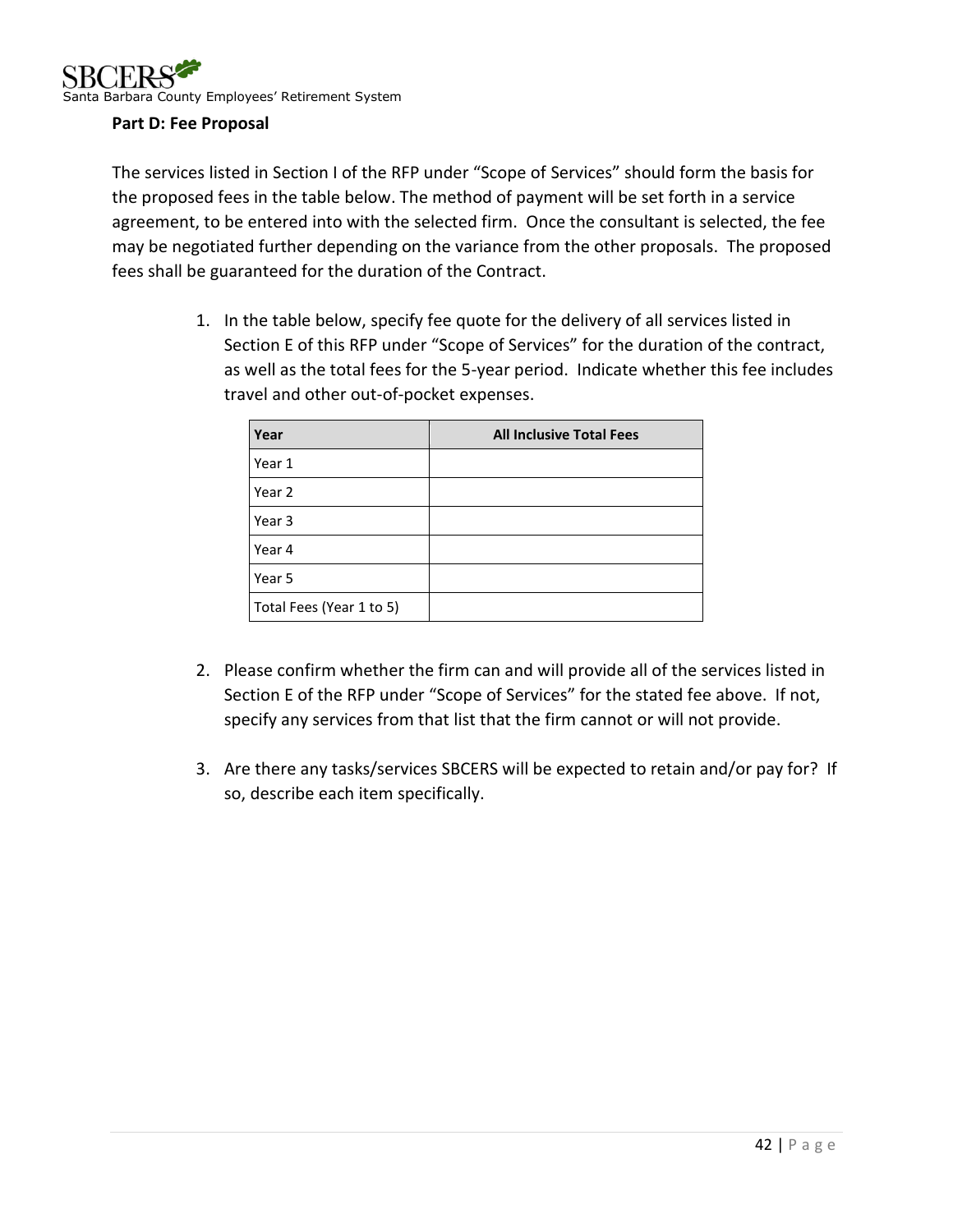

#### <span id="page-42-0"></span>**Additional Services:**

- 1. List any additional services (i.e., not listed in Section E of this RFP under "Scope of Services") that the firm would provide and that would be included in the allinclusive flat-fee set out above.
- 2. As set out in the Scope of Services, the consultant is required to attend four investment-oriented Board meetings per year. Provide the fees for attending any additional meetings that may be required by SBCERS over and above four meetings.
- 3. Indicate any other products or services that may be of interest to SBCERS, but that are not included in the proposed fee. Provide details on associated costs.

#### <span id="page-42-1"></span>**Other Information:**

1. Please provide any additional information that may assist us in more clearly understanding the firm's fee proposal for consulting services.

\_\_\_\_\_\_\_\_\_\_\_\_\_\_\_\_\_\_\_\_\_\_\_\_\_\_\_\_\_\_\_\_\_\_\_\_\_\_\_\_\_\_\_\_\_\_\_\_\_\_\_\_\_\_\_\_\_\_\_

\_\_\_\_\_\_\_\_\_\_\_\_\_\_\_\_\_\_\_\_\_\_\_\_\_\_\_\_\_\_\_\_\_\_\_\_\_\_\_\_\_ \_\_\_\_\_\_\_\_\_\_\_\_\_\_\_\_\_\_\_\_\_\_\_\_

\_\_\_\_\_\_\_\_\_\_\_\_\_\_\_\_\_\_\_\_\_\_\_\_\_\_\_\_\_\_\_\_\_\_\_\_\_\_\_\_\_\_ \_\_\_\_\_\_\_\_\_\_\_\_\_\_\_\_\_\_\_

#### <span id="page-42-2"></span>**Signature by Authorized Officer**

Name of Firm

By Title

Signature Date Date Date Date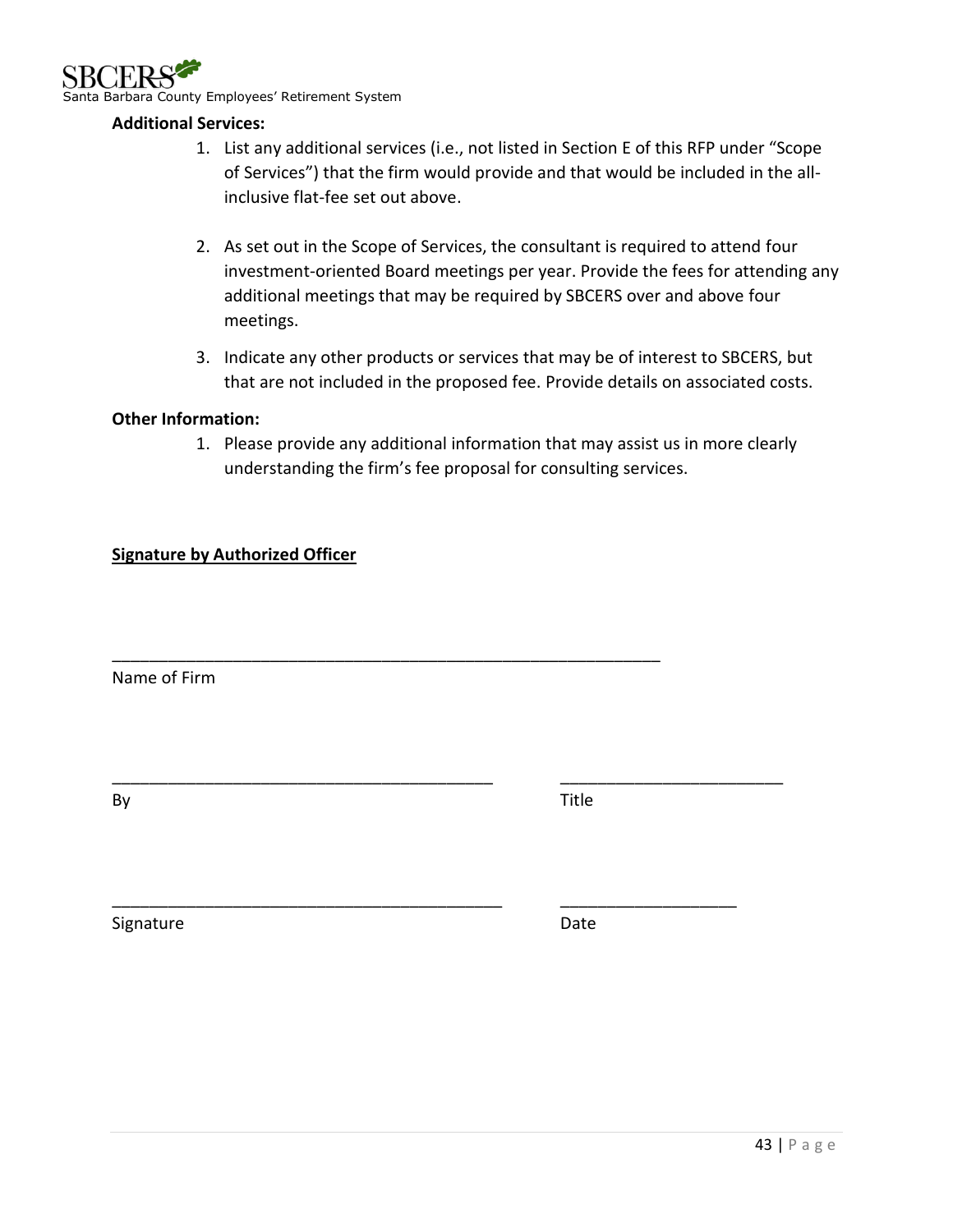

### <span id="page-43-0"></span>**Part E: Additional Materials and Documents**

In addition to the information requested in the RFP, please submit a copy of the following additional materials and documents:

- 1. An organization chart of the firm, parent, and all subsidiary and affiliated companies. (Identify as **Exhibit #1**)
- 2. Firm Conflict of Interest Policy. (Identify as **Exhibit #2**)
- 3. Firm's Code of Conduct/Ethics policy. (Identify as **Exhibit #3**)
- 4. Biographies of the firm's key professionals servicing SBCERS' account. This includes staff involved in delivering Real estate Consulting services, staff involved in delivering legal services to review partnership agreements, and staff involved with internal compliance. (Identify as **Exhibit #4**)
- 5. If the firm performs industry or asset class analyses that have been provided to clients, please submit an example of the work. (Identify as **Exhibit #5**)
- 6. Sample of firm research communication. (Identify as **Exhibit #6**)
- 7. A sample Real Estate Investment Policy Statement the firm has developed for a pension plan client similar to SBCERS. (Identify as **Exhibit #7**)
- 8. Firm's Allocation Policy. (Identify as **Exhibit #8**)
- 9. Examples of portfolio status/performance reports and other reports useful in ongoing monitoring of existing investments. (Identify as **Exhibit #9**)
- 10. Provide examples of other reports you feel are useful in evaluating current investment activities and providing oversight of the investment program. (Identify as **Exhibit #10**)
- 11. Firm's ESG Policy. (Identify as **Exhibit #11**)
- 12. The most recently filed SEC Form ADV, Parts I and II. Please provide the ADV in CD format. (Identify as **Exhibit #12**)
- 13. A copy of the firm's Business Continuity Plan. (Identify as **Exhibit #13**)
- 14. Please attach a proposed form contract for discretionary real estate consultant services that would be provided to SBCERS. (Identify as **Exhibit #14**)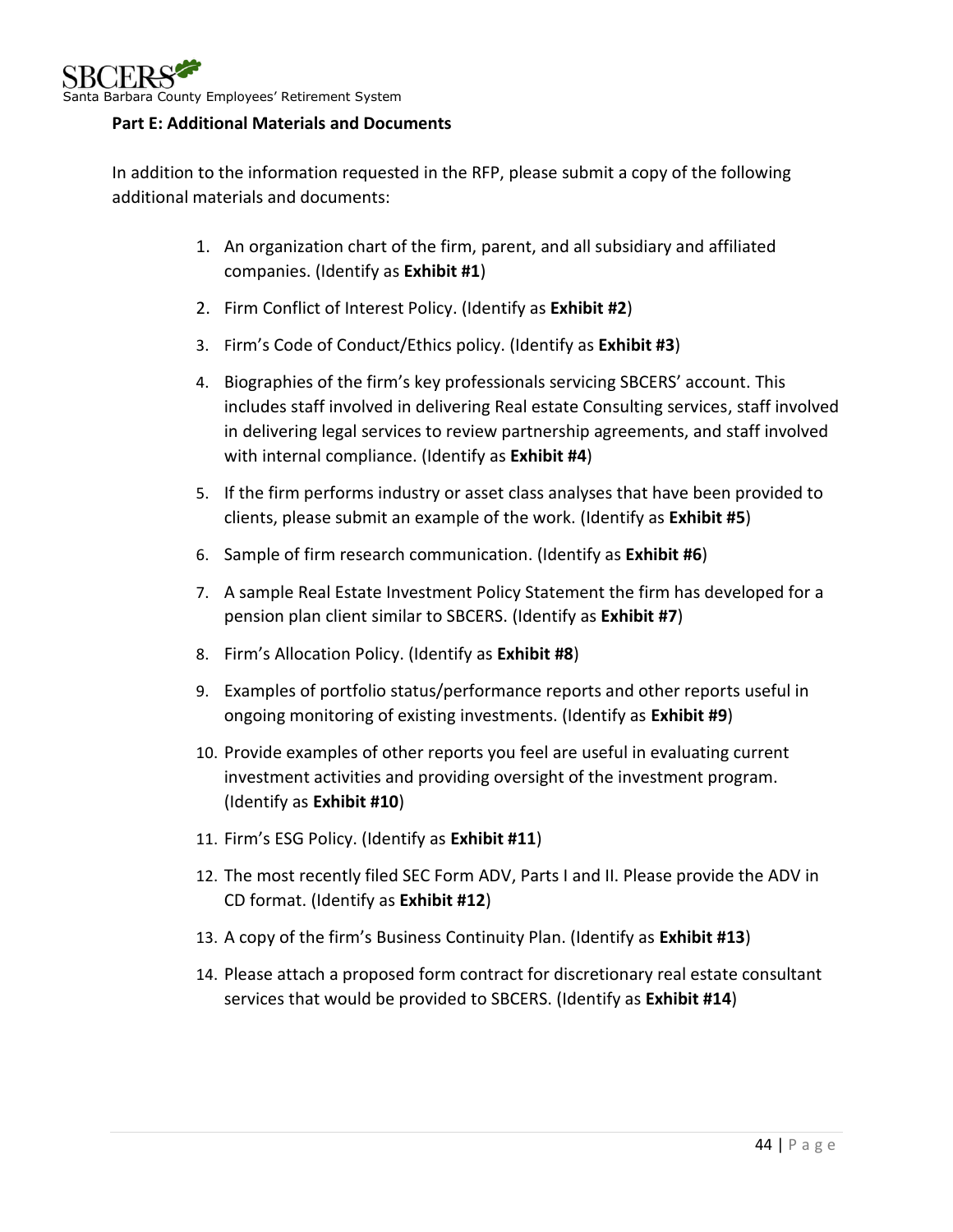#### <span id="page-44-0"></span>**APPENDIX I: LIST OF CURRENT MANAGERS**

#### **SBCERS Active Real Estate Managers as of December 31, 2021**

| <b>Active Funds</b>                   | Commitment      | <b>Vintage Year</b> |
|---------------------------------------|-----------------|---------------------|
|                                       |                 |                     |
| <b>ABR Chesapeake VI</b>              | \$10,000,000.00 | 2019                |
| Abacus III                            | \$7,500,000.00  | 2014                |
| Abacus IV                             | \$15,000,000.00 | 2017                |
| Abacus V                              | \$10,000,000.00 | 2019                |
| <b>Alcion IV</b>                      | \$10,000,000.00 | 2019                |
| <b>Blackstone Property Partners</b>   | \$30,000,000.00 | 2017                |
| <b>Blackstone Fund VII</b>            | \$7,500,000.00  | 2011                |
| <b>Blackstone Fund IX</b>             | \$4,500,000.00  | 2018                |
| Citymark U.S Apartment II             | \$15,000,000.00 | 2019                |
| Citymark U.S Apartment III            | \$20,000,000.00 | 2021                |
| <b>Grandview I-C</b>                  | \$10,000,000.00 | 2020                |
| <b>Grandview II</b>                   | \$10,000,000.00 | 2021                |
| <b>Greenfield Partners VI</b>         | \$7,500,000.00  | 2011                |
| <b>Greenfield Partners VII</b>        | \$10,000,000.00 | 2013                |
| <b>High Street VI</b>                 | \$15,000,000.00 | 2019                |
| <b>High Street VII</b>                | \$15,000,000.00 | 2021                |
| Invesco U.S. Income                   | \$20,000,000.00 | 2013                |
| Longpoint Realty Fund I               | \$15,500,000.00 | 2018                |
| Longpoint Realty Fund II              | \$15,000,000.00 | 2020                |
| Lubert-Adler Fund VII                 | \$12,500,000.00 | 2013                |
| Lubert-Adler Fund VII-B               | \$10,000,000.00 | 2016                |
| Lubert-Adler Recovery and Enhancement | \$10,000,000.00 | 2020                |
| Lubert-Adler Workforce Housing        | \$30,000,000.00 | 2020                |
| Mesa West Core Lending                | \$10,000,000.00 | 2013                |
| Mesa West Fund IV                     | \$10,000,000.00 | 2015                |
| Miller Global Fund VII                | \$7,500,000.00  | 2012                |
| Miller Global Fund VIII               | \$5,000,000.00  | 2017                |
| Moorfield III                         | \$4,685,400.00  | 2014                |
| Patron V                              | \$5,457,000.00  | 2015                |
| Prologis Europe Logistics             | \$5,000,000.00  | 2014                |
| Prologis US Logistics                 | \$15,000,000.00 | 2011                |
| Rubenstein III                        | \$5,000,000.00  | 2016                |
| <b>Stockbridge Smart Markets</b>      | \$20,000,000.00 | 2012                |
| Stockbridge Value Fund II             | \$7,500,000.00  | 2014                |
| Stockbridge Value Fund III            | \$10,000,000.00 | 2017                |
| <b>Walton Street Core-Plus Fund</b>   | \$25,000,000.00 | 2021                |
| Walton Street Debt Fund II            | \$10,000,000.00 | 2018                |
| <b>Walton Street Fund VII</b>         | \$10,000,000.00 | 2012                |
| <b>Walton Street Fund VIII</b>        | \$10,000,000.00 | 2017                |
| <b>Walton Street Fund IX</b>          | \$10,000,000.00 | 2020                |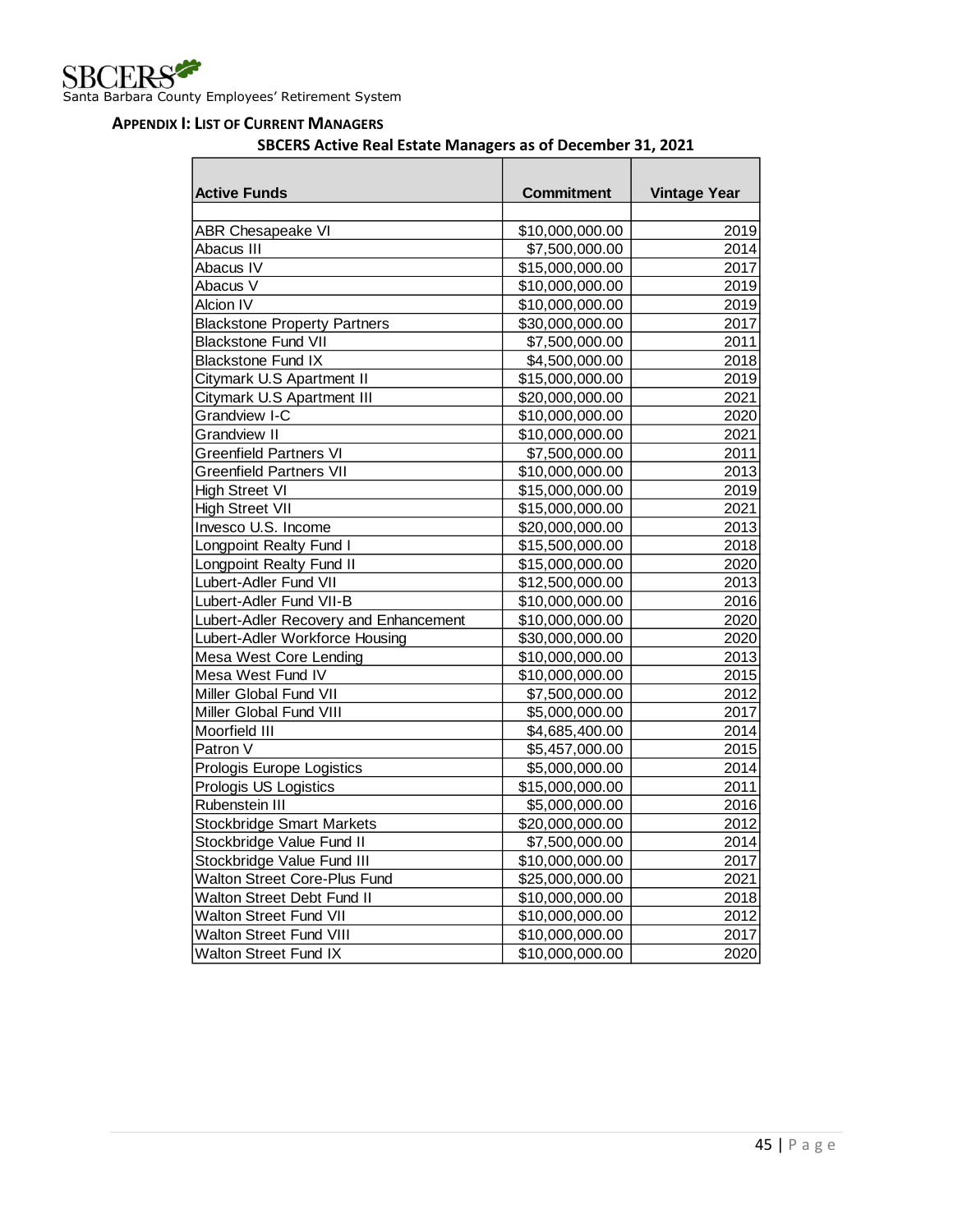

Barbara County Employees' Retirement System

#### <span id="page-45-0"></span>**APPENDIX II: QUIET PERIOD POLICY**

- 1. The Board, through the CEO, will initiate a "quiet" period when:
	- i. The earlier of (i) when the Board is presented with a list of potential candidate firms for consideration in a search process, or (ii) when an RFP or RFI is released to potential candidates in a search process; or
	- ii. A current service provider is placed on an official "watch status" signifying that the service provider's performance has fallen below expectations or other issues have arisen that warrant closer scrutiny; or
	- iii. The Board deems it is in the best interest of SBCERS to require that, for a limited period of time, communications between trustees and specified service providers be restricted to Board and committee meetings only.
	- 2. The CEO or designated staff will normally report to the Board at a regularly scheduled meeting that a quiet period is to be instituted. Should urgent action be required, the CEO may institute a quiet period between meetings of the Board, in which case the CEO will notify all trustees immediately and report to the Board on the matter at its next regularly scheduled meeting.
	- 3. During quiet periods, Board members shall not communicate with the specified service providers on matters pertaining to SBCERS, except (i) during Board or committee meetings, (ii) as part of scheduled due diligence meetings, or (iii) within the regular course of business with respect to incumbent service-providers. Furthermore, during quiet periods, individual Board members or groups of Board members will not meet with specified service providers for entertainment or social purposes. Exceptions may be made in the case of industry conferences such as SACRS, where SBCERS Board members may socialize with specified service providers during open social events that are also attended by trustees or staff of other systems, provided SBCERS Board members do not discuss matters pertaining to SBCERS business.
	- 4. Board members who need to communicate with such service providers for reasons unrelated to SBCERS business agree to disclose such need in writing to the CEO and the Board prior to undertaking such communications. Disclosure to the Board shall be made in writing at a meeting of the Board. If time does not permit timely disclosure to the Board, the Board member shall then also provide disclosure of the intended communication to the Chair, or to the Vice-Chair if the Board member in question is the Chair.
	- 5. For the purpose of quiet period provisions, communications include, but are not limited to, in person interaction, telephone conversations, letters, text messages, social media and Email.
	- 6. Quiet periods will cease when: